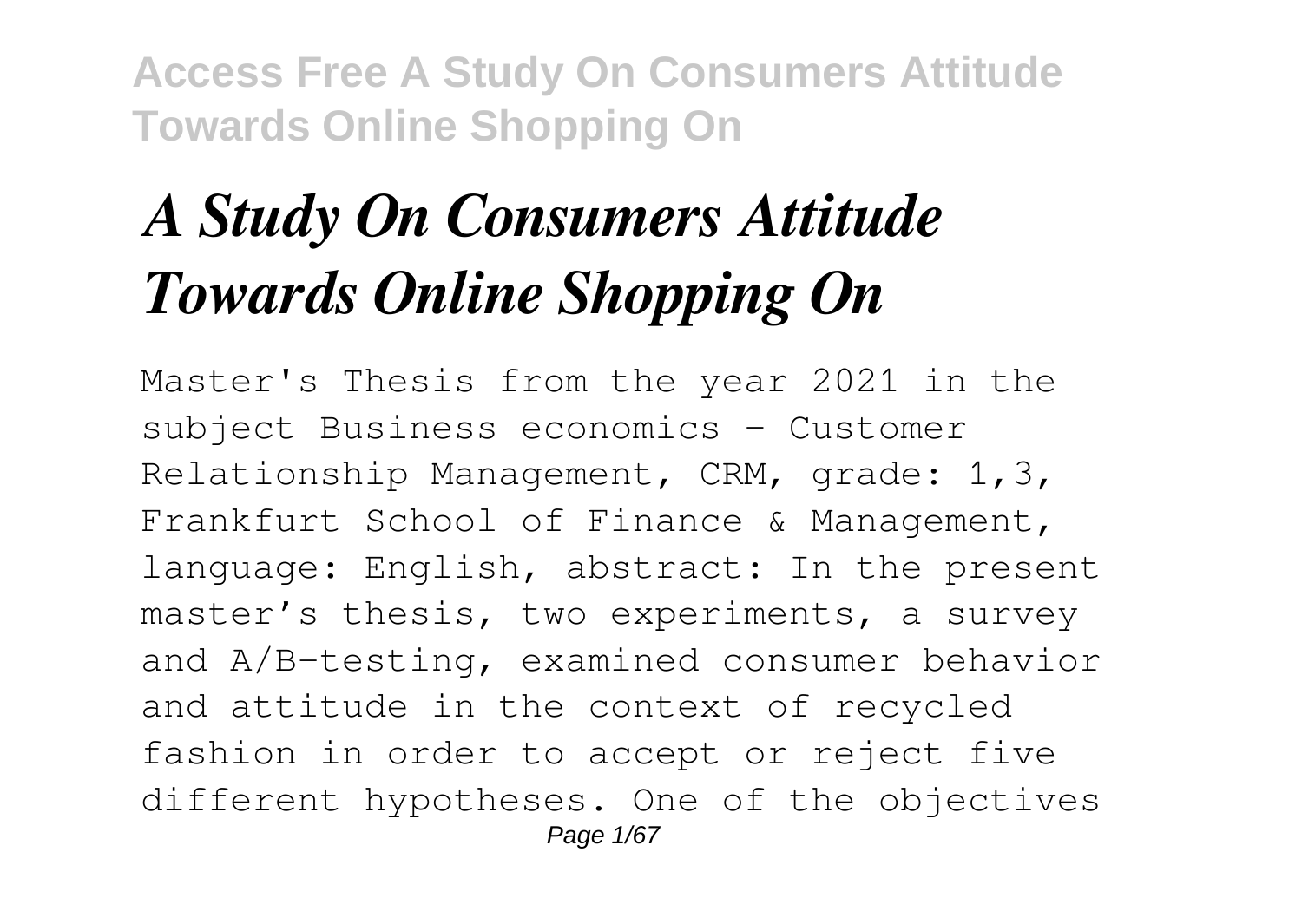of the survey conducted for this master's thesis was to investigate whether consumers prefer certain recycled materials over others. The materials studied were recycled cotton, recycled plastic and recycled pineapple leaves. With the help of several statistical tests in RStudio, it was found that recycled cotton is the most popular recycled material in comparison. In addition, the aim was to investigate whether consumers also prefer certain garments over others when buying recycled fashion and whether the proximity of the garment to the skin has a particular influence here. Here, too, an Page 2/67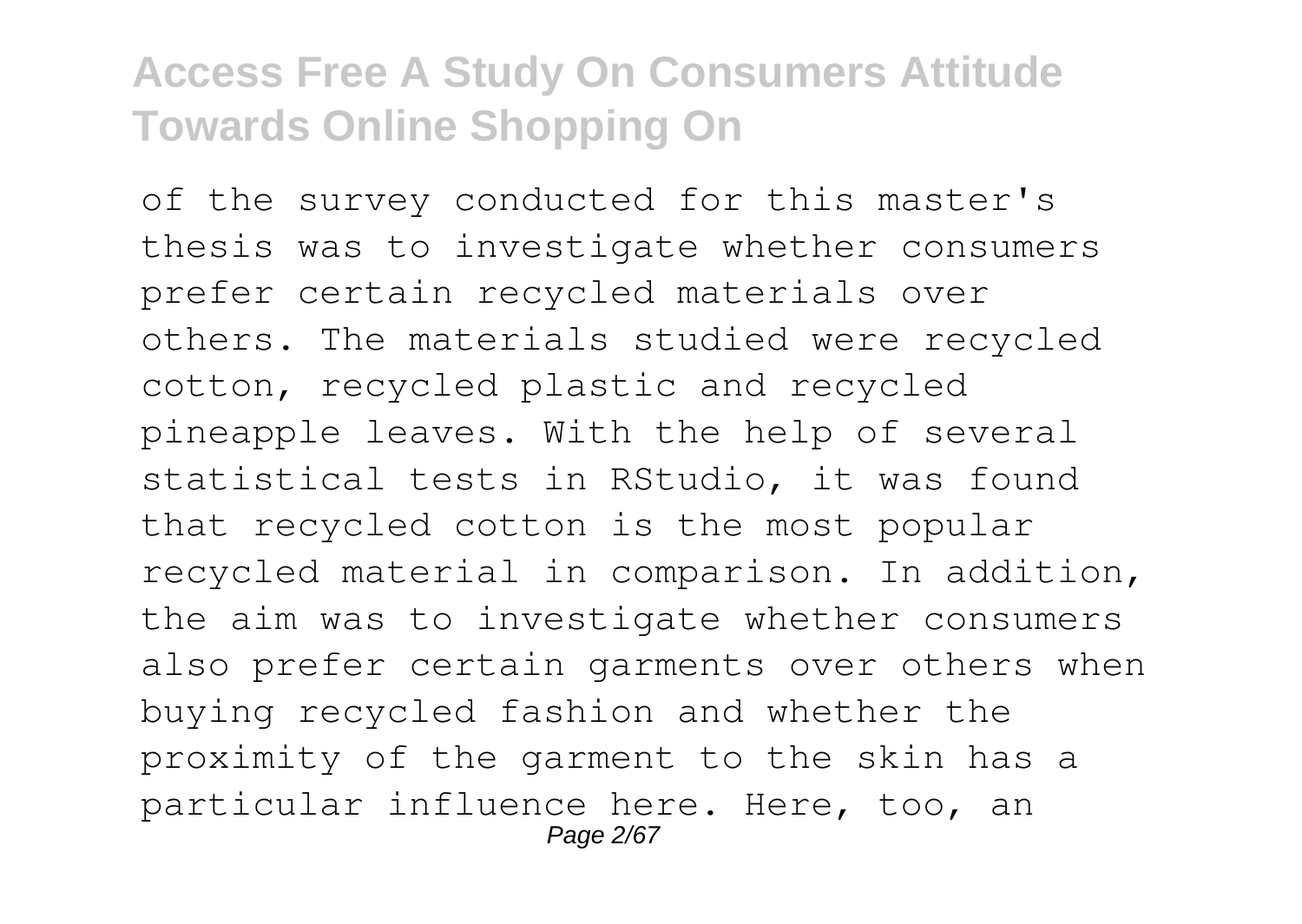analysis in RStudio revealed that it is not necessarily the proximity of the skin but rather the level of intimacy that is decisive. Finally, the survey was intended to investigate whether and to what extent consumers feel disgust towards recycled fashion and how consumer disgust can be avoided. Practical and theoretical management implications, especially for fashion companies, were being discussed in order to provide companies with a way to implement recycled fashion most effectively focusing on the right choice of materials, fashion type and communication.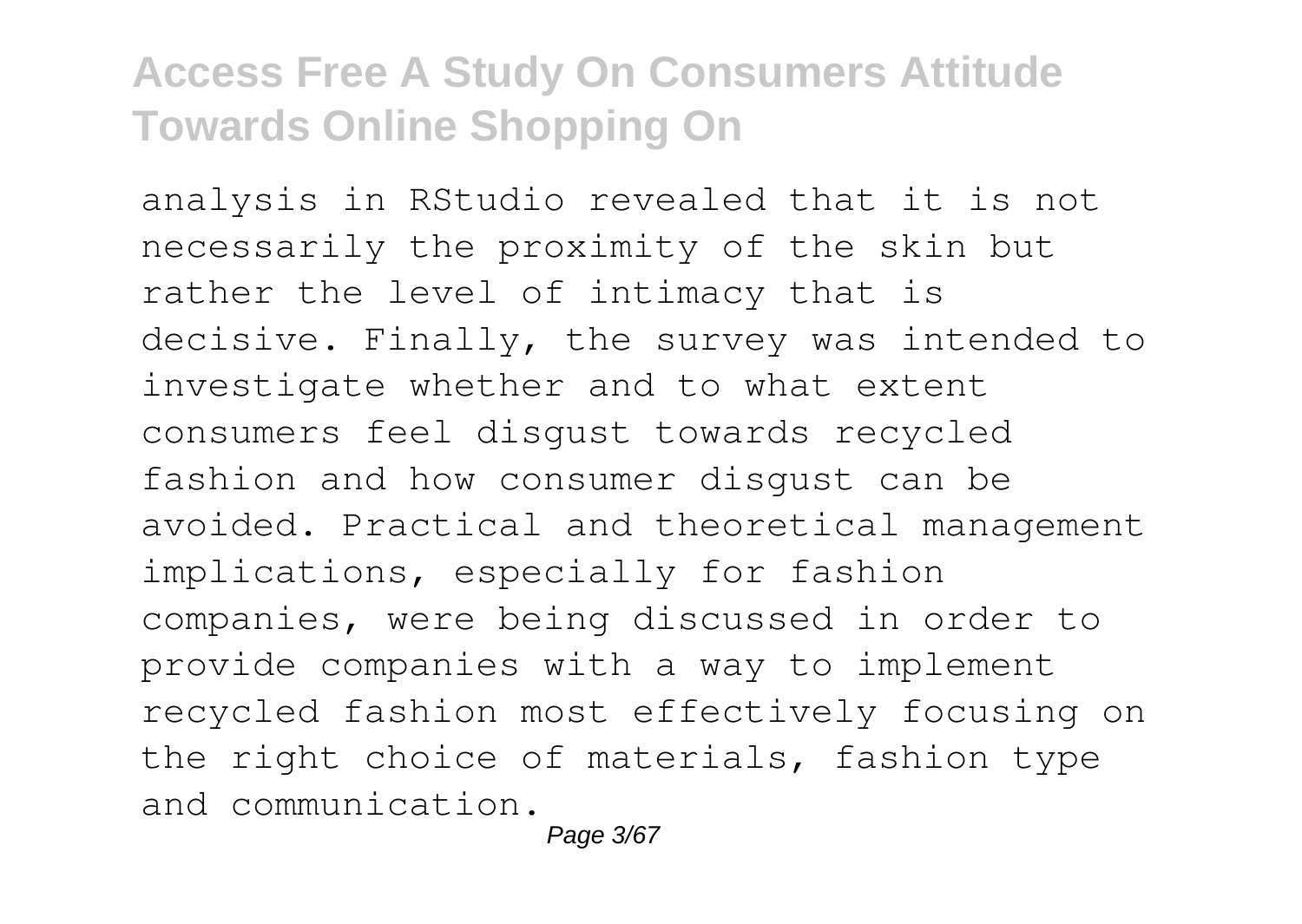The rapid increase in the usage of mobile phones and other mobile devices by Indian consumers has created a new channel for marketing. In India there are over 893 million mobile subscribes and the number is rapidly increasing day by day. This has paved the way for many companies of goods and services in the country to do their sales promotions through the mobile phone platform. SMS marketing is one of the most popular forms of mobile marketing. Mobile Advertising is particularly attractive in India since the personal computers ownership remains low, which creates the need for an alternative Page 4/67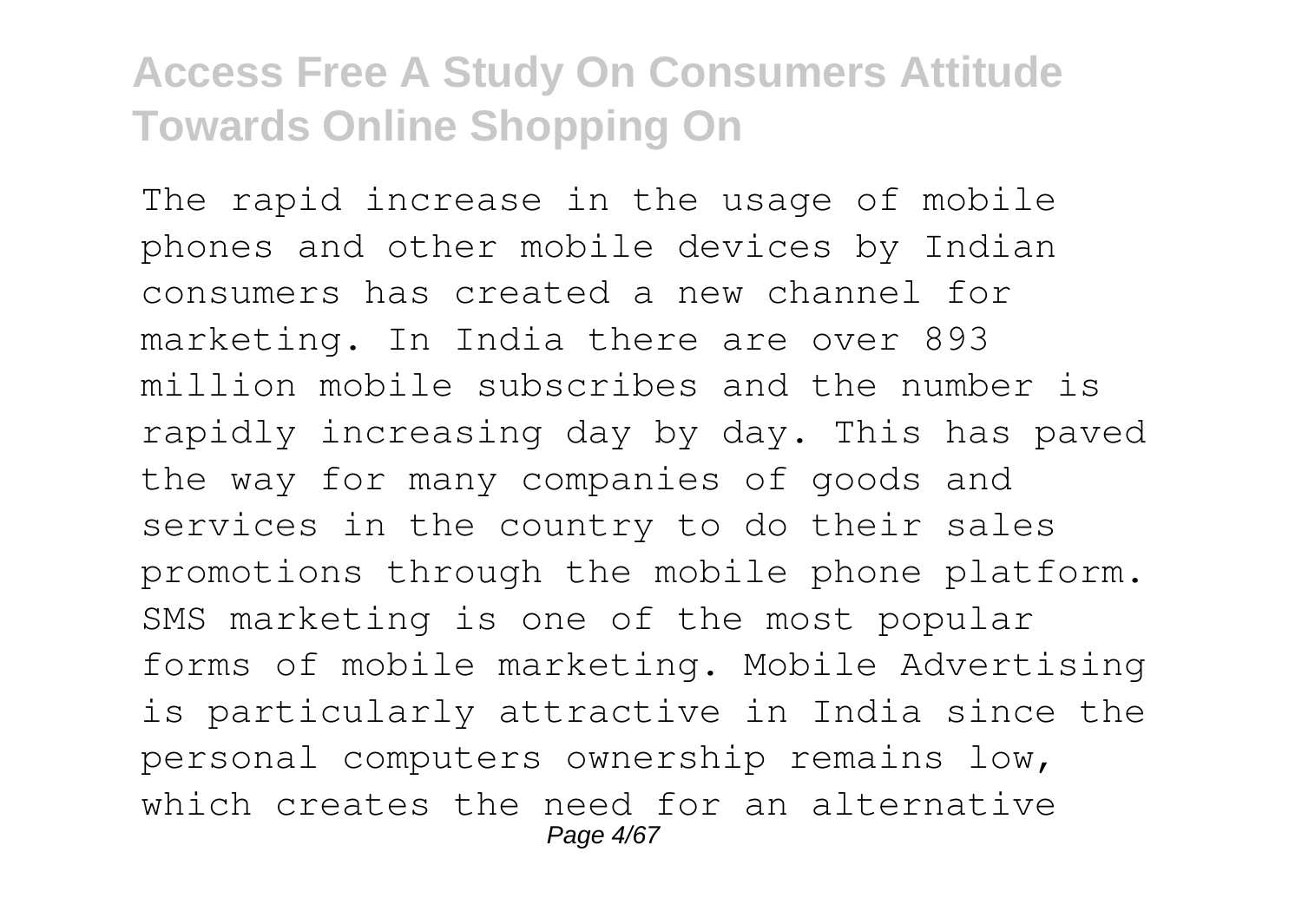interactive medium. The present research investigates consumer's attitude towards mobile advertising and factors affecting consumers' attitude towards SMS based advertisements and users actual behaviour. The results of the research revealed that the attitude of the consumers towards SMS advertising are reflected in terms of privacy, irritation (angry), Prior permission, location based, trust on advertisers, operating knowledge and consumer preferences. The research was conducted with a suitable sample sized study about the changing attitude and behaviour of the Mobile Page 5/67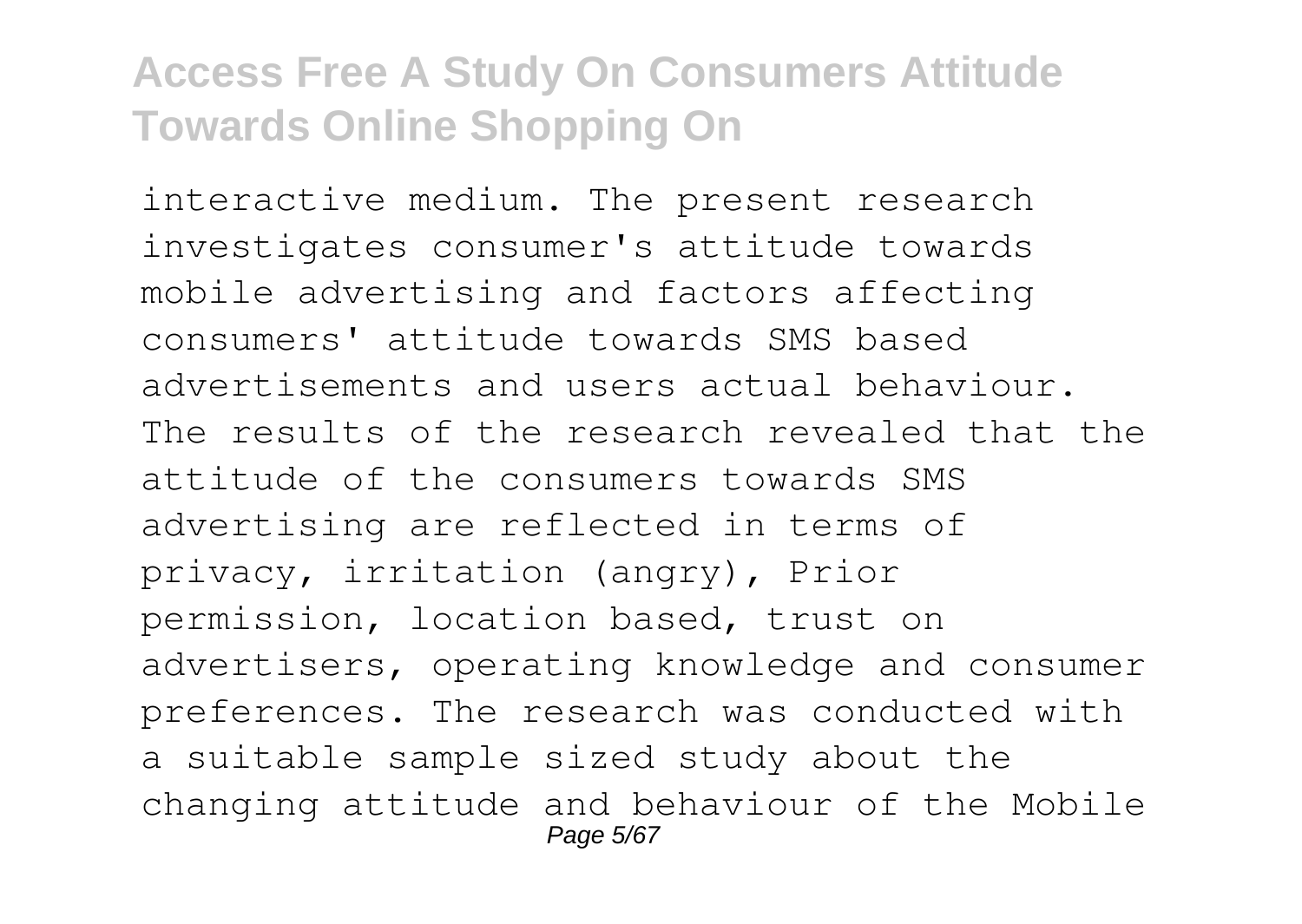```
users or consumers.
```
The purpose of this book was to examine the emotional responses while consumers are shopping, consumer attitudes toward apparel shopping, subjective norms, individual differences, and demographic factors for U.S. and Taiwan consumers' apparel purchase intentions and purchase behavior. (此書的目的是為探討台 تواخات اختلافا القادات المائية المائعات المائعات المائعات المائعات المائعات المائعات المائعات المائعات المائعات أفاقاقات الخالفات الماقات الماقات الماقات الماقات الماقات الماقات الماقات الماقات الماقات Celebrity Endorsement Affecting Consumer's Attitude Towards the Ads

A Hong Kong Study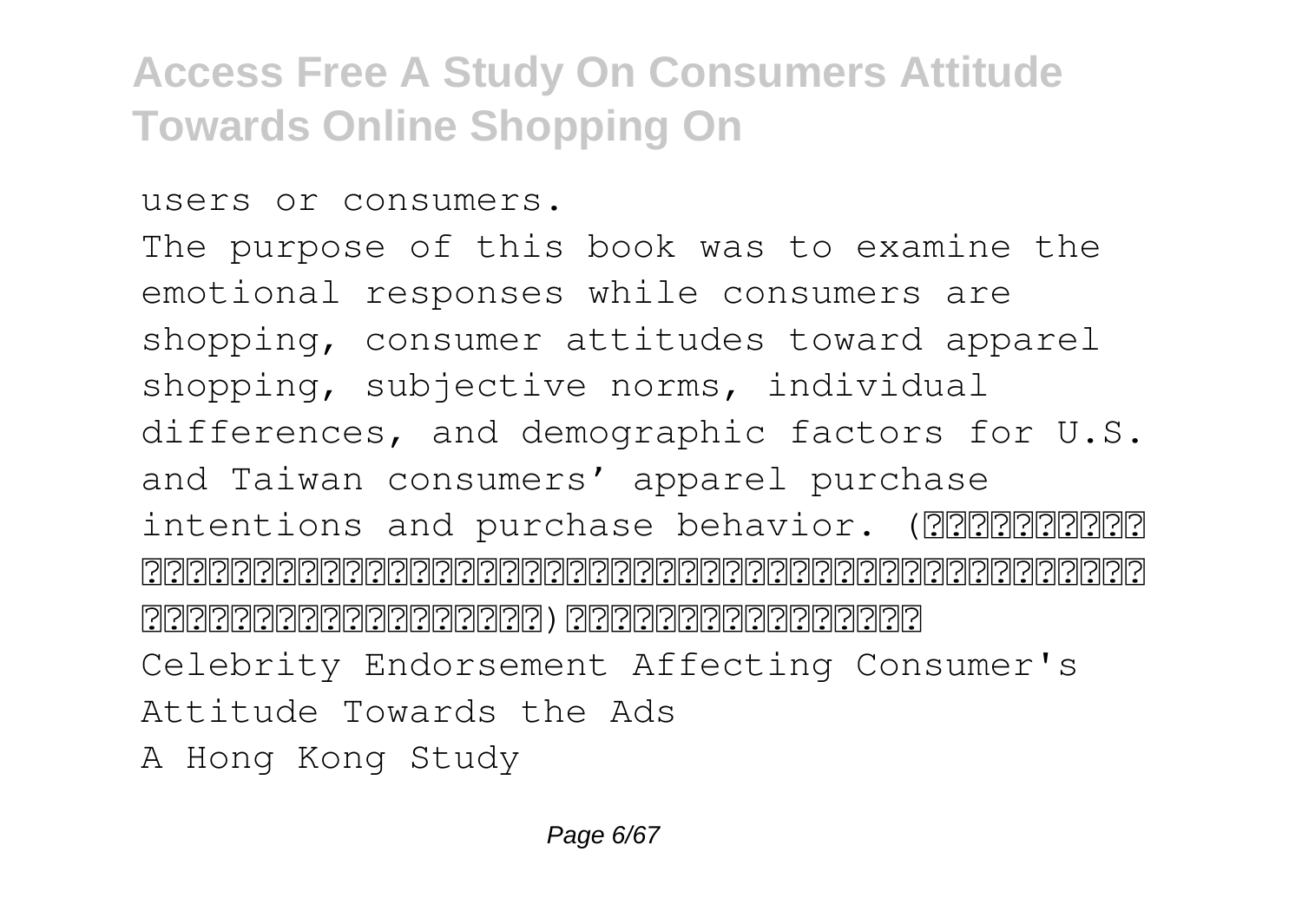Social Research Methods Final Report Study of Consumer Attitude Toward the Department Stores of Syracuse, New York Master's Thesis from the year 2013 in the subject Business economics - Marketing, Corporate Communication, CRM, Market Research, Social Media, grade: DE: 1; DK: 12, Aarhus School of Business, language: English, abstract: OBJECTIVE: In times when consumers' health and healthy eating has become a central priority in the European Commissions' mission to protect the interests of consumers the European legislation has put a big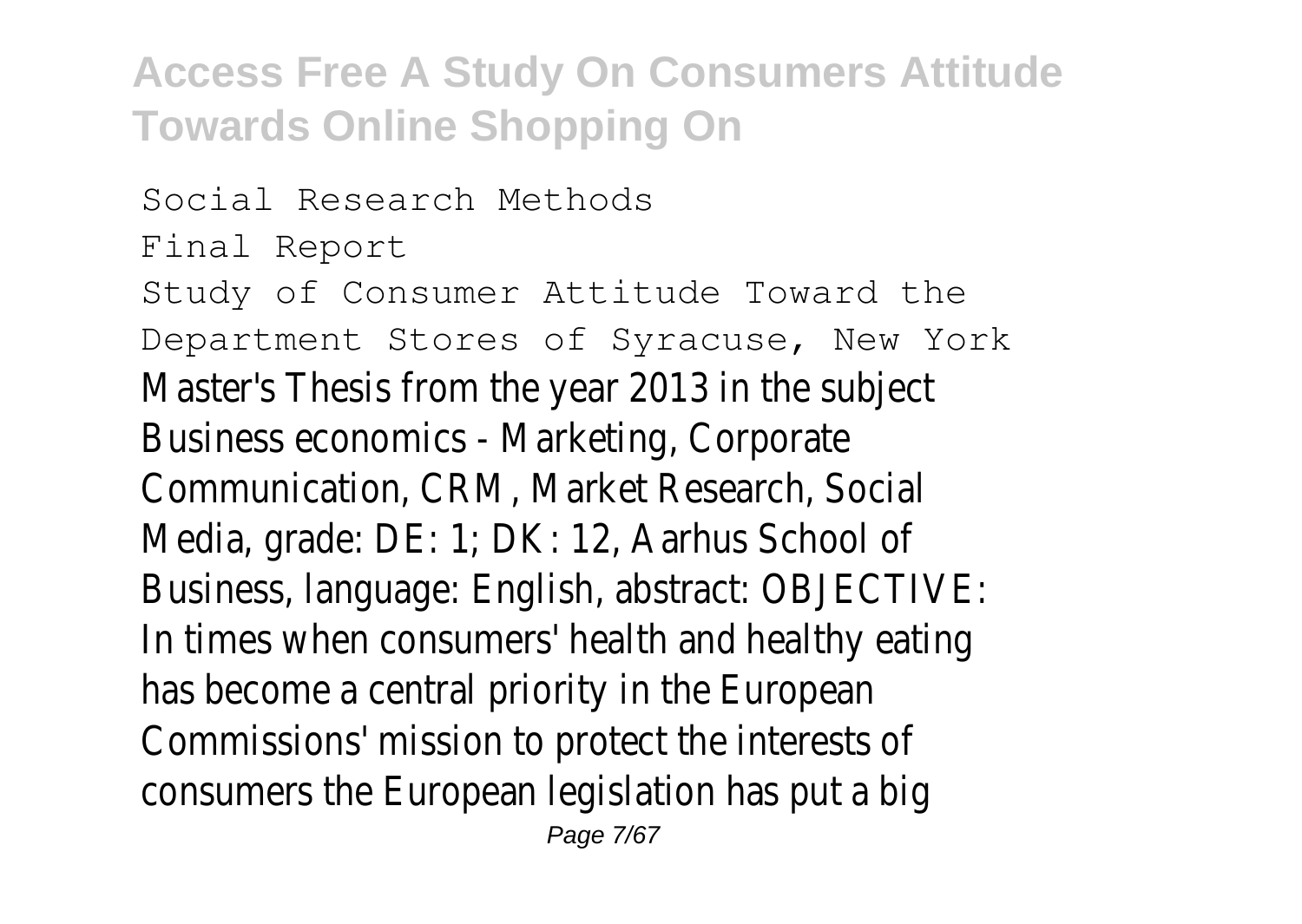emphasis on the regulations concerning functional foods in the European market by adopting a list of authorised health claims which have been scientifically proven. There is an increasing number of studies dealing with consumers' perception of health claims and their understanding all of which have considered different factors influencing consumers' responses. However none of these studies has considered the possible impact of the food label's context factors such as brand, colour, image or the 'bio' sign. The aim of the present study is to determine whether such factors in combination with other possible influential sources of information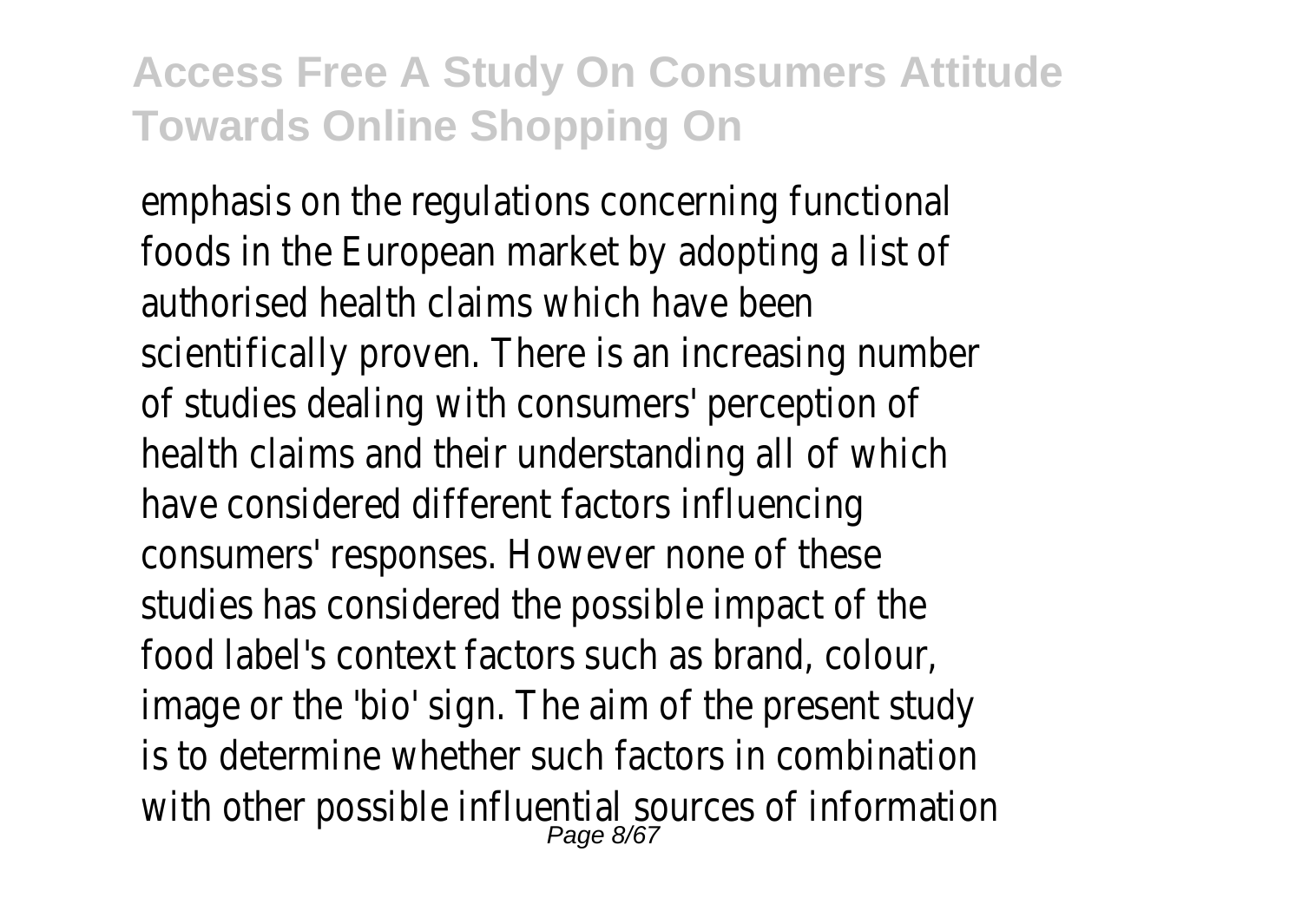which are not part of the food label like mass media influence the level of understanding of health claims and the way consumers perceive them. RESEARCH DESIGN AND METHODS: 480 respondents from Germany participated in the study. Margarine spread bearing a health claim of a less popular functional ingredient was presented to the participants who were divided into 16 groups (N=30 per group) and each group was presented with a different version of the product based on the variations in the levels of the chosen food label's context factor stimuli. Consumers? attitudes towards the health claim were measured as well as the level of their understanding<br> $P_{\text{age 9/67}}$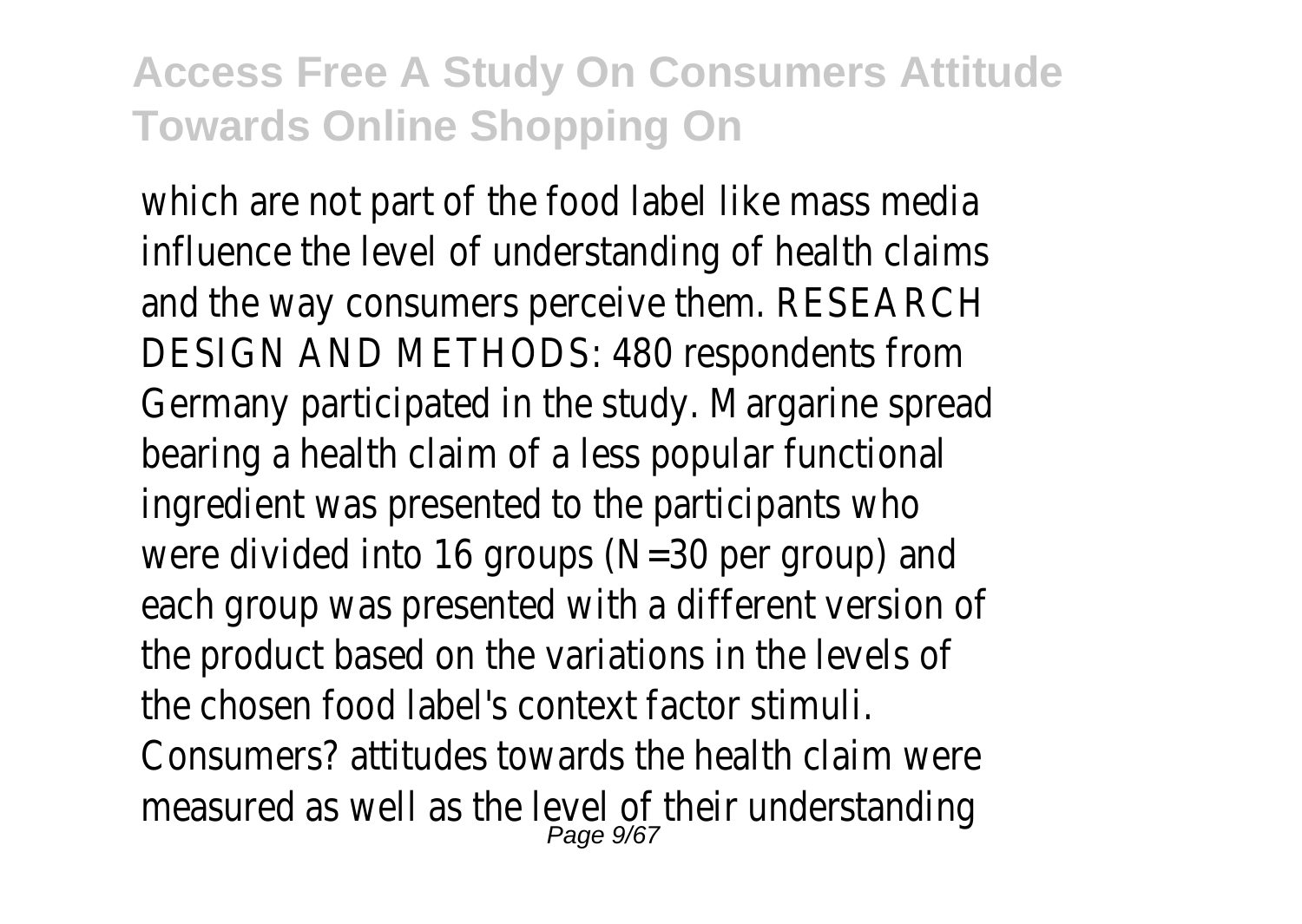of the claim. A repeated measures factor was also used by giving the respondents to read a newspaper article explaining the benefits of the functional ingredient after which their attitude and understanding were re-evaluated. RESULTS: The newspaper article proved to be substantially determining factor both with respect to positively influencing consumers' attitudes and as a risk factor in their understanding of the claim. The presence of 'bio' sign on the product's label together with a darker colour were also found to have a significant positive influence on consumers' perceived credibility of the health claim. The results also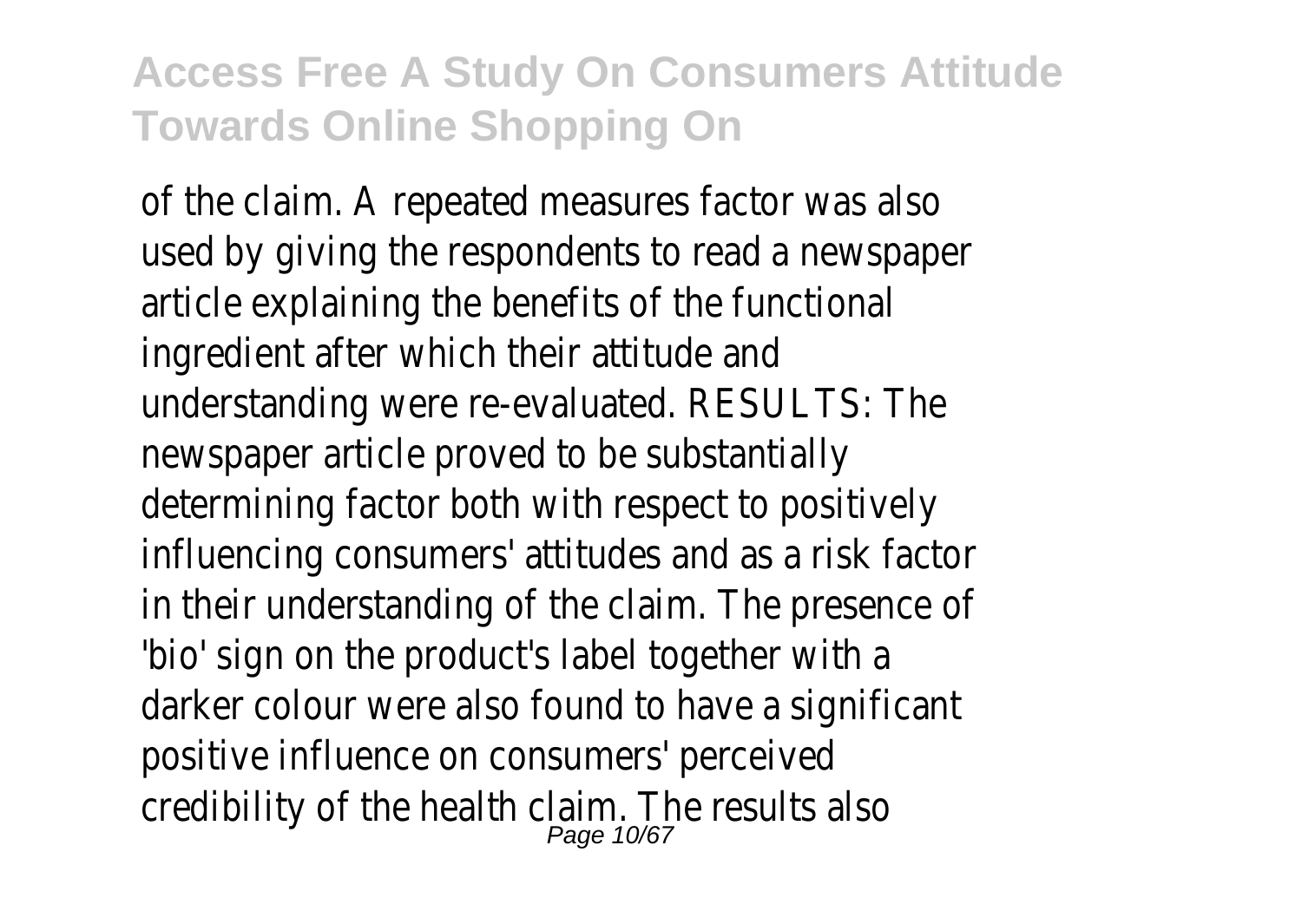showed that when the bio product was from a famous brand it increased the risk of misunderstanding of the health claim. Additionally, the usage of bright colour and famous brand together as well as bright colour and image in combination were also shown to represent a factor which decreased the probability of

misunderstanding.

Abstract.

Consumer behavior is becoming increasingly complex in the current global market. A broader understanding of the psychologically-driven motivation of consumers and characteristics of the  $_{Page\ 11/67}^{P_{\text{edge}}\ 11/67}$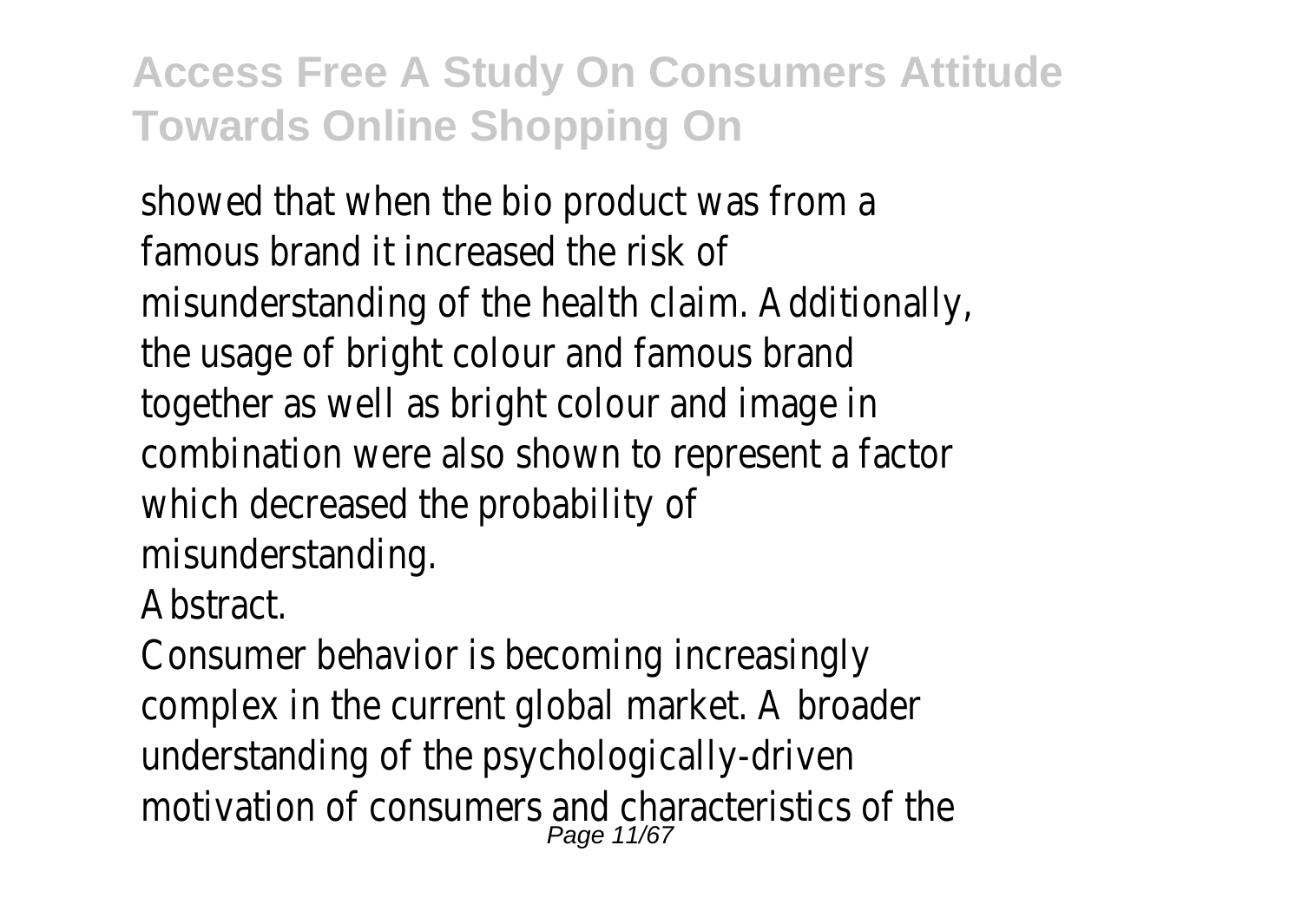consumer decision-making process is vital for effective customer engagement in the global economy. The Handbook of Research on Leveraging Consumer Psychology for Effective Customer Engagement provides current research on topics relevant to consumer beliefs, feelings, attitudes, and intentions and how best to utilize this research improving consumer appeal and relationships. Emphasizing critical topics in the field of consumer behavior research, this publication is a comprehensive resource for marketing professionals, managers, retailers, advertising executives, scholars, and graduate-level students in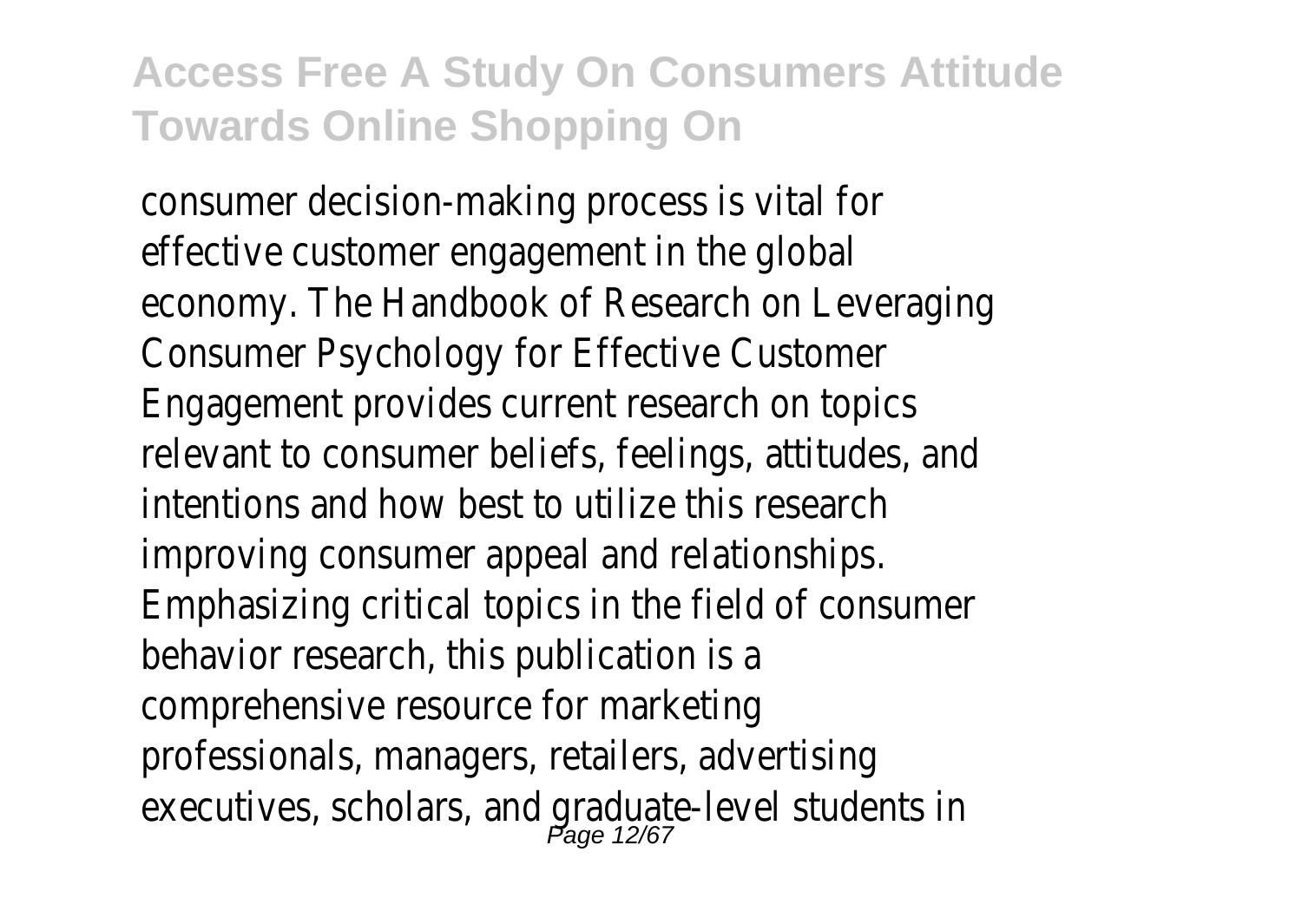marketing, psychology, and MBA programs. When More Is Less

The Study of Consumers' Attitude and Behavior Toward Restaurant Utilizing Daily Deal Promotion in Thailand

A Study of Bangkok Consumers' Attitude Toward "Pun Pun Bike Share" Project and the Effectiveness

of the Campaign

Dinner Decision Making

Consumer Behaviour

Indian Consumers' Attitude Towards SMS Advertising

Jörg Igelbrink $\mathbb{I}$ s study provides the disclosure of a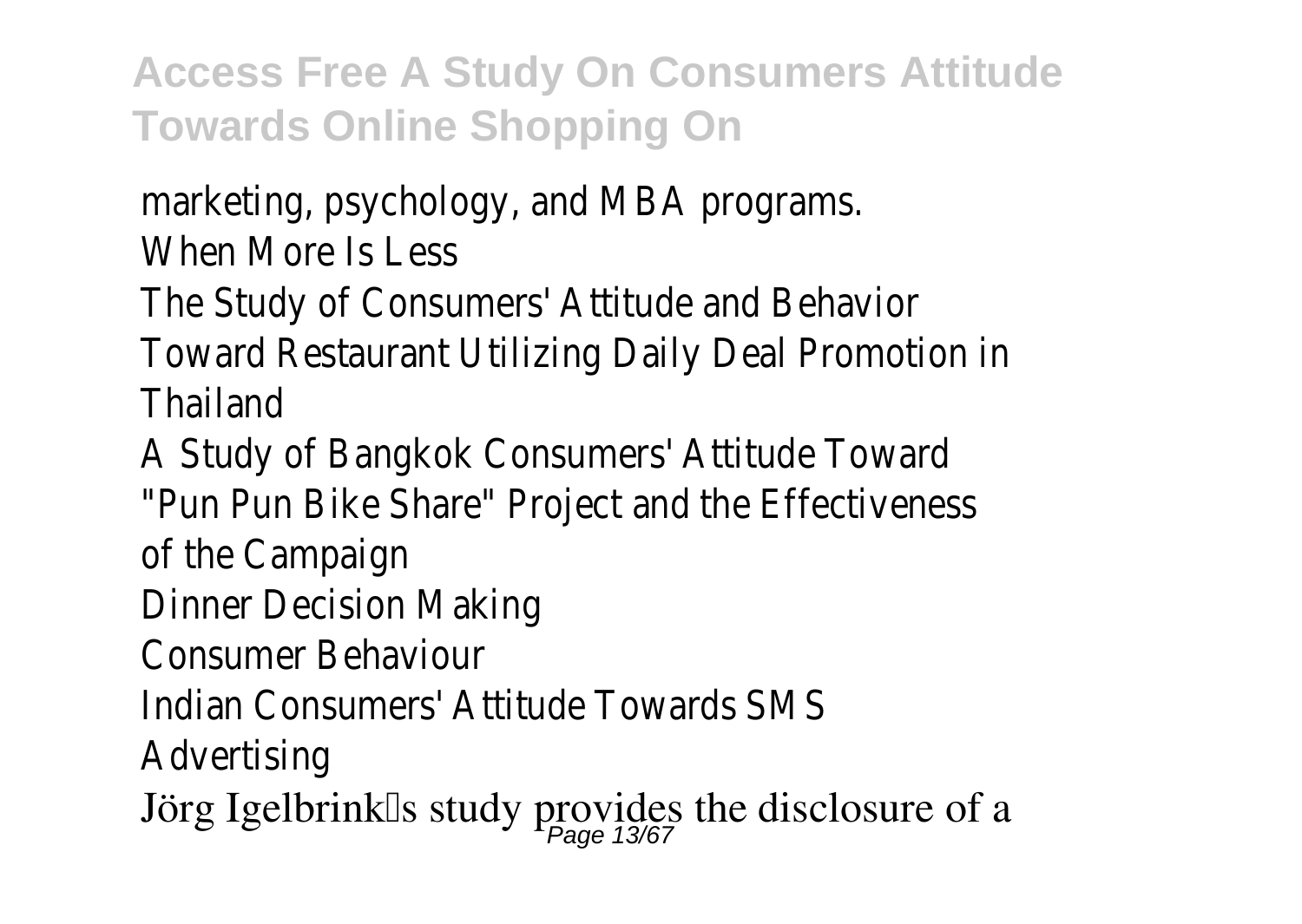comprehensive explanation approach of the consumers purchase motivation and attitude towards local fashion brands. The structure equation model reveals six direct impacts on the consumers LFB attitude. The author<sup>[1]</sup>s findings identify a new consumer typology presenting a model of four positive consumer-attitude-types such as the influencing Realign Performance Advocates. In the research field of consumer behaviour the new consumer typology illustrates both the consumer purchase motivation and derived local fashion brand positioning. Electronic Inspection Copy available for instructors here Why do you choose the things you buy  $\mathbb I$  such as this Page 14/67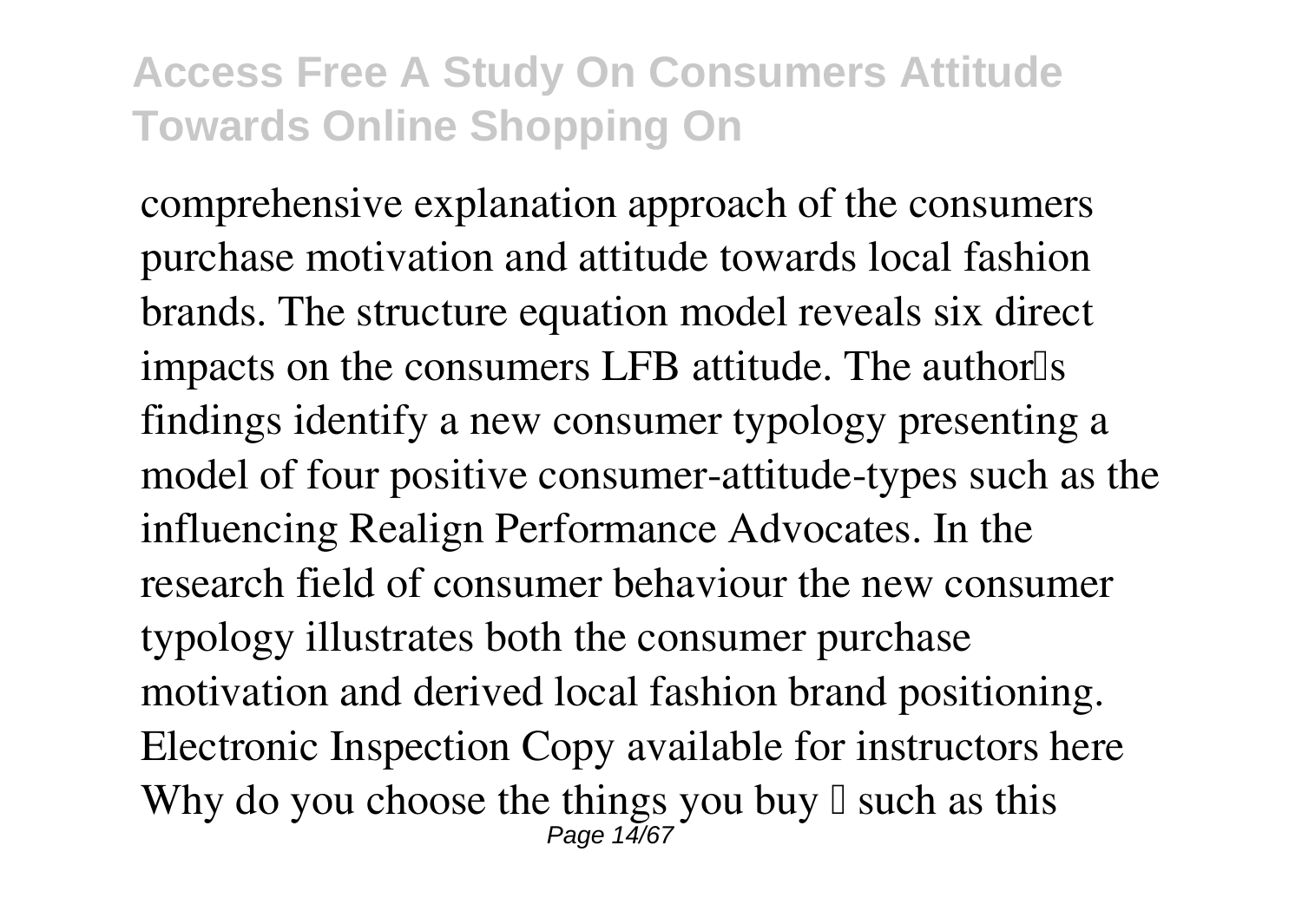textbook, a smartphone or an item of clothing? How often, where, and instead of what? What do you consider a boring necessity or a fun luxury? What do you do with products once you'lve purchased them? When do you decide to chuck them and why? As a consumer you make conscious and unconscious decisions, nonstop, every day of your life. This is Consumer Behaviour! This friendly, lively full colour text will support you through your course and help you to get the best possible grade for future employment. It even has How to Impress Your Examiner boxes in each chapter. There are lots of case studies along the way from global brands such as Page 15/67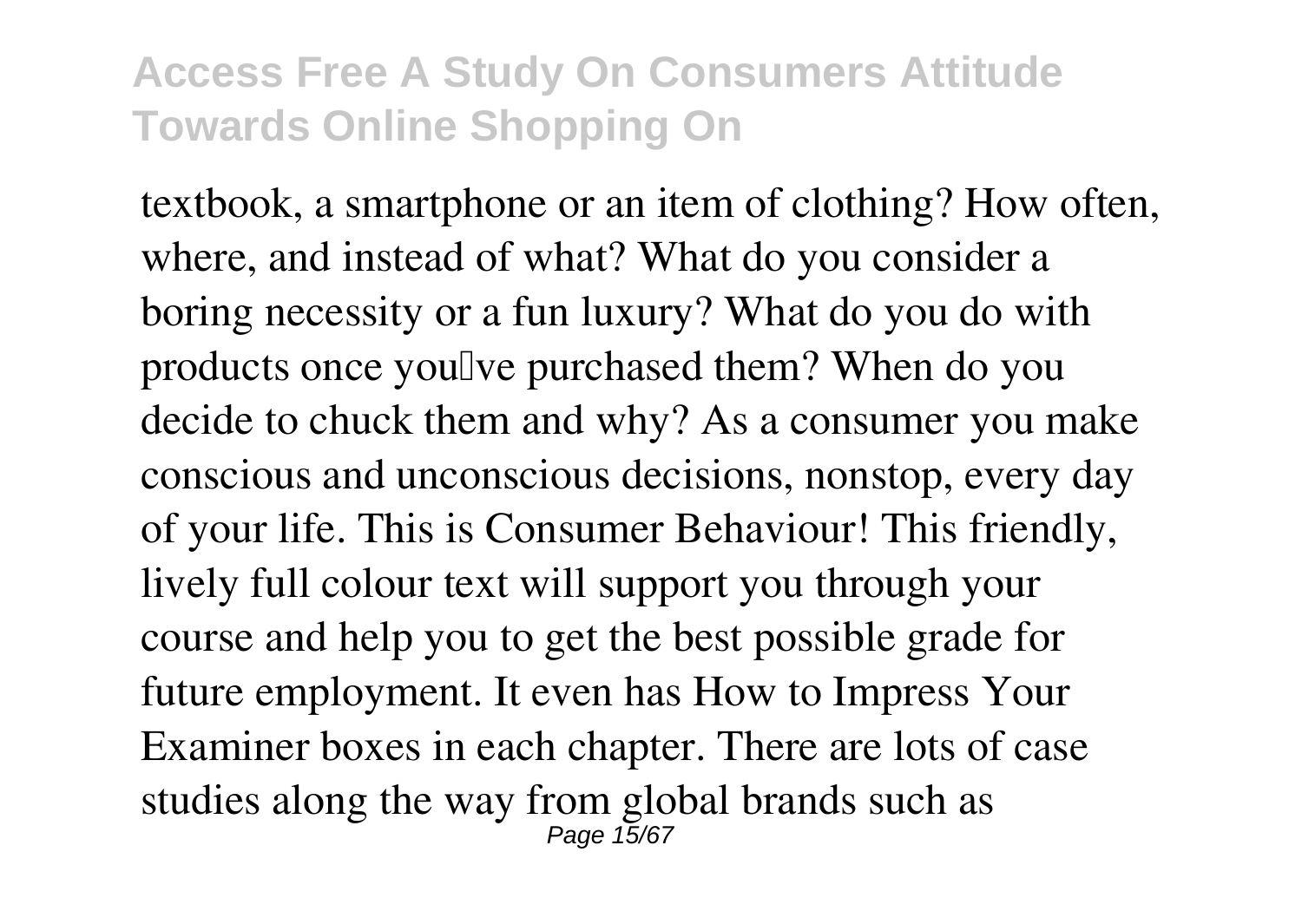Facebook, Apple and Amazon Kindle, and Consumer Behaviour in Action boxes in every chapter to show you how it works in the real world. If you want to be top of the class you can push yourself that little bit further by reading the Challenging the Status Quo asides which will help your critical thinking and problem solving skills. These are key skills that employers look for in graduates, so practicing now will help set you apart from the pack and boost your employability. You could also dip into the Further Reading resources to help you with essays and exam revision  $\mathbb I$  using these is a sure route to better grades. Visit the companion website www.sagepub.co.uk/blythe Page 16/67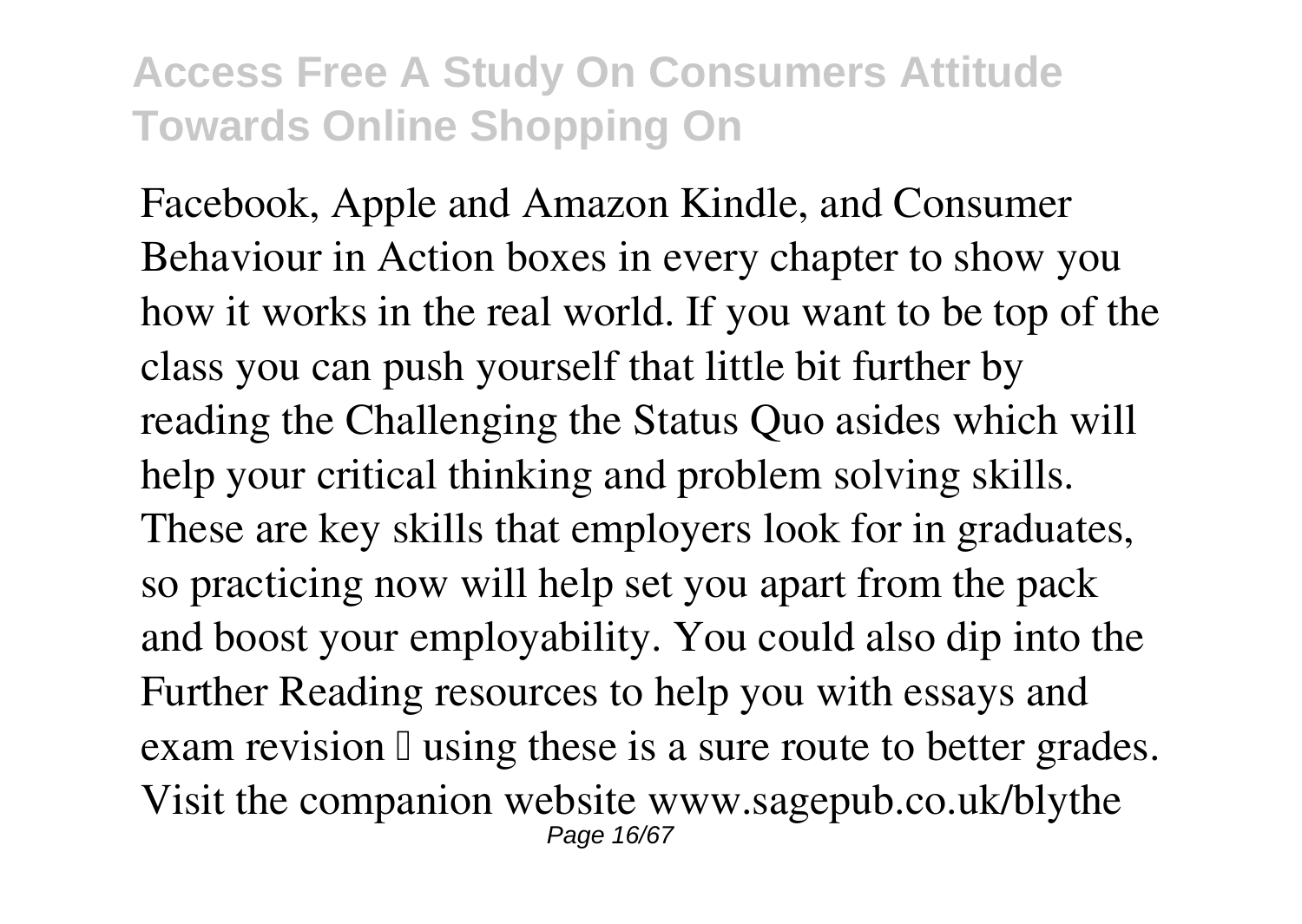for extra materials including multiple choice questions to test yourself and Jim's pick of Youtube videos that make the examples in each chapter come alive!

Master's Thesis from the year 2007 in the subject Business economics - Marketing, Corporate Communication, CRM, Market Research, Social Media, grade: 1,3, Mid Sweden University, 27 entries in the bibliography, language: English, abstract: Mass customization is a research field which is already well established from a manufacturer viewpoint. Curiously, there is a marginal amount of research studies covering the consumers<sup>[]</sup> viewpoint and researchers argue that much more research is needed to Page 17/67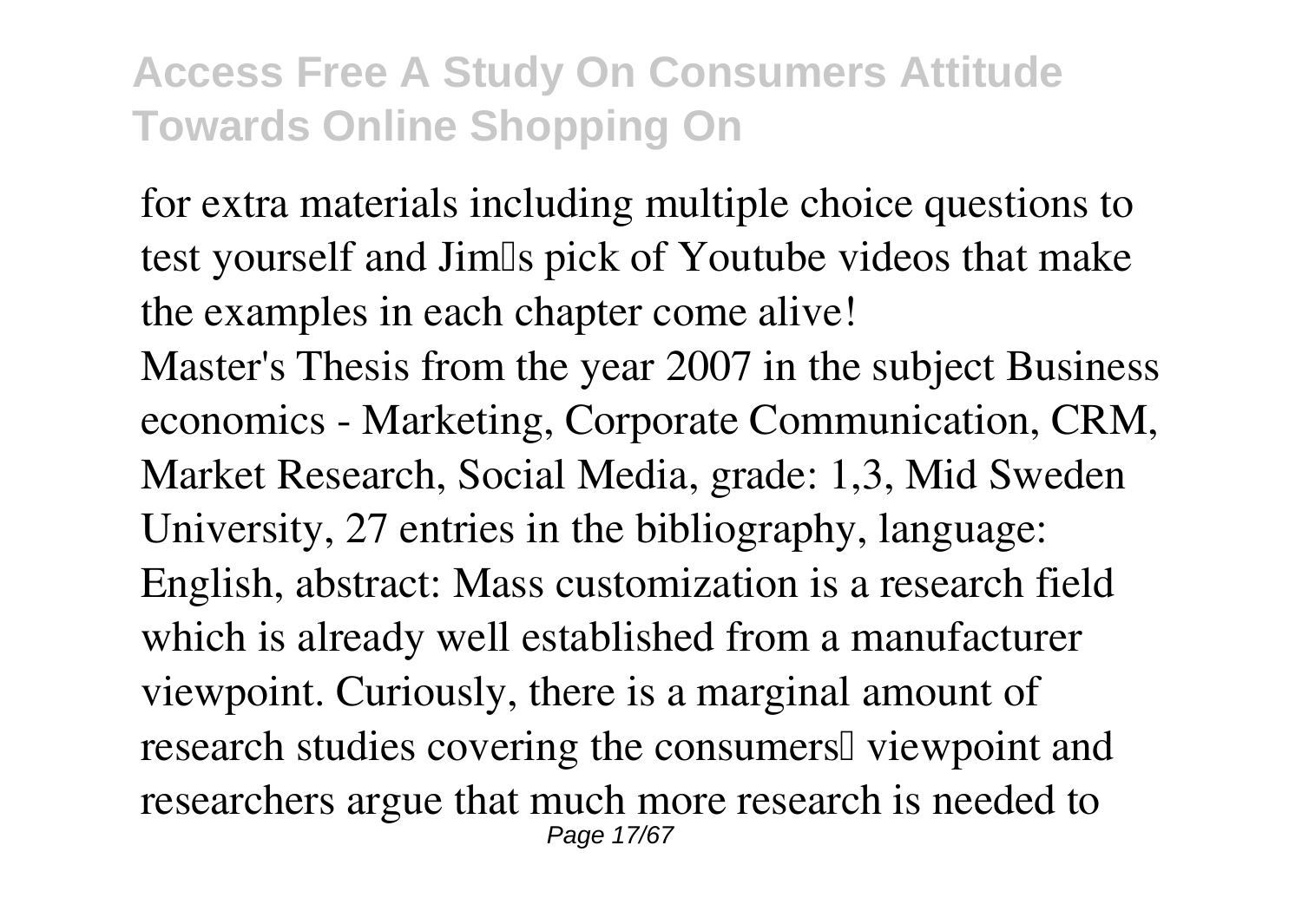understand the consumer behavior in terms of mass customization. From a consumers<sup>[]</sup> viewpoint mass customization can be seen as the production of goods for a relatively large market, which meets exactly the needs of each individual customer with regard to certain product characteristics (differentiation option), at costs roughly corresponding to those of standard mass-produced goods (cost option). The main purpose of this study was an investigation of relationships between the purchase of mass customized products and demographic and psychological influence factors. Therefore, the study gave an answer on the question whether German consumers Page 18/67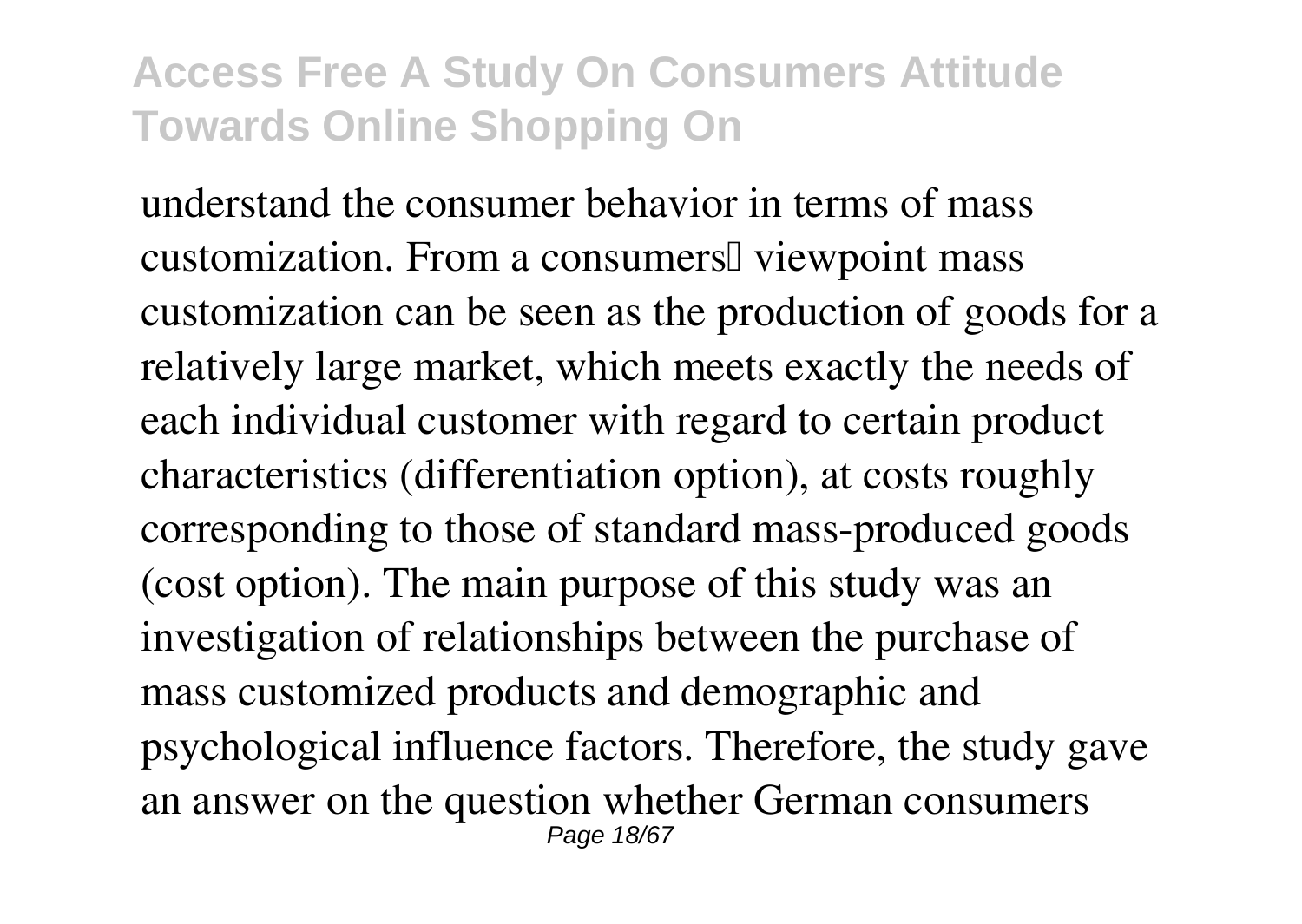had an interest in purchasing mass customized products and what demographic and psychological factors influence the tendency to purchase mass customized products. The reader should have got an impression of the topic of mass customization from a consumer perspective. Therefore the author surveyed 519 German consumers with the help of a self-administered online survey in order to investigate their attitudes toward mass customized products, their willingness to invest additional time and money for MCP and their perceived risk on customized products. The study was conducted on German respondents to discuss similarities and differences to Page 19/67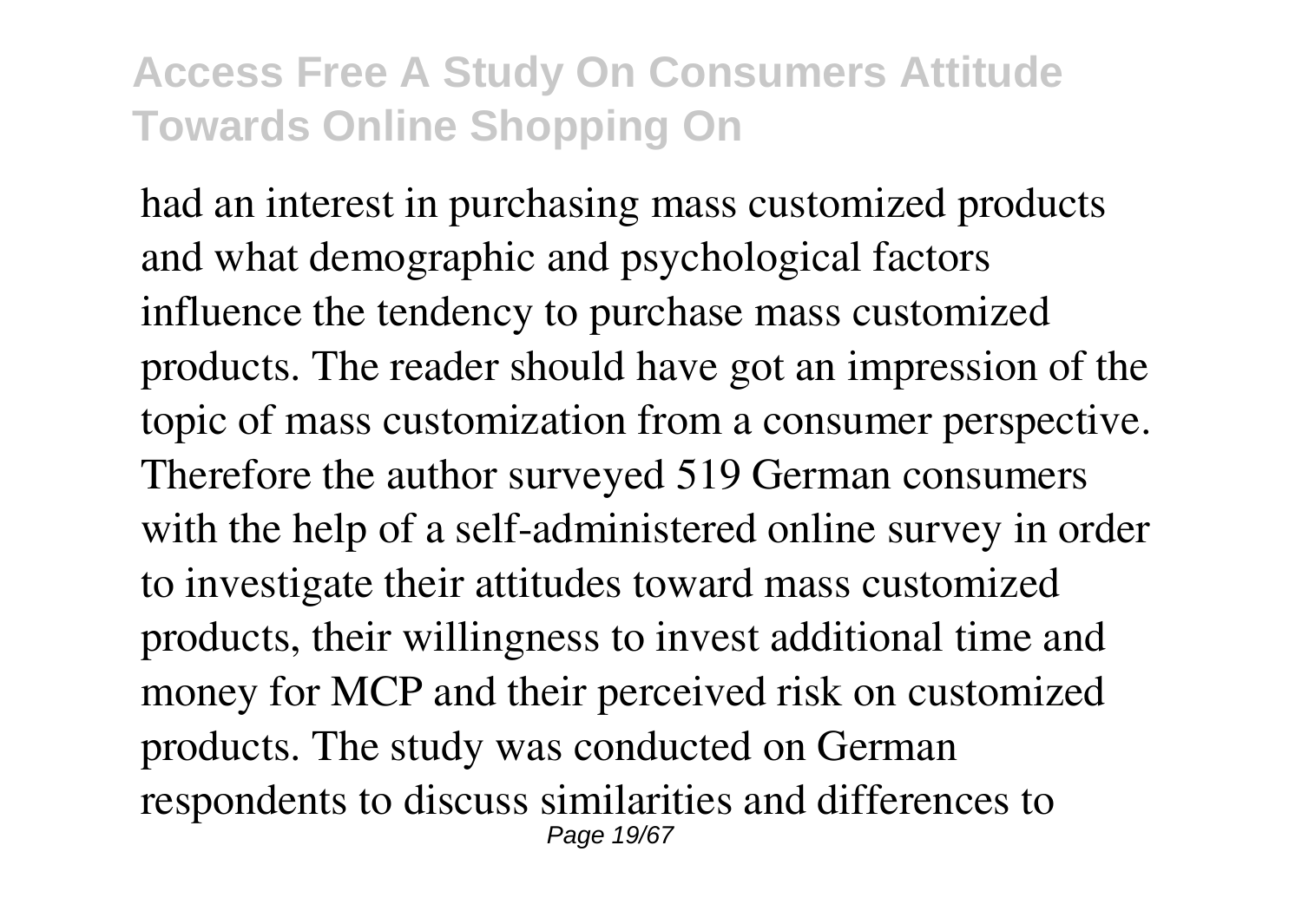previous studies on the US market as well as a comparison of the UK and Turkish market regarding consumer attitudes and readiness. This study offers practical insights for companies that want to address potential consumers of customized products and gives useful hints for determining suitable target groups for mass customized products.

Handbook of Consumer Psychology

A Study to Evaluate Changing Consumer Attitude Toward Food Consumption in Bangladesh

SAGE Publications

The Economics of the Internet and E-commerce Page 20/67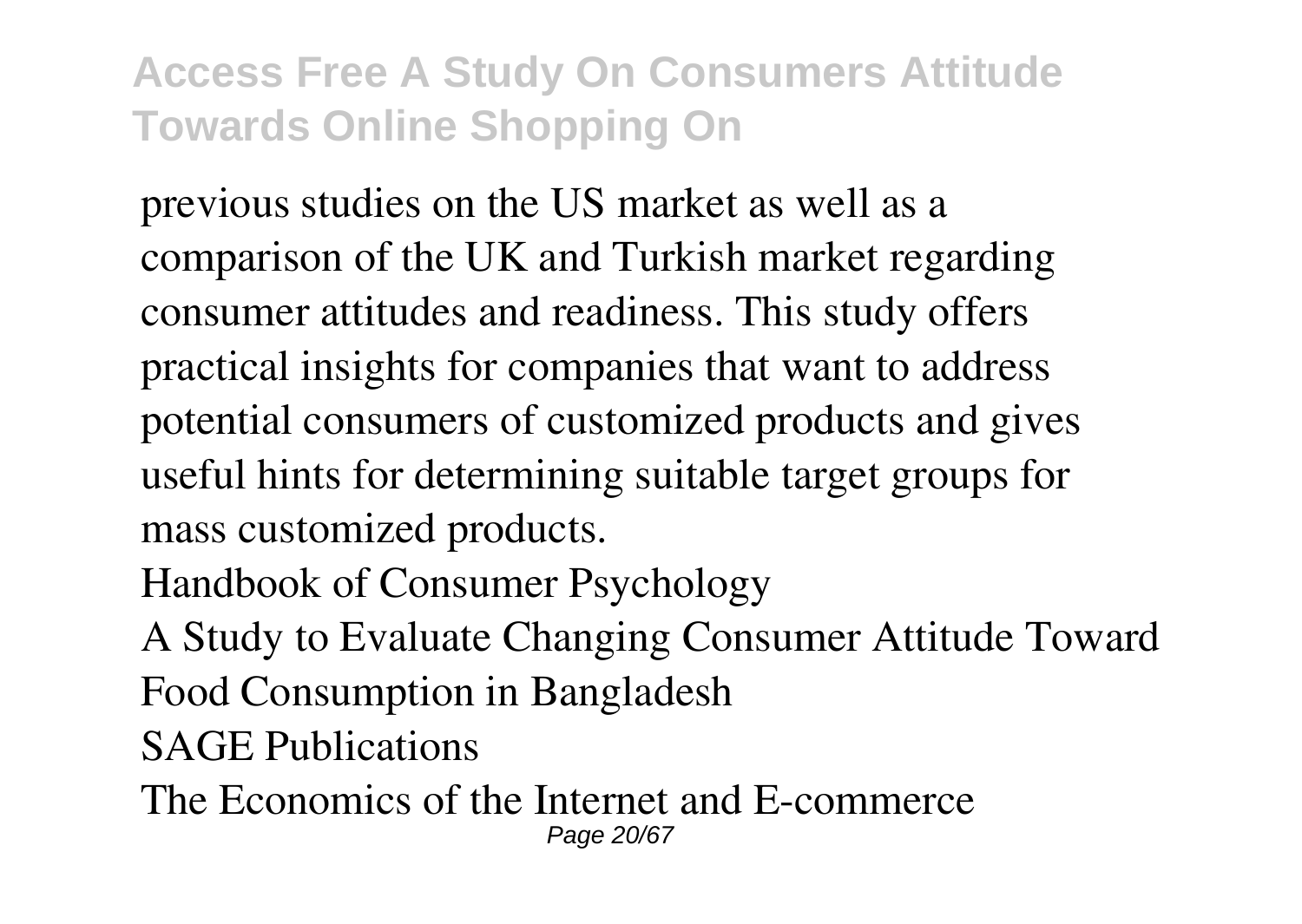#### Consumer Behavior

# Attitudes Toward Nutrition in Restaurants

Previous research has shown that when buying products and services online, the vast majority of consumers accept Terms and Conditions (T&Cs) without even reading them. The current research examined effects of interventions aimed at making consumers aware of the quality of such T&Cs. This was done by 1) shortening and simplifying the T&Cs and 2) adding a quality cue to an online store, such as the presence of a logo of a national consumer organisation accompanied by the statement "these terms and conditions are fair". The main study consisted of three experiments and was Page 21/67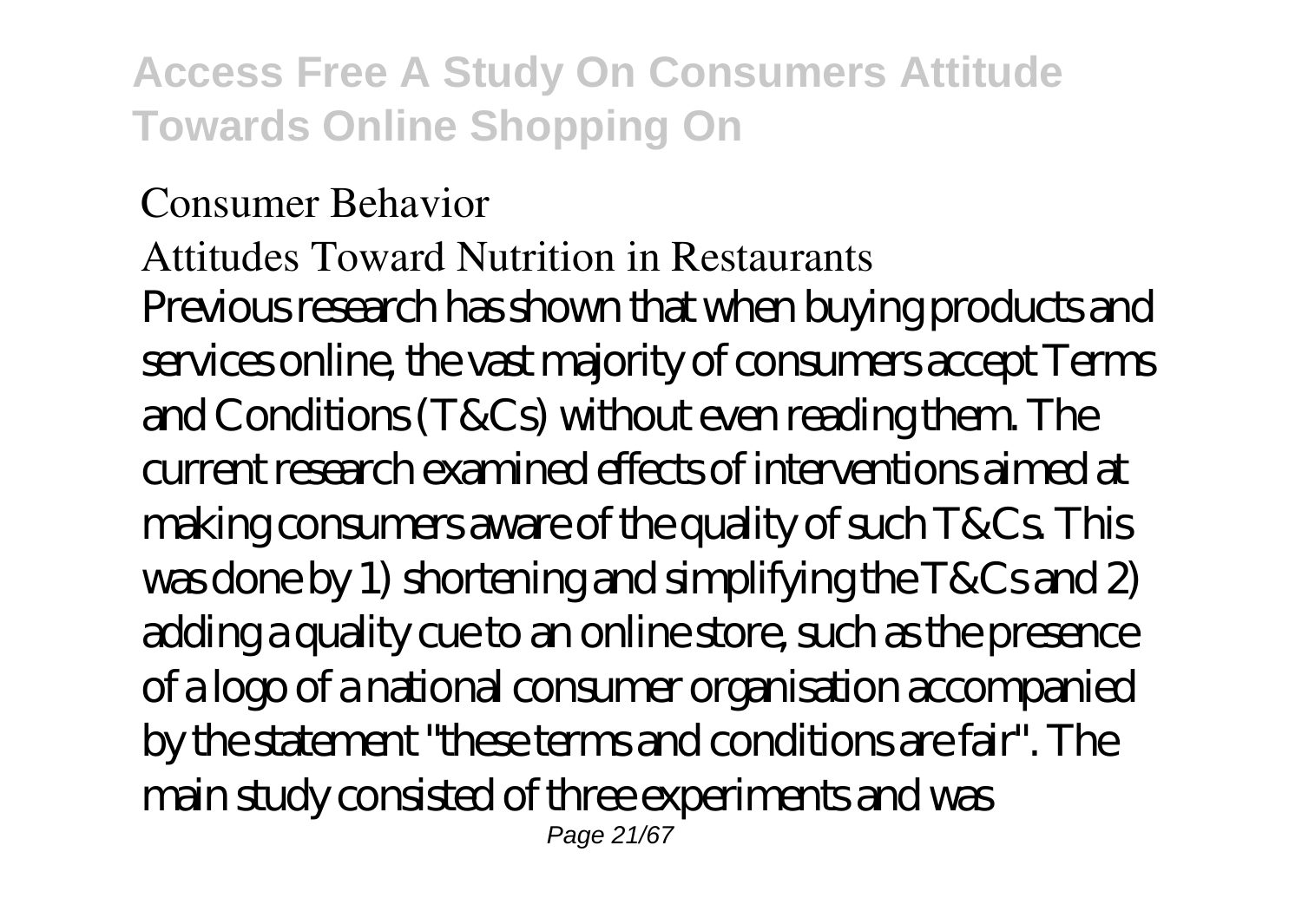conducted in 12 Member States with 1000 respondents in each Member State. In each experiment, consumers visited an online store and went through all the steps of an ordering process. One of these steps was accepting the T&Cs. Key findings are that shortening and simplifying the terms and conditions results in improved readership of the T&Cs, a slightly better understanding of the T&Cs, and a more positive attitude towards the T&Cs. Moreover, adding a quality cue to an online store increases trust and purchase intentions. Which quality cue is trusted the most depends on what type of online store consumers are visiting. For domestic online stores, a quality cue by a national consumer Page 22/67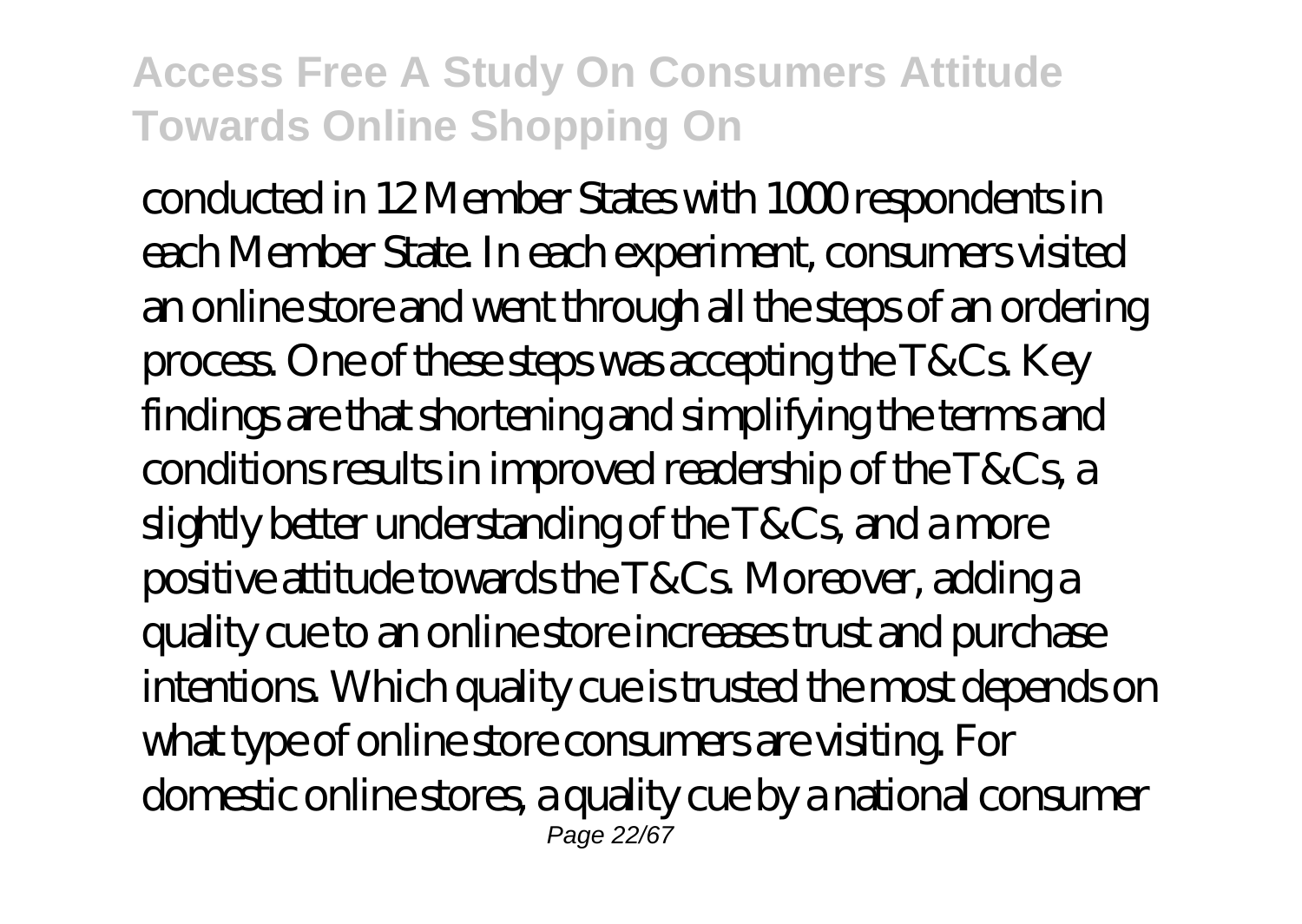organisation is trusted most; for foreign online stores, a quality cue by a European consumer organisation is trusted most. The patterns were similar across Member States. Seminar paper from the year 2013 in the subject Business economics - Marketing, Corporate Communication, CRM, Market Research, Social Media, grade: B, The University of Chicago, language: English, abstract: The findings of the study are well consistent with close-cut studies of other companies offering hospitality services online. According to Harcar and Yucelt (2012), perceived convenience ranked highest in explaining the consumers' search intention as a dependent variable and as if that is not enough, the same Page 23/67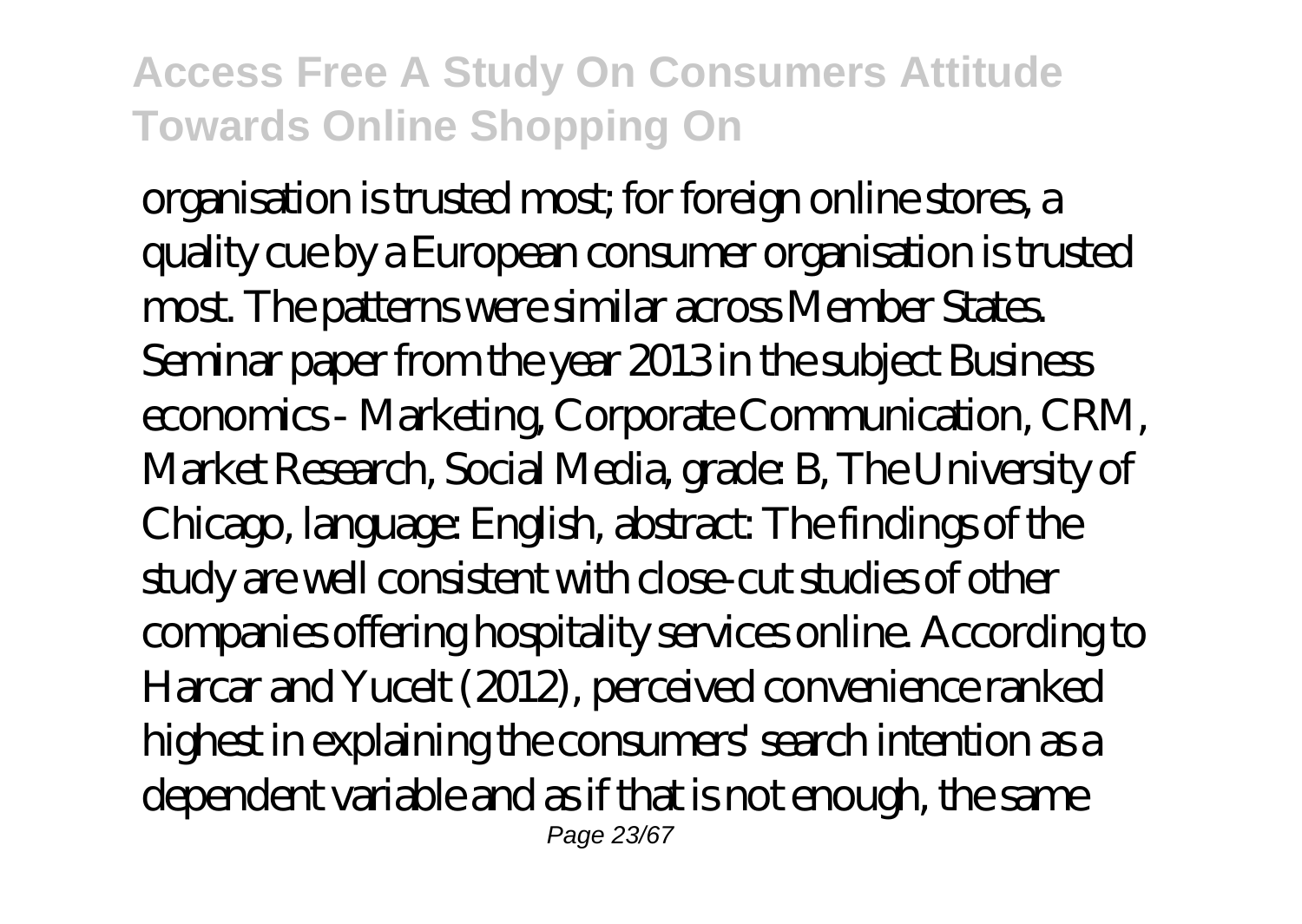research findings did hold ground for another rather distanced online travel company as can be justified by the fact that perceived convenience by the consumer made the highest contribution in affecting consumers' search intention while their were searching for their services (Peng et al, 2013). These findings were again consistent with of another scholar who in his studies, discovered that perceived convenience had much contribution to make on the customers' search intention (Conyette, 2012). On the other hand, the attitude of the consumer as far as his/her search intention is concerned also gave relatively considerable contribution. The findings of the study place the attitude of Page 24/67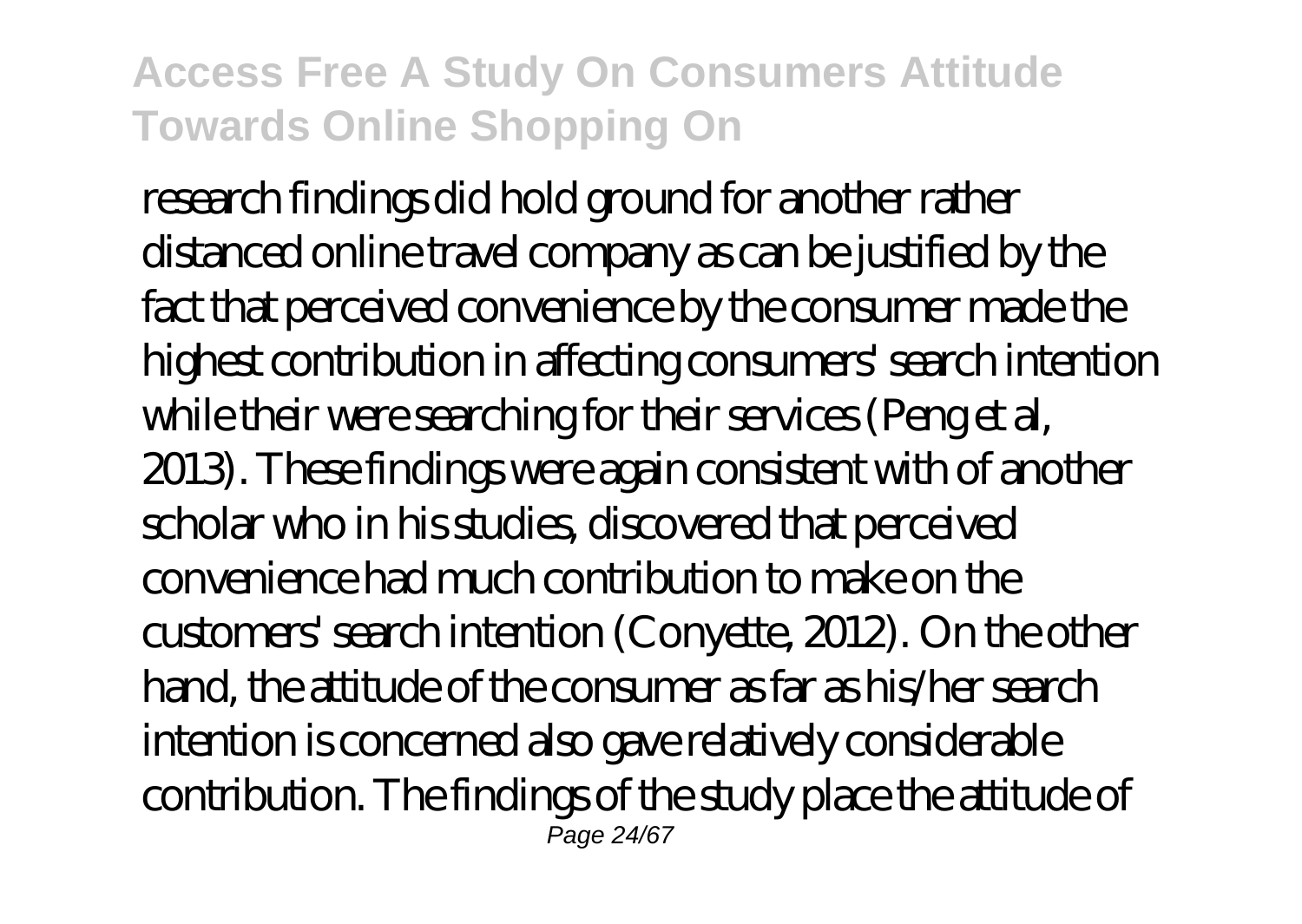the consumer as the second strongest factor likely to affect the search intention of consumers and according to another research, the attitude of the consumer played a great role in affecting the consumer in his/her search intention as far as online travel is concerned (Khandelwal et al, 2012). It is explained that the consumer's attitude has a great effect on the consequential bearing of his search with regards to making reservations online of buying hospitality services online. This study finding is consistent with other studies and much more matches the expectations of stakeholders in this industry who without prior knowledge of customers' preferences and intentions, can not really compete in the Page 25/67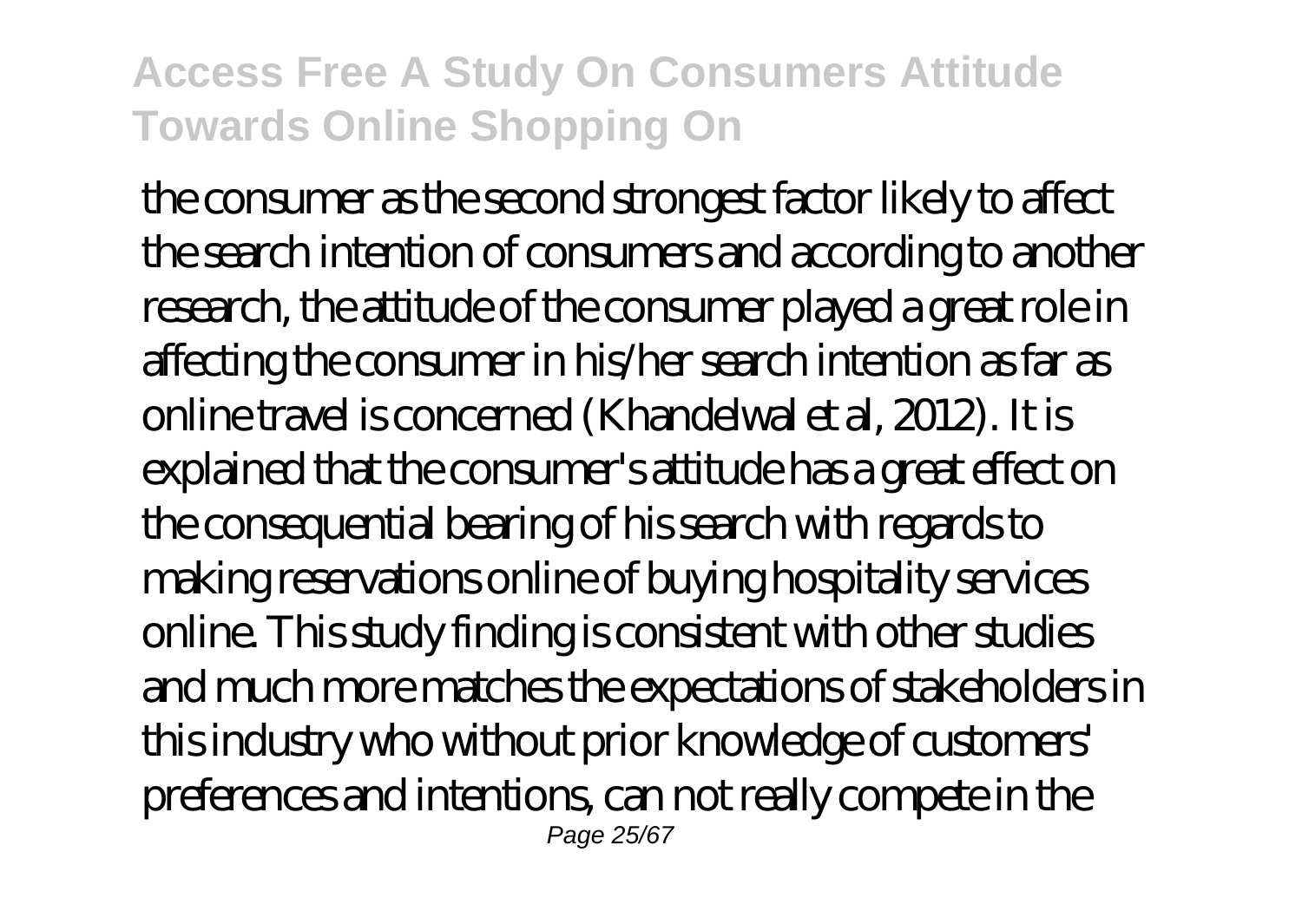#### industry (Park et al). Knowing the attitude of the consumer and understanding tha

Social Research Methods: Qualitative and Quantitative Methods 7e is a highly regarded text that presents a comprehensive and balanced introduction to both qualitative and quantitative approaches to social research with an emphasis on the benefits of combining various approaches. New this edition: MyResearchKit--Social Research Methods 7E can be packaged with this text at no additional cost (ISBN: 0205751342) or purchased separately. MyResearchKit includes: \* Multiple-choice practice test questions\* Flashcards of key terms\* Short research exercises Page 26/67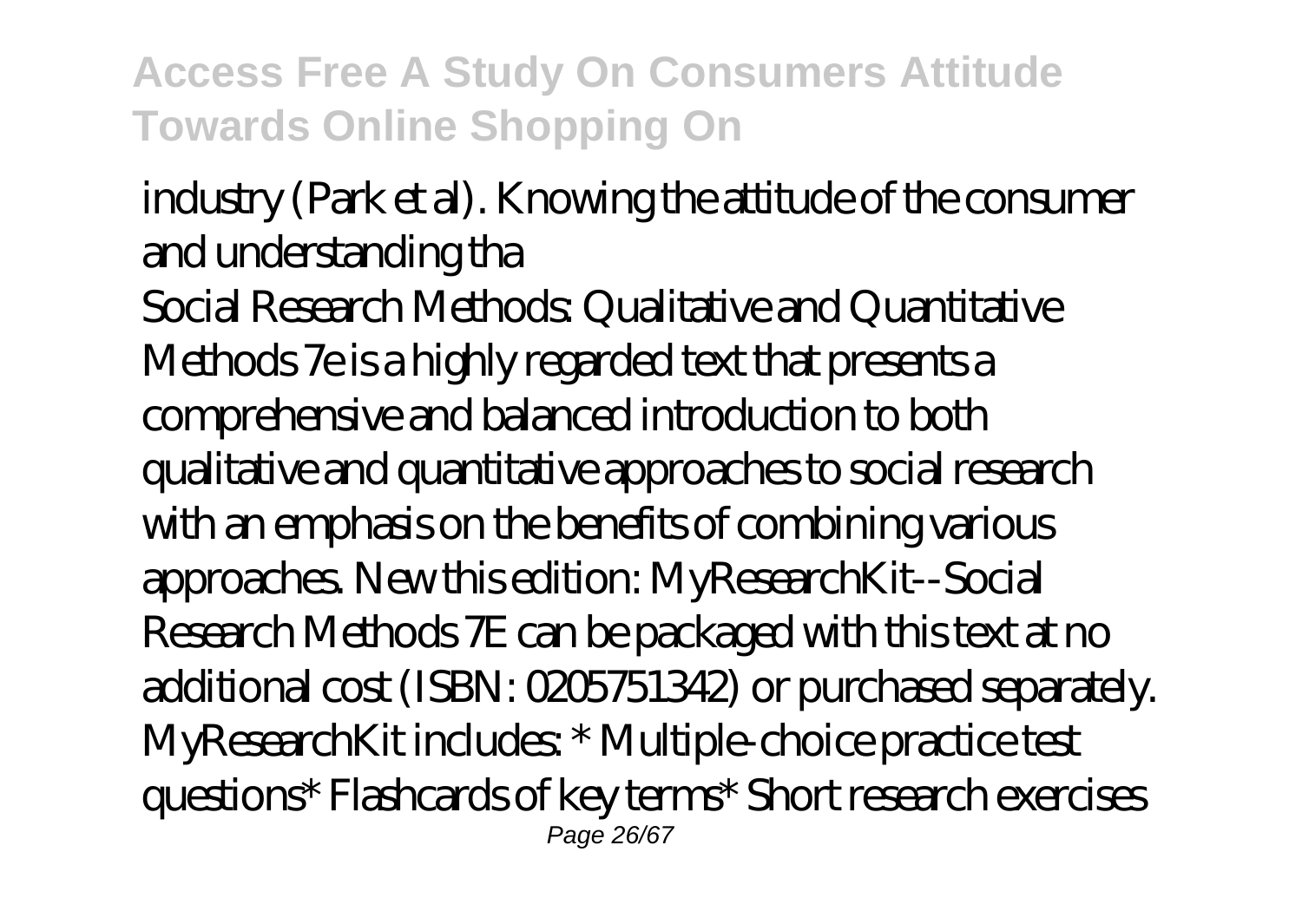(previously in the workbook)\*Social Explorer: census data from 1790- present<sup>\*</sup> A Social Research in the News blog\*Writing tutorial: covers documenting sources, avoiding plagiarism, and various kinds of writing assignments (literature reviews, abstracts, research proposals, etc.)\*MySearchLab: a search engine for retrieving scholarly research articles from hundreds of academic journals Mobile Commerce: Concepts, Methodologies, Tools, and **Applications** Young Consumer Behaviour Perceived Brand Localness A Cross-Cultural Study of Consumer Attitudes and Page 27/67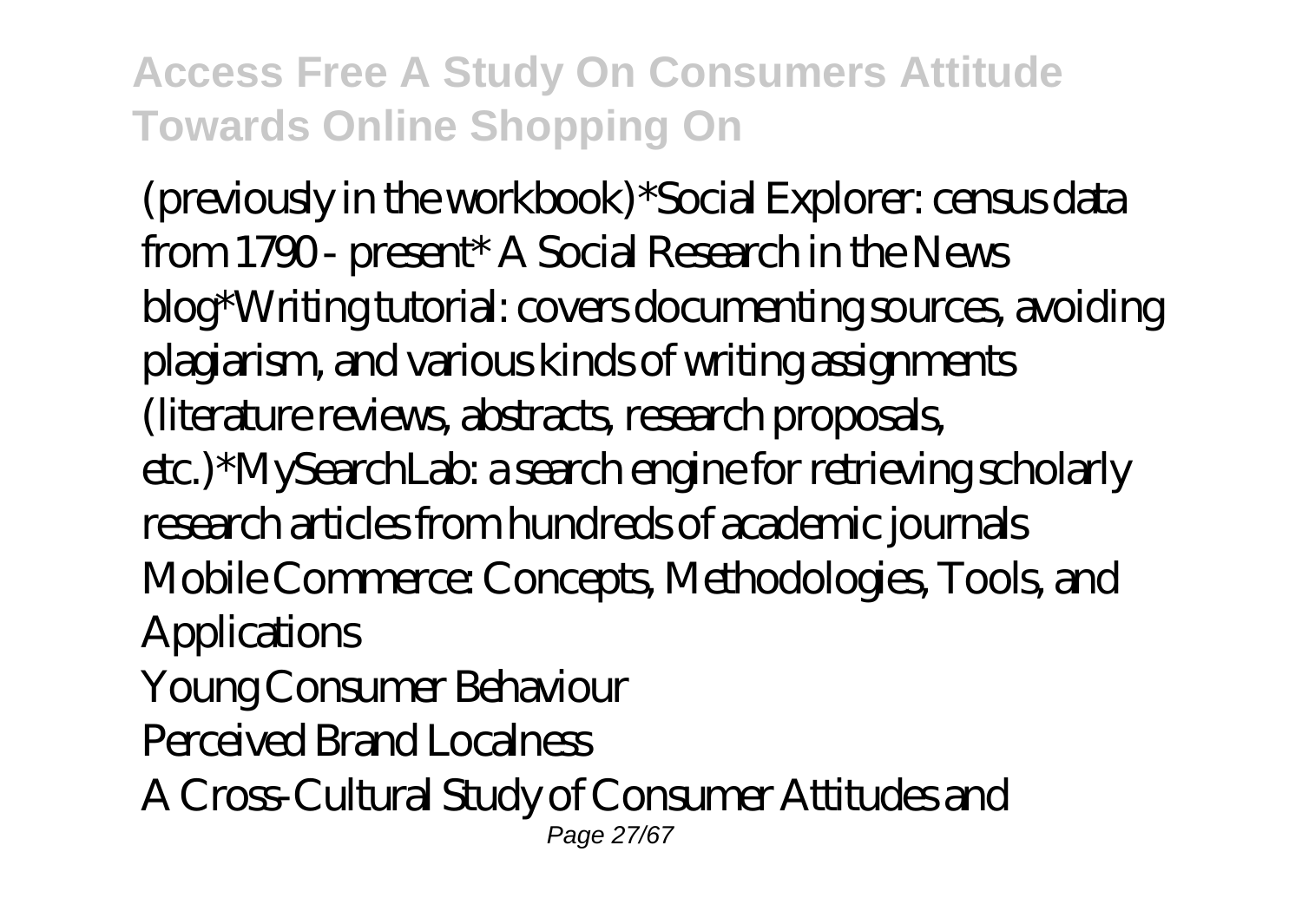# Emotional Responses of Apparel Purchase Behavior Consumer Attitude Formation When Facing Choice Overload In Apparel E-Commerce

#### Grocery E-commerce

This study proposed a theoretical model of choice overload and empirically examined the model in the context of online apparel shopping. The purpose of the study was to investigate how the number of choices and product presentation formats influenced consumers' online apparel shopping experience as well as how the formed attitude subsequently influenced consumers' behavioral decision of subscribing to an email mailing list. To date, previous studies on choice overload have been conducted using experimental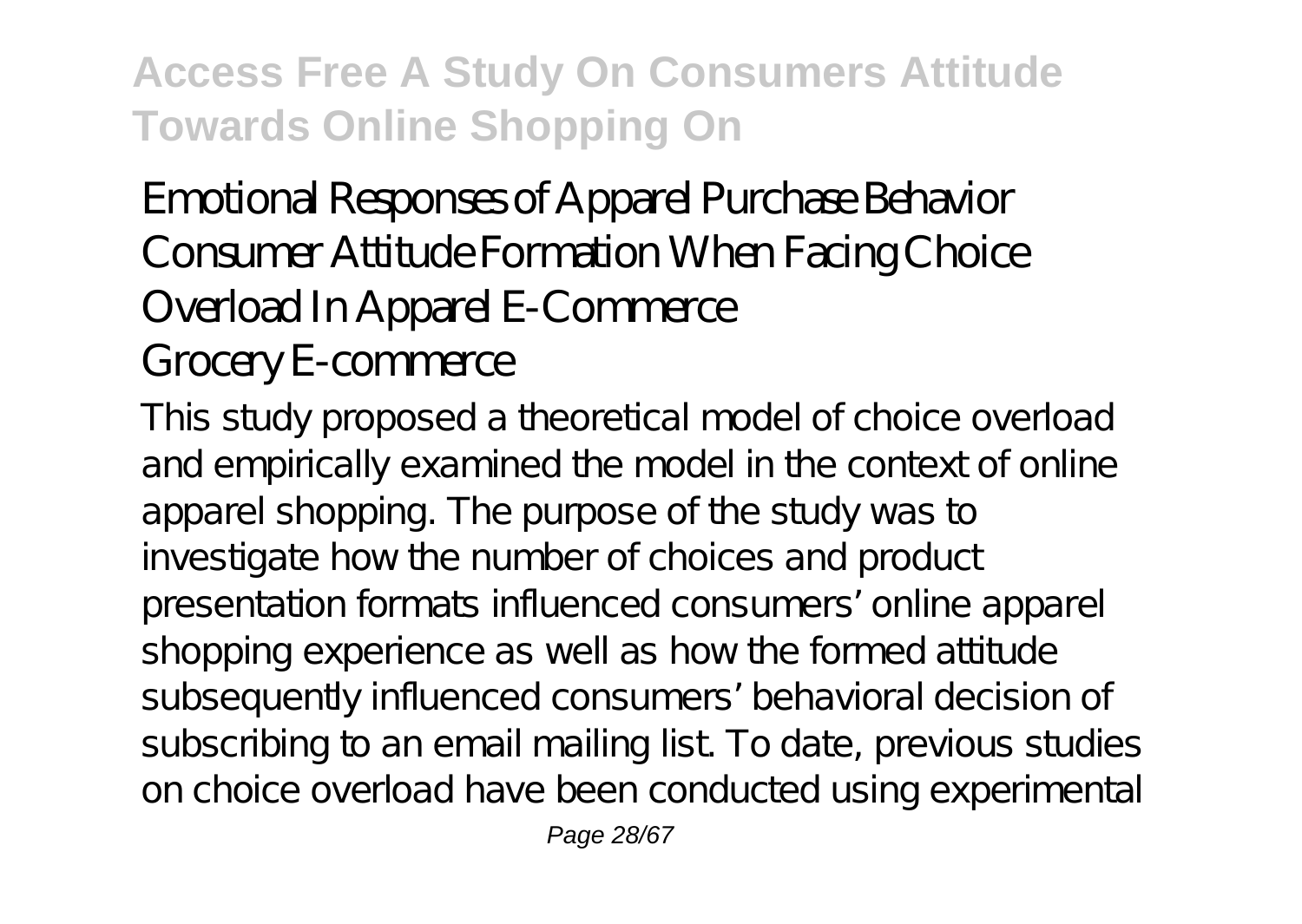research designs, but findings from these experiments only provide fragmentary explanations about the phenomenon. The absence of a comprehensive framework to explain this phenomenon motivated the researcher to develop a theoretical model that treats consumer decision making in choice overload conditions as a continuous process. The proposed theoretical model is superiorly explaining under what circumstances the "too-much-choice effect" is more likely to occur, what evaluation mechanism consumers go through to form their attitude, and what consequences may result. Additionally, the researcher examined the effect of a moderator, product presentation format, on the relationships between the numbers of choices and the internal responses (attitude formation) in the context of apparel e-commerce. Page 29/67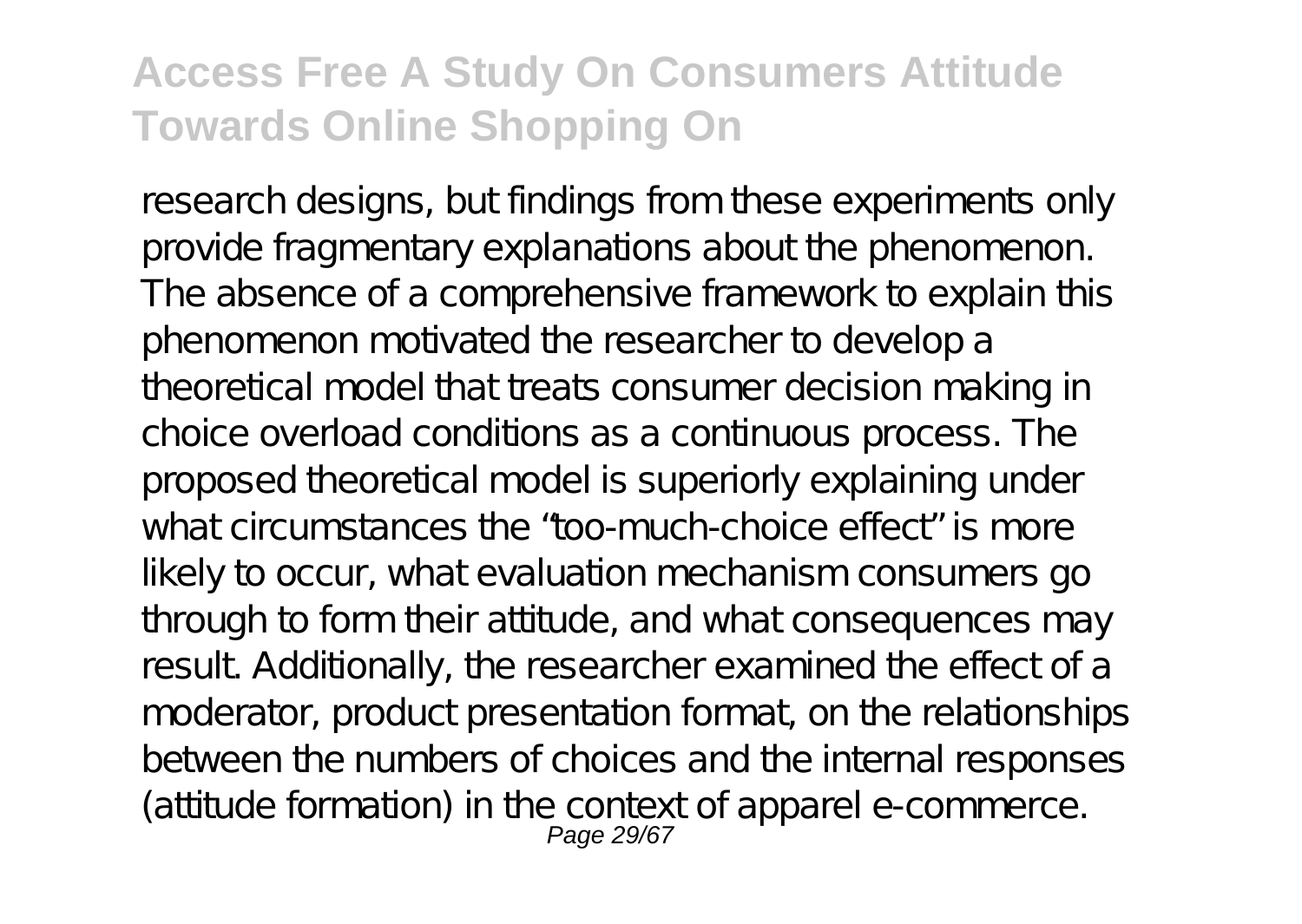Both focus group and questionnaire data collection methods were conducted. First, because of the limited literature on choice overload in e-commerce, the researcher conducted an exploratory study consisting of two focus groups with female college students. The purpose of the focus groups was to understand the relationship between choice overload and consumers' apparel online shopping experience, such as favorable and unfavorable shopping experiences as well as website designs/havigations. Next, questions were developed that measured consumers' affective, behavioral, and cognitive evaluative responses (three components of attitude) when facing choice overload. In this stage of data collection, an online questionnaire with nine conditions (mock websites) was developed. The experimental design was a 3 X 3 Page 30/67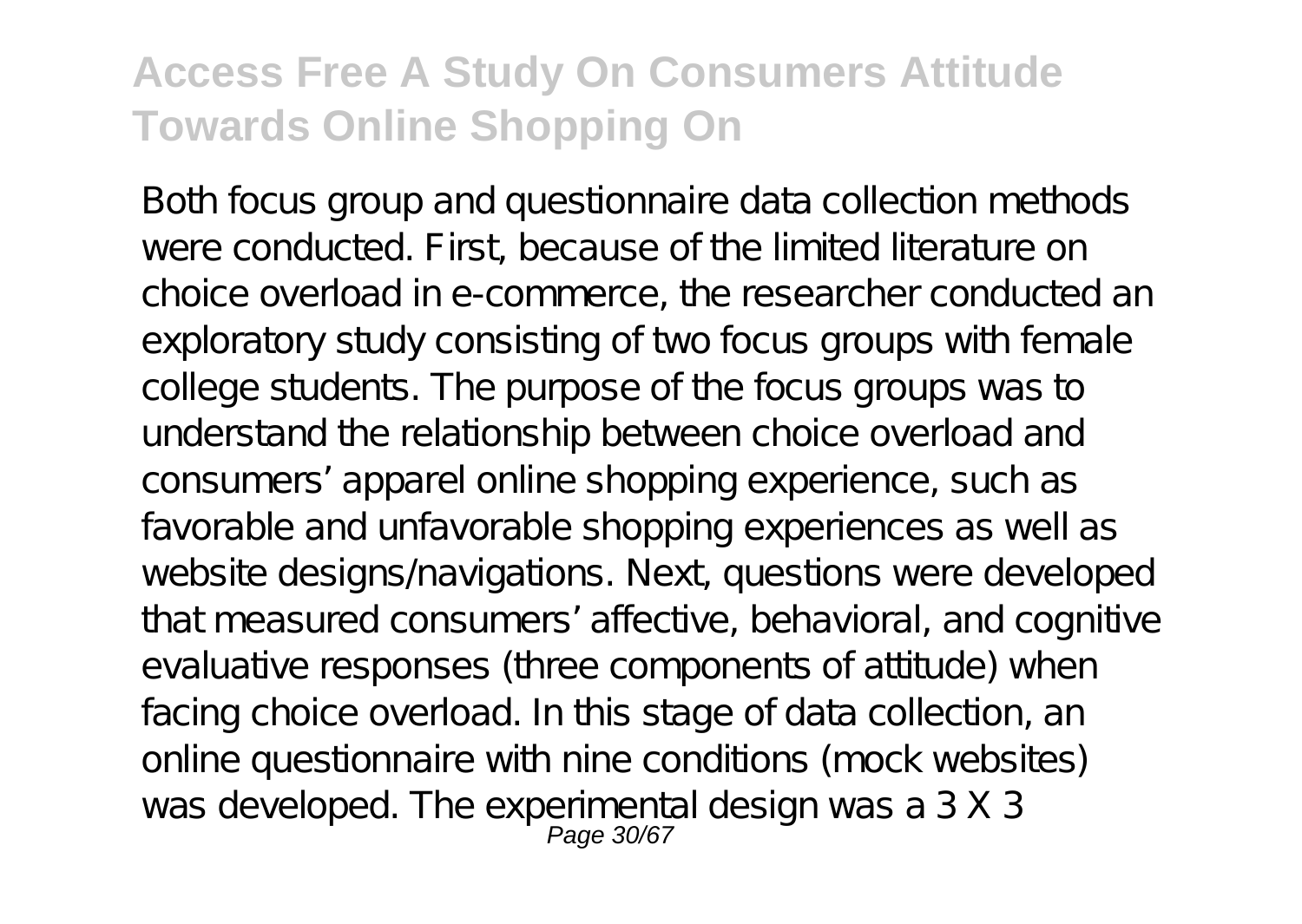factorial design with three levels of number of choices (24 vs. 60 vs. 120) and three levels of product presentation formats (Model vs. Flat vs. Hybrid). To examine the main and interaction effects, two-way Analysis of Covariance (two-way ANCOVA) was conducted. The Structural Equation Modeling (SEM) and Logistic SEM were applied to examine the hypothesized relationships among the number of choices, components of internal responses/attitude formation, and the behavioral decision variable (subscribing to a mailing list) in the proposed model. The findings revealed that consumers went through a series of stages to generate their behavioral decision when facing choice overload. Their internal responses followed the experiential hierarchy in the ABC model of attitudes to form their attitude (affective behavioral Page 31/67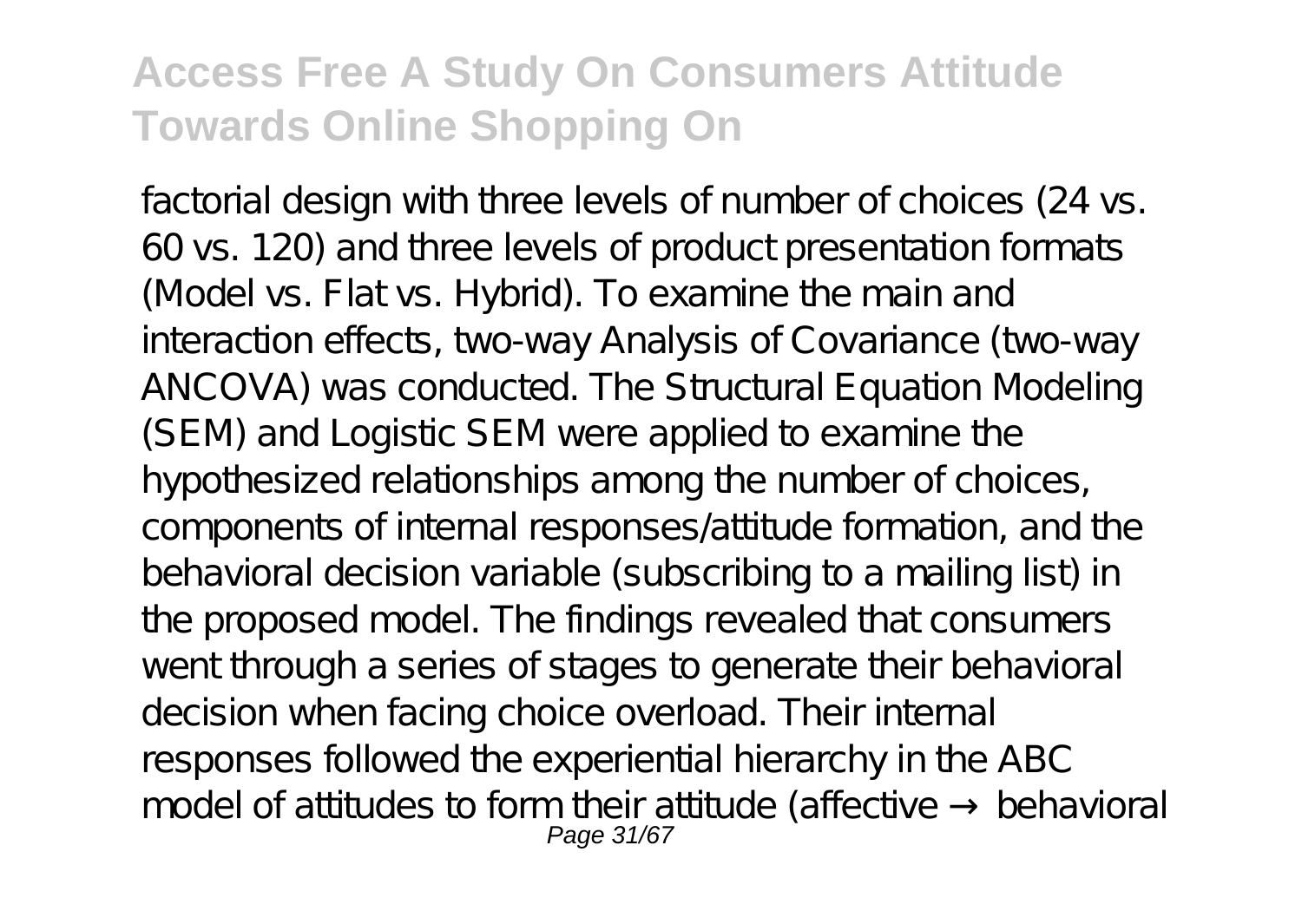cognitive responses). The attitude formed had a substantial impact on their behavioral decision of signing up for the retailer's email mailing list. However, product presentation had no effect on attitude formation (internal responses). The findings of this research study provide insights to the attitude formation process in consumers' evaluation stage of decisionmaking. Researchers are encouraged to apply the model in different contexts to examine the generalizability of the model. These findings also provide further understanding of the interrelationship of factors underlying consumers' negative responses in their online shopping experiences when facing choice overload. In addition, the present research study provided further information on consumer attitude formation and behavioral decision when faced with Page 32/67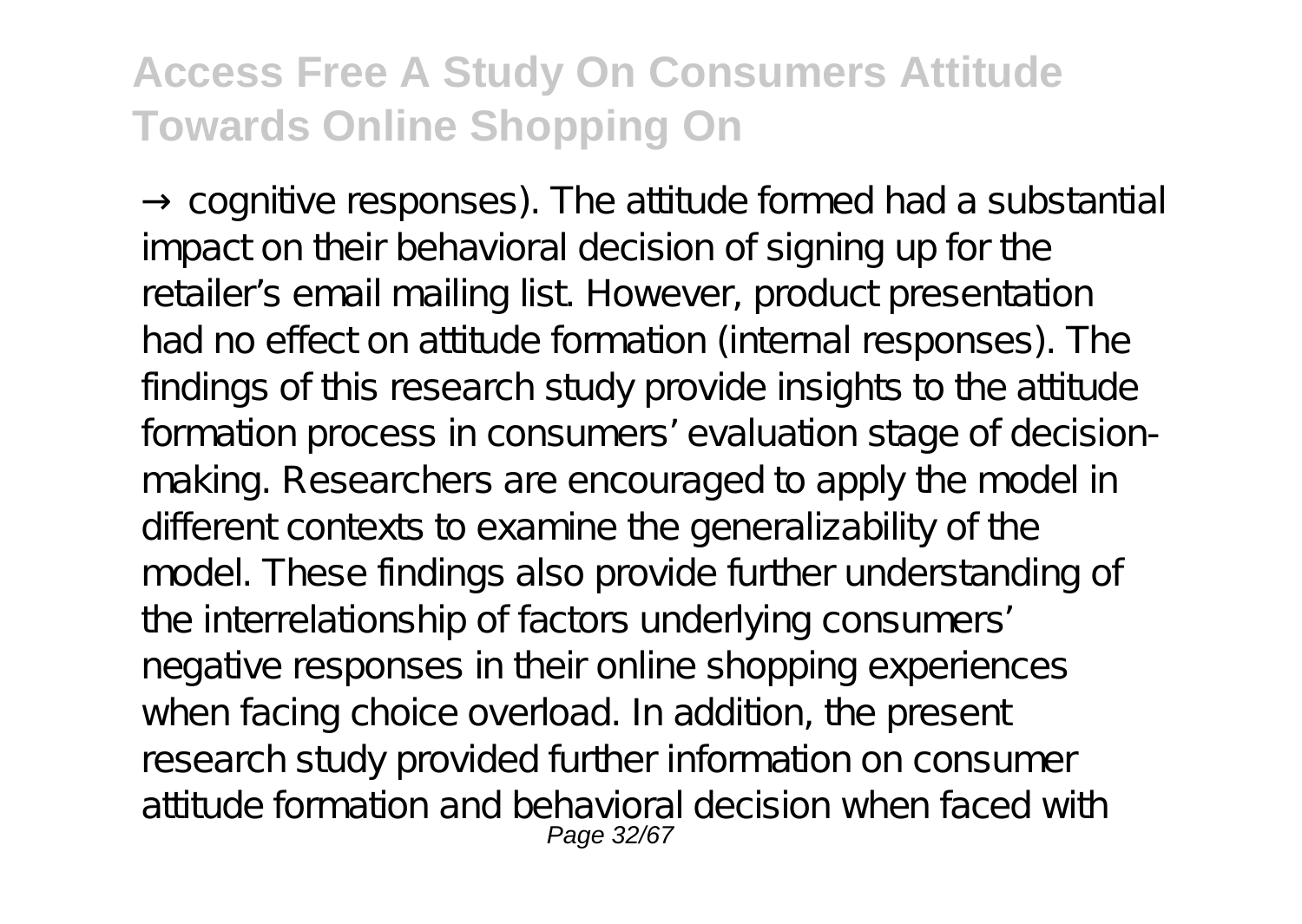multiple product choices.

Although one perspective depicts young consumers as vulnerable and passive in the marketplace system, our knowledge of this consumer group will be inadequate if limited to this contention. Their roles and relevance in family consumption activities are becoming increasingly profound. Available evidence shows that they cannot be ignored in the marketplace dynamics as they consume goods and services in their households and are involved in various other active roles in their household consumption including making decisions where applicable. Hence, the landscape of young consumer behaviour is changing. Young Consumer Behaviour: A Research Companion focusses on exploring the behaviour of young consumers as individuals and societal Page 33/67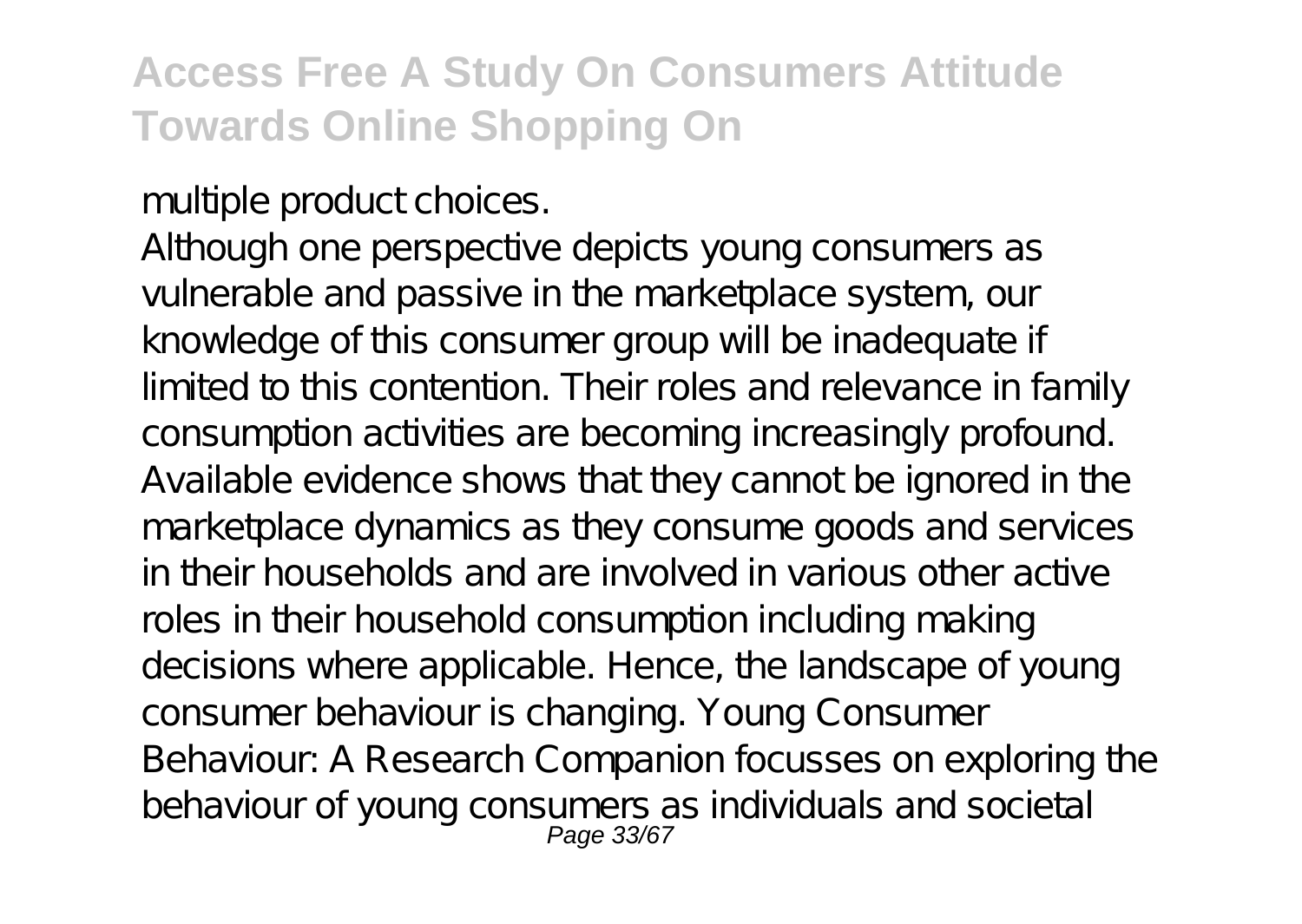members. The chapters address different aspects of consumption activities of children as individuals like motivation, involvement, perception, learning, attitude, the self, and personality. Similarly, chapters on consumer behaviour in social settings contextualised to young consumers including culture, sub-culture, family, and groups are incorporated into the book. This book fills a gap in the literature by addressing the dynamics of consumption patterns of this consumer group, in relation to various marketing stimuli and different stakeholders. It combines eclectic perspectives on the topic and specifically, bridges the gap between historical perspectives and contemporary issues. Building on the extant literature in the field of marketing and consumer behaviour, this book is a Page 34/6<sup>7</sup>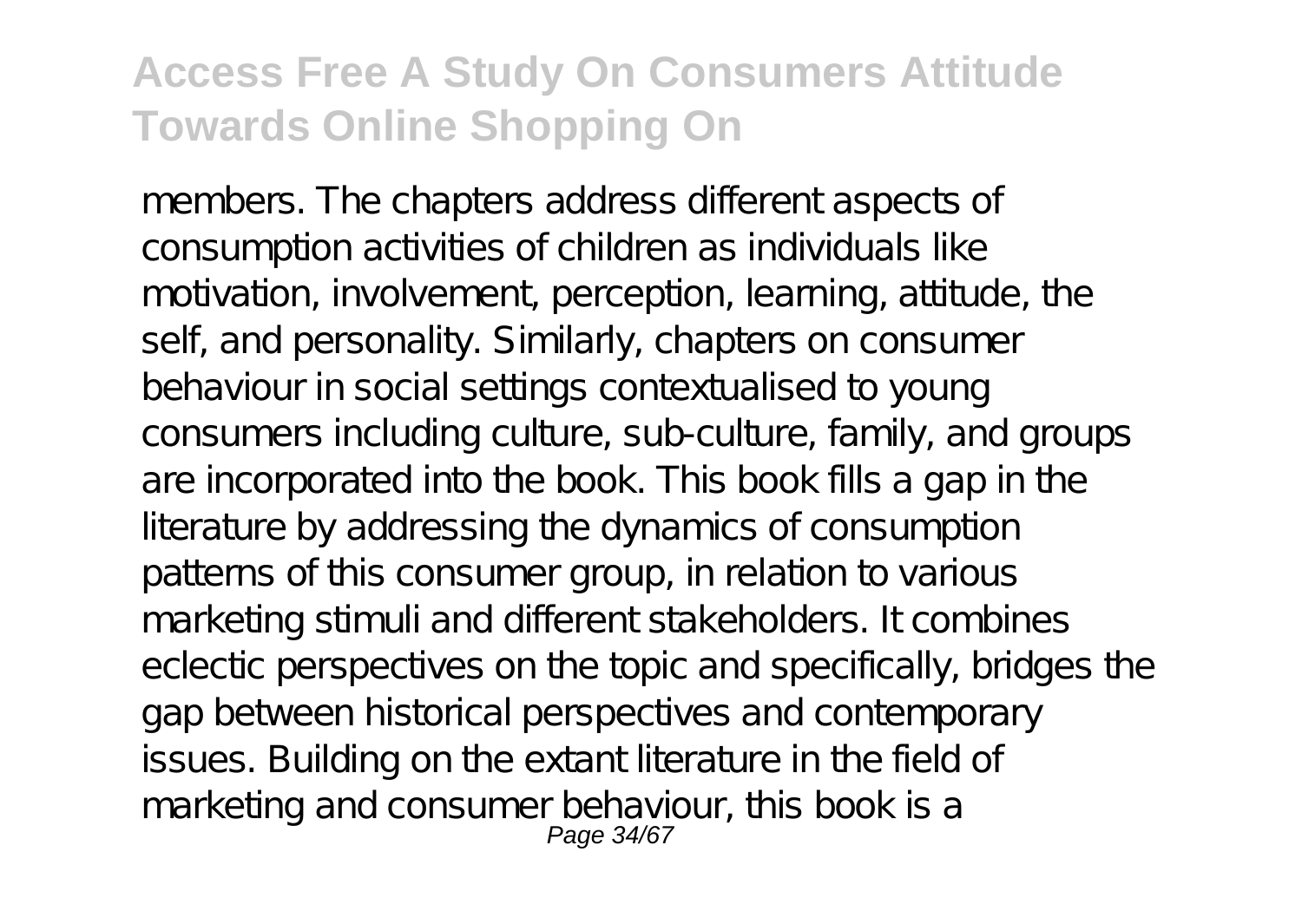compendium of research materials and constitutes an essential reference source on young consumer behaviour issues with both academic and managerial implications. For courses in Consumer Behavior. Beyond Consumer Behavior: How Buying Habits Shape Identity Solomon's Consumer Behavior: Buying, Having, and Being deepens the study of consumer behavior into an investigation of how having (or not having) certain products affects our lives. Solomon looks at how possessions influence how we feel about ourselves and each other, especially in the canon of social media and the digital age. In the Twelfth Edition, Solomon has revised and updated the content to reflect major marketing trends and changes that impact the study of consumer behavior. Since we are all consumers, many of the Page 35/67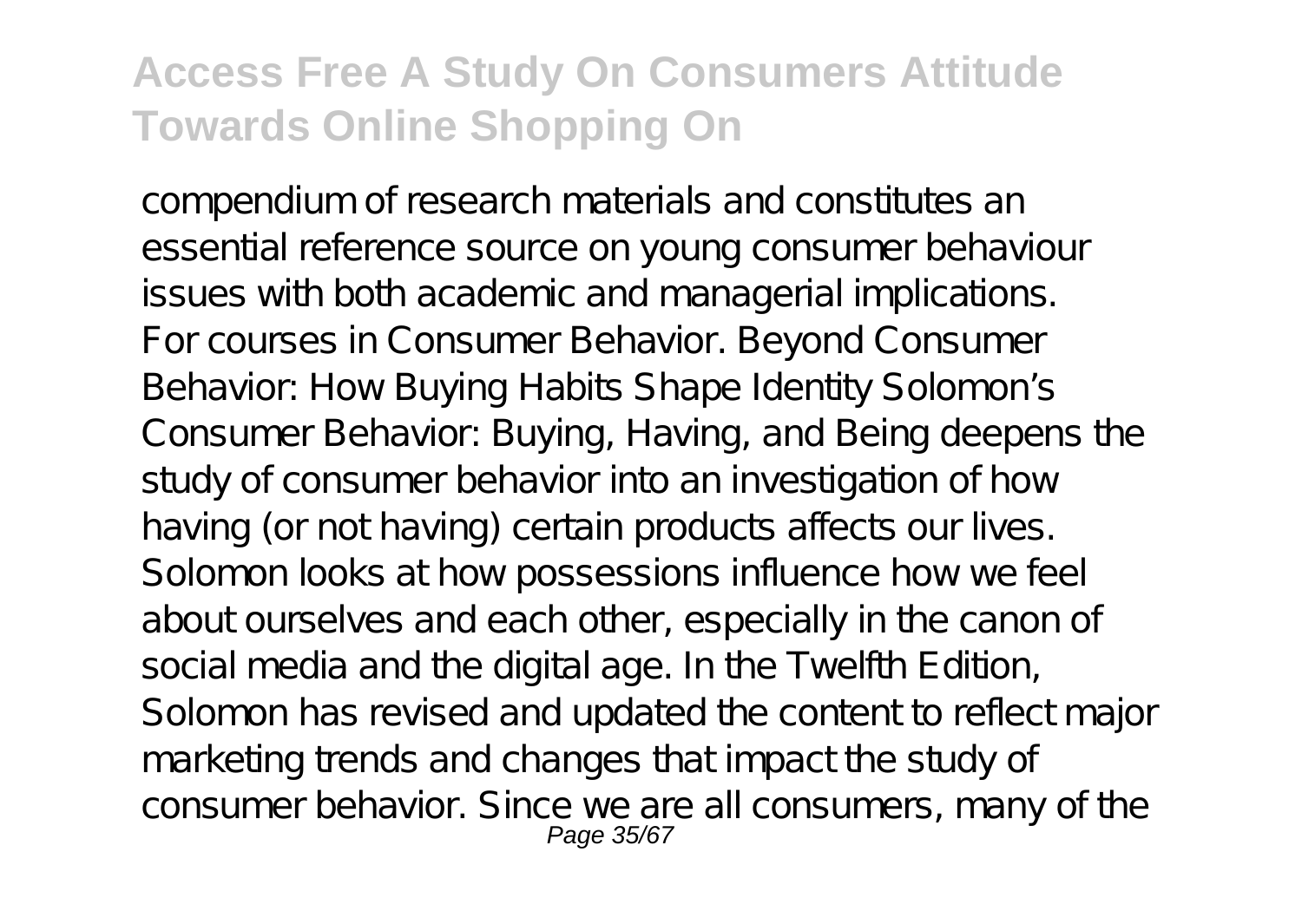topics have both professional and personal relevance to students, making it easy to apply them outside of the classroom. The updated text is rich with up-to-the-minute discussions on a range of topics such as "Dadvertising,"

"Meerkating," and the "Digital Self" to maintain an edge in the fluid and evolving field of consumer behavior. Also Available with MyMarketingLab™ MyMarketingLab is an online homework, tutorial, and assessment program designed to work with this text to engage students and improve results. Within its structured environment, students practice what they learn, test their understanding, and pursue a personalized study plan that helps them better absorb course material and understand difficult concepts. NOTE: You are purchasing a standalone product; MyMarketingLab™ does not come<br>Page 36/67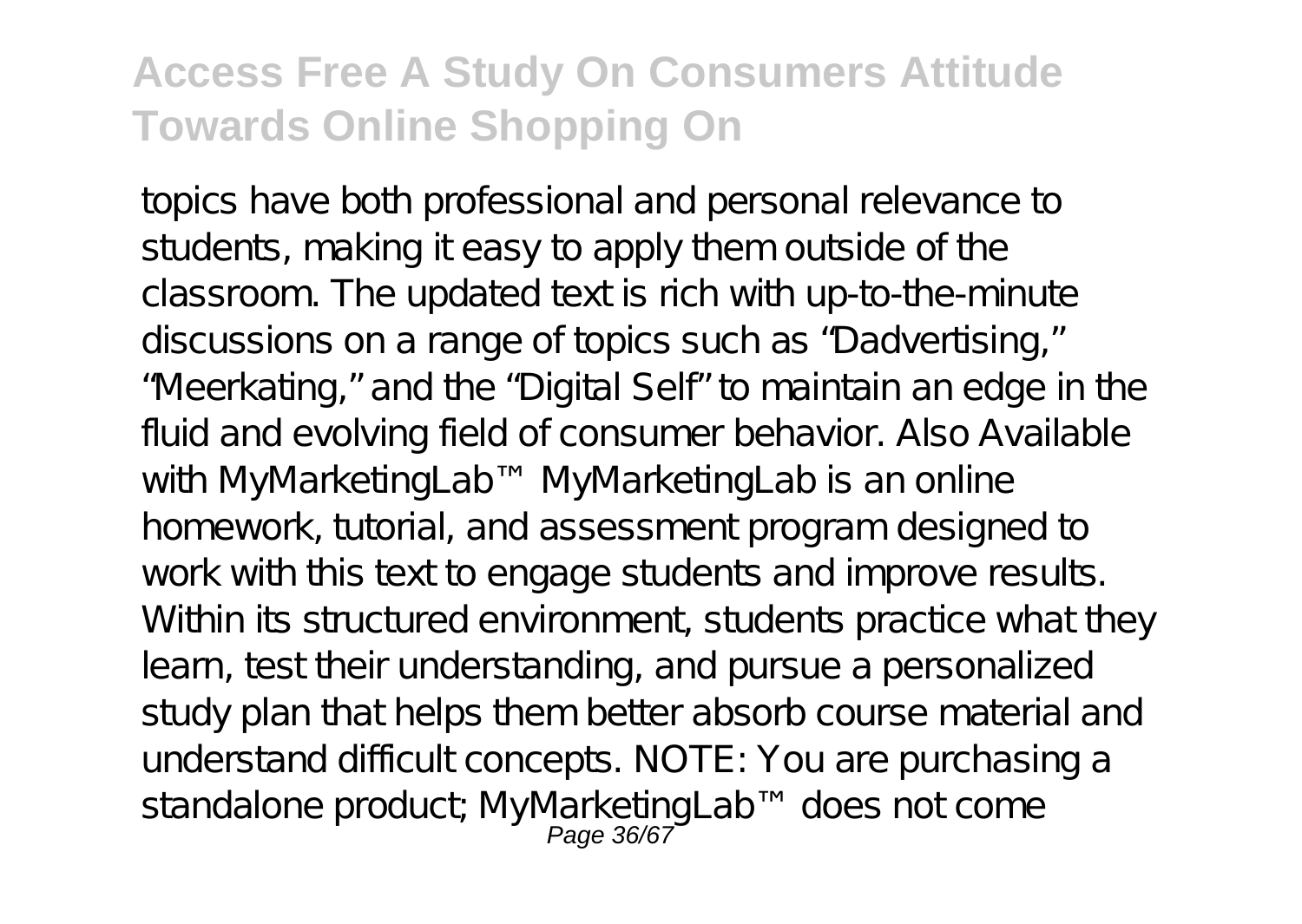packaged with this content. If you would like to purchase both the physical text and MyMarketingLab search for: 0134472470 / 9780134472478 Consumer Behavior: Buying, Having, and Being Plus MyMarketingLab with Pearson eText -- Access Card Package Package consists of: 0134129938 / 9780134129938 Consumer Behavior: Buying, Having, and Being 0134149556 / 9780134149554 MyMarketingLab with Pearson eText -- Access Card -- for Consumer Behavior: Buying, Having, and Being Concepts, Methodologies, Tools, and Applications A Study of Consumer Attitude Toward Potsdam, New York as a Trading Center An Investigation of Antecedents and Consequences of

Consumers' Attitudes Toward an Apparel Website Page 37/67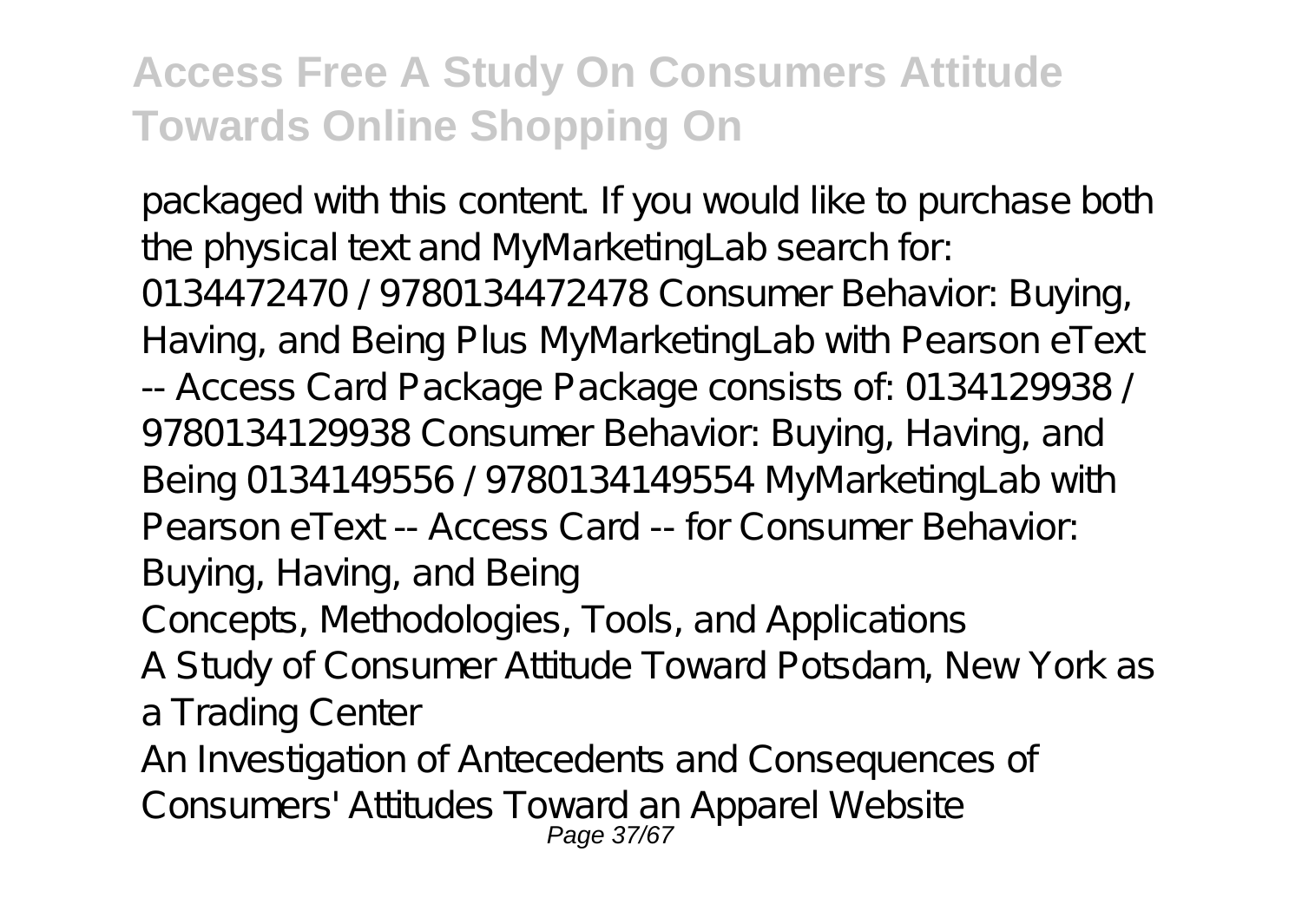Consumer Attitude and Purchasing Behavior Related to Native Advertising on Instagram Social Media Platform Consumer A ttitude and Behavior Study Study on Consumers' A titudes Towards Terms and Conditions (T&Cs)

**Consumer evaluations of brand extension are becoming increasingly important to the consumer market (Kaur & Pandit, 2015); however, little attention has been given to crosscategory specific research in this field. This research examines whether there are correlations between an iconic product (a product category already occupied by the brand) and its crosscategory extension product and how the user experience on an extension product** Page 38/67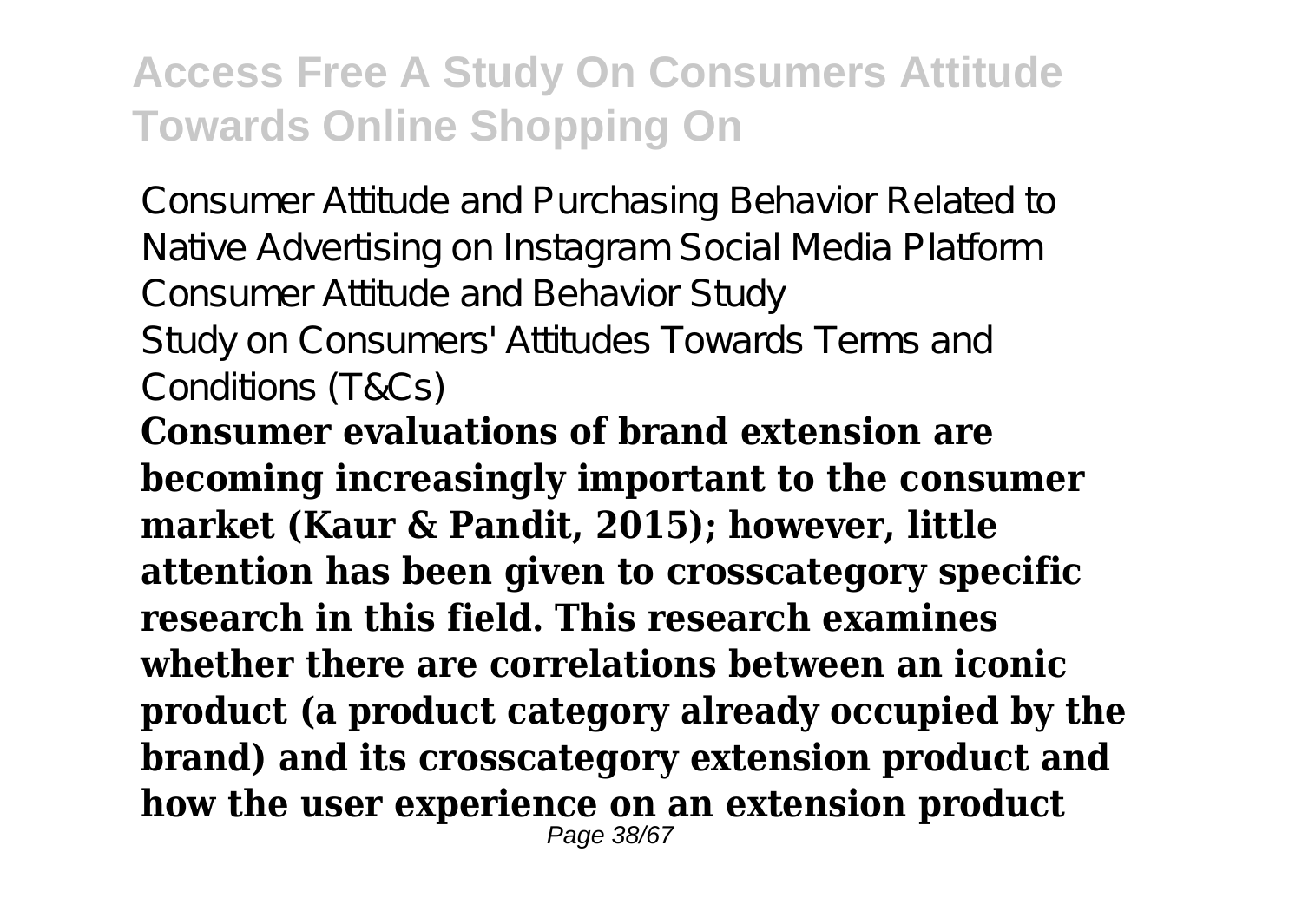**affects its iconic product. The findings reveal that consumers have a positive attitude toward an extended product when they perceive credibility, quality, and innovativeness from its iconic product. Consumer perceived image-fit and advertisementmatch are positively correlated with consumer attitude. The results support that the post-evaluation on an extended product affects its iconic product; however, user experience with an extended product does not correlate with consumers' evaluations of an iconic product on their evaluations of the extended product because of the survey limitation.**

**"The percentage of U.S. consumers shopping and purchasing through the Internet is growing. The** Page 39/67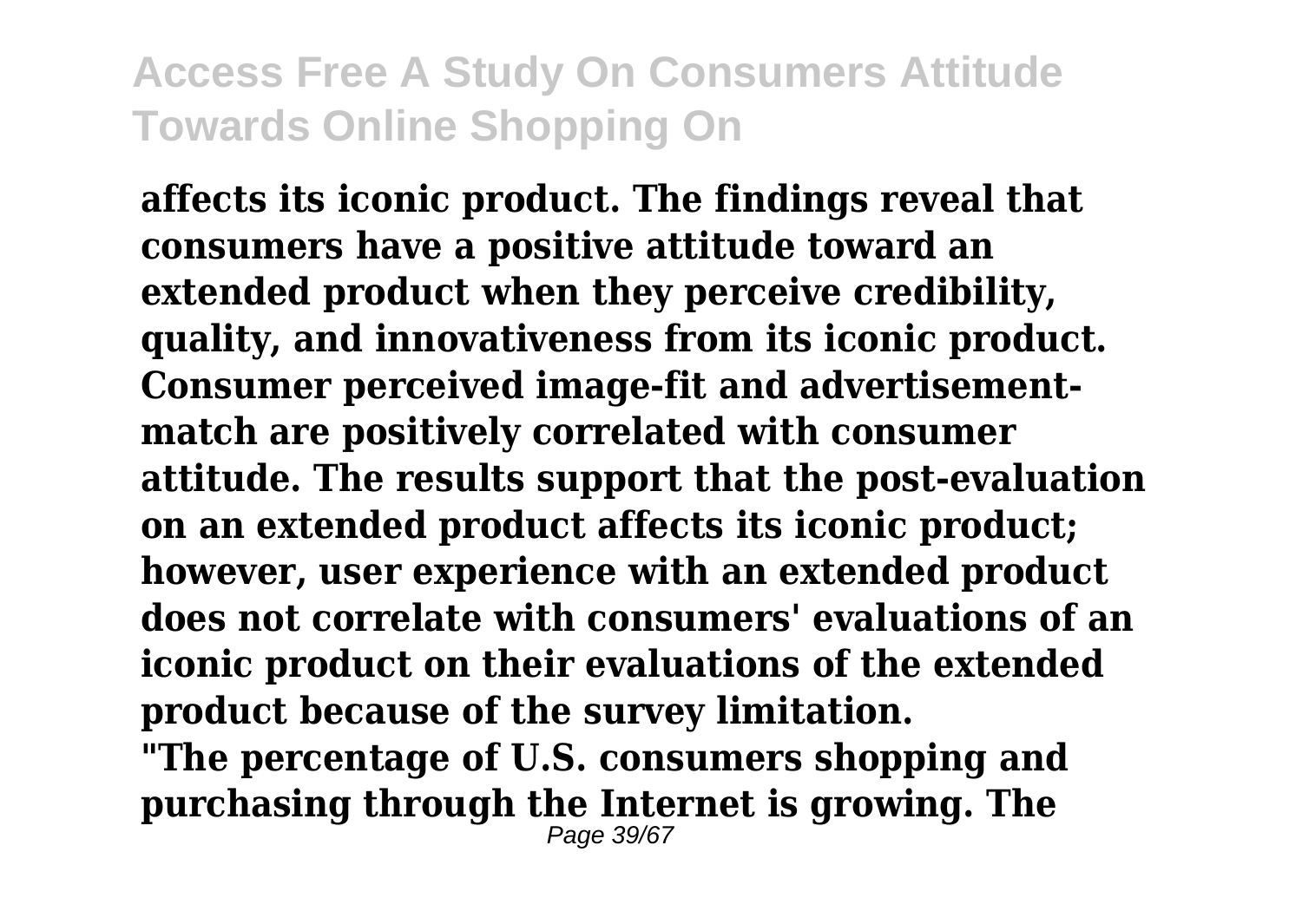**consumer has adapted to using the Internet to purchase products and retailers have profited from this new channel. Although the Internet is becoming an important part of business as well as consumers' daily lives, little is known about how a website provides competitive advantage to a retailer and what makes a website appealing to consumers. In order to address the gap in research that exists regarding why and how consumers identify with online apparel retailers, the purpose of this research is to examine the relationship between website attributes (e.g., perceived attractiveness, informativeness), e-service quality (e.g., efficiency, fulfillment, system availability) and consumer-company identification for** Page 40/67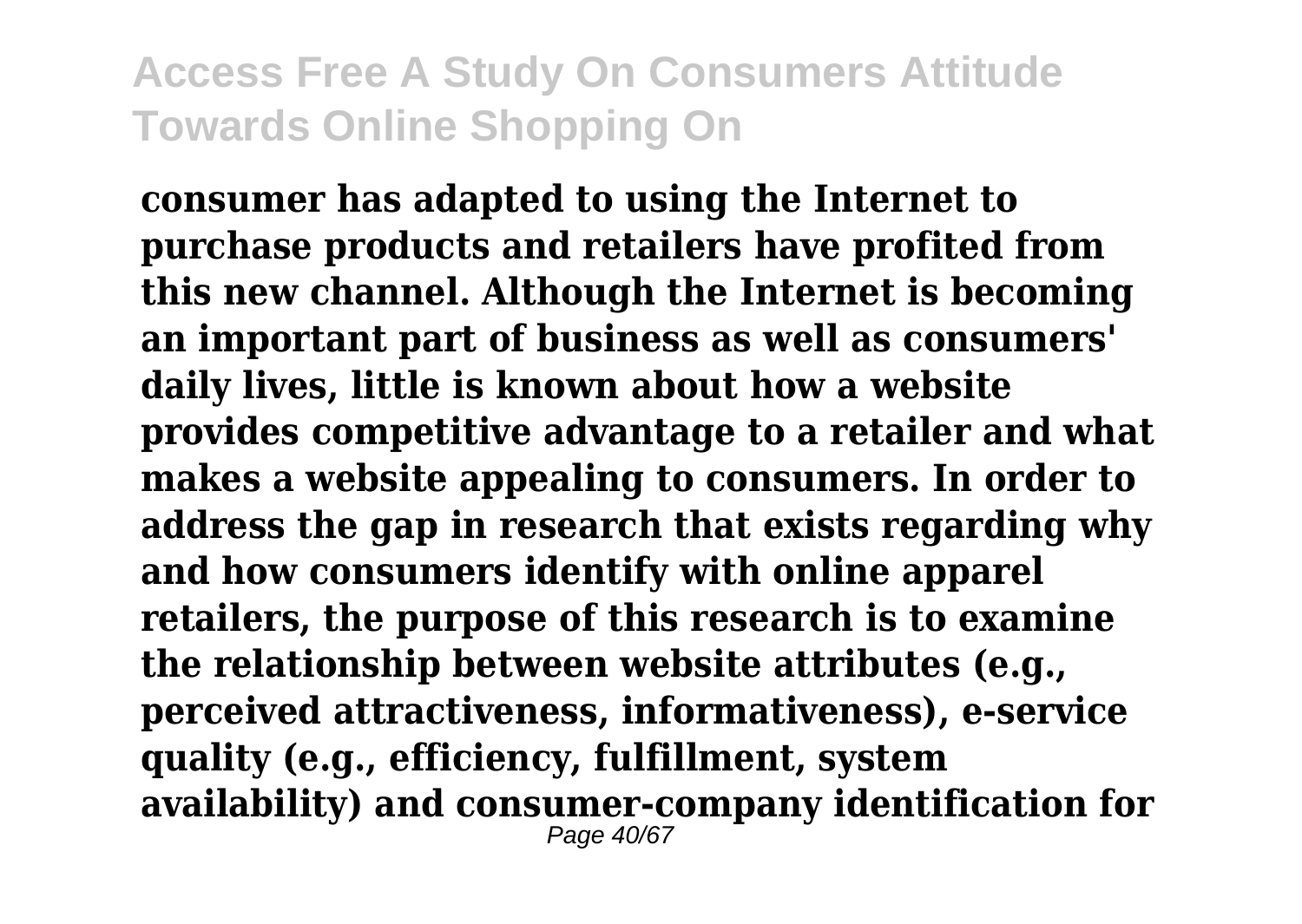**online information search and purchase behavior. More specifically, this research examines the links between consumer-company identification, perceived usefulness, and attitude toward a website, and their implications for the behavioral intention of consumers. Behavioral intention includes the consumer's intention to search for information and intention to purchase within the online environment. Very little research has been done that connects consumer-company identification with information search and purchase behavior of apparel consumers in the online context. Combining elements from Social identity Theory and Technology Acceptance Model, this study proposes a conceptual model that** Page 41/67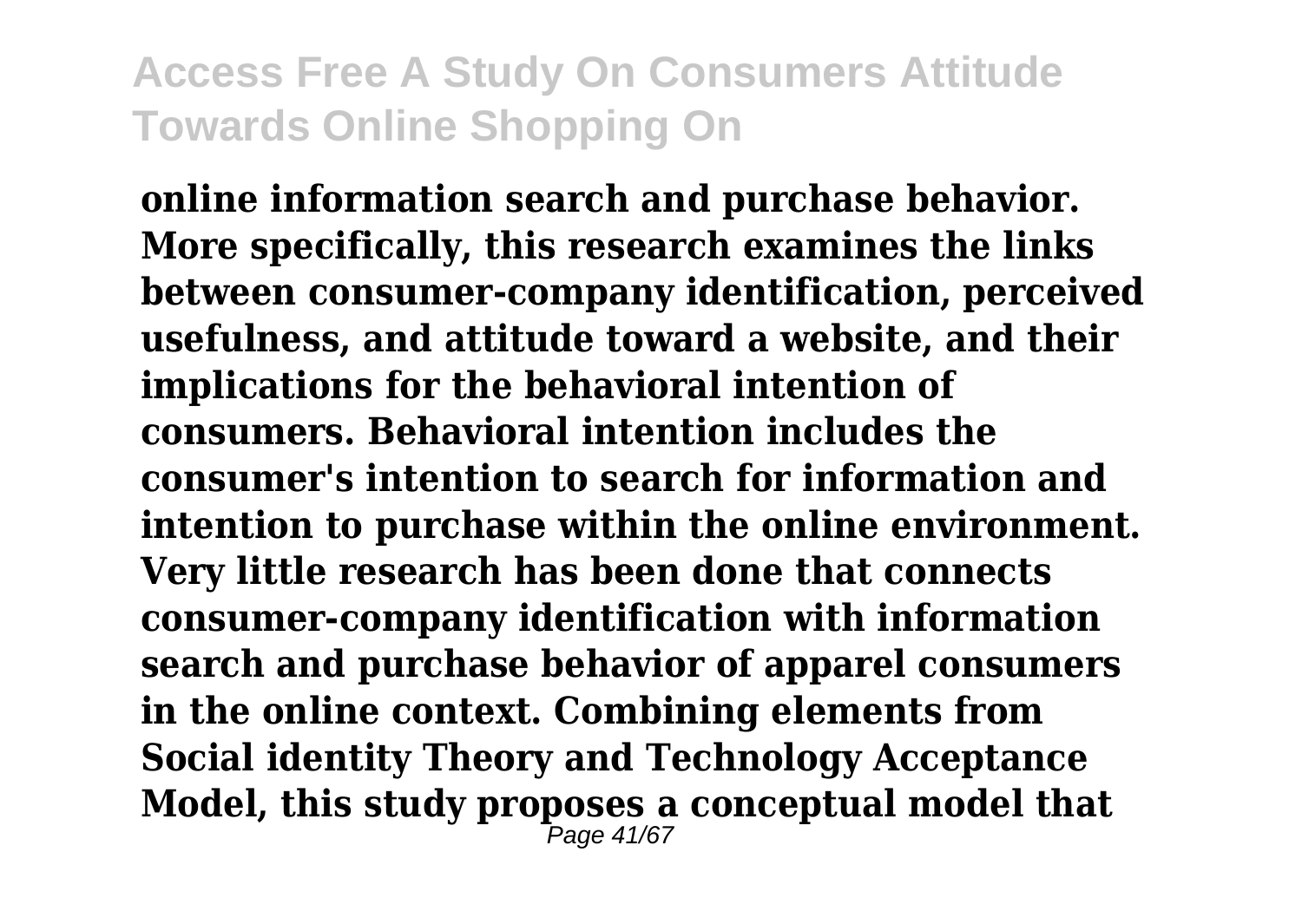**builds on the Technology Acceptance Model and tests a total of seven hypotheses developed based on the key constructs and literature. Survey data were collected from a convenience sample of 291 students at the ii University of North Carolina at Greensboro, based on a pre-selected website (American Eagle: www.ae.com). Structural Equation Modeling was used to test the hypothesized relationships. Findings revealed that six of the seven hypothesized relationships were supported. This study makes several contributions to the literature. First, this study tests consumer-company identification to provide implications for Internet retailing. Second, the research provides important insights into** Page 42/67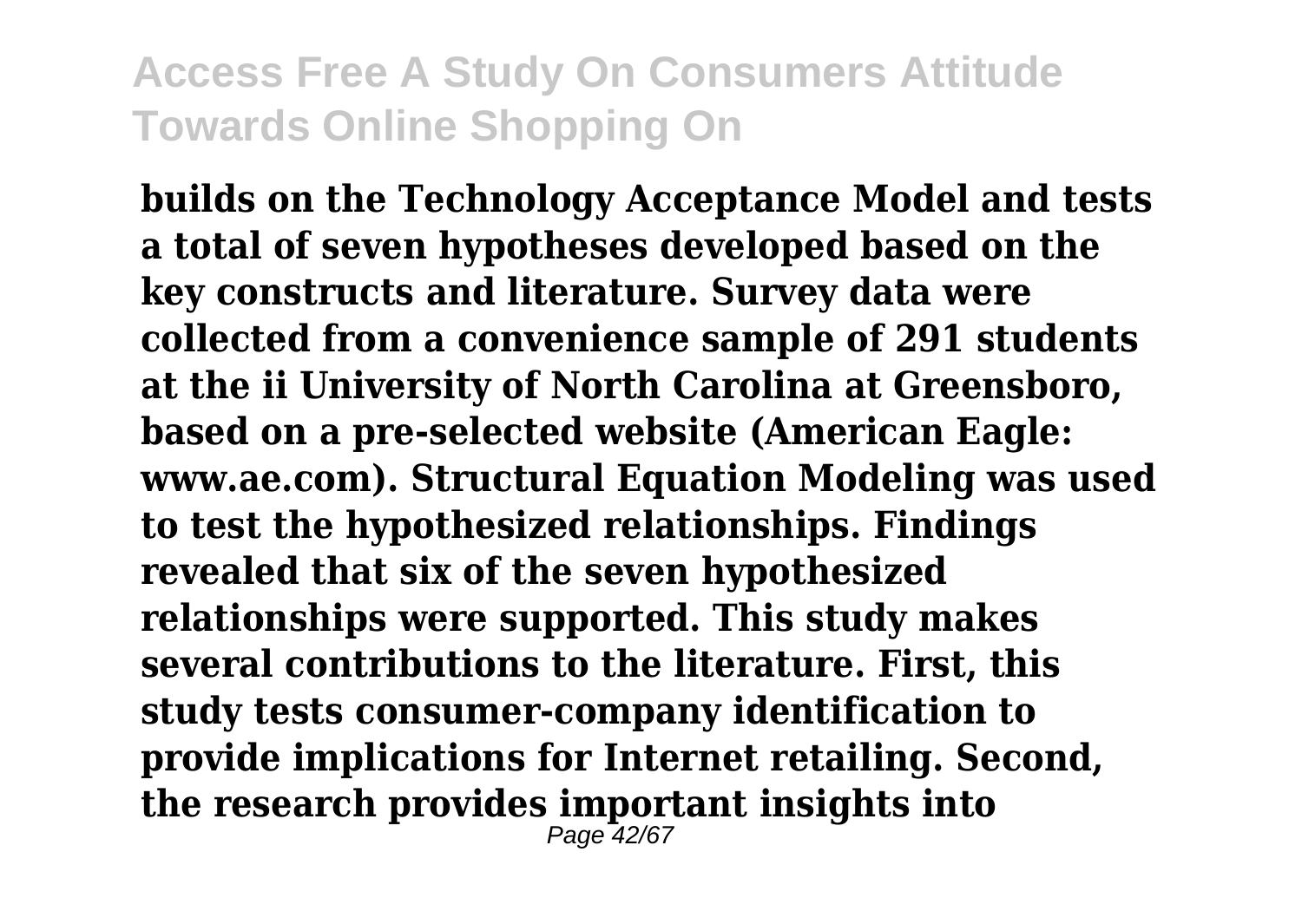**consumers' search and purchase intentions in relation to consumer-company identification with, perceived usefulness of, and attitude toward a website. Third, discussion of the relationship between website design attributes, e-service quality attributes and perceived usefulness provides suggestions for online marketing strategy. Fourth, this research connects psychological concepts like identity and organization identification with business strategies and consumer decision-making. Finally, this research confirms the unique value of Internet technology to retailing and emphasizes the importance of online store attributes to search and purchase intention."--Abstract from author supplied metadata.** Page 43/67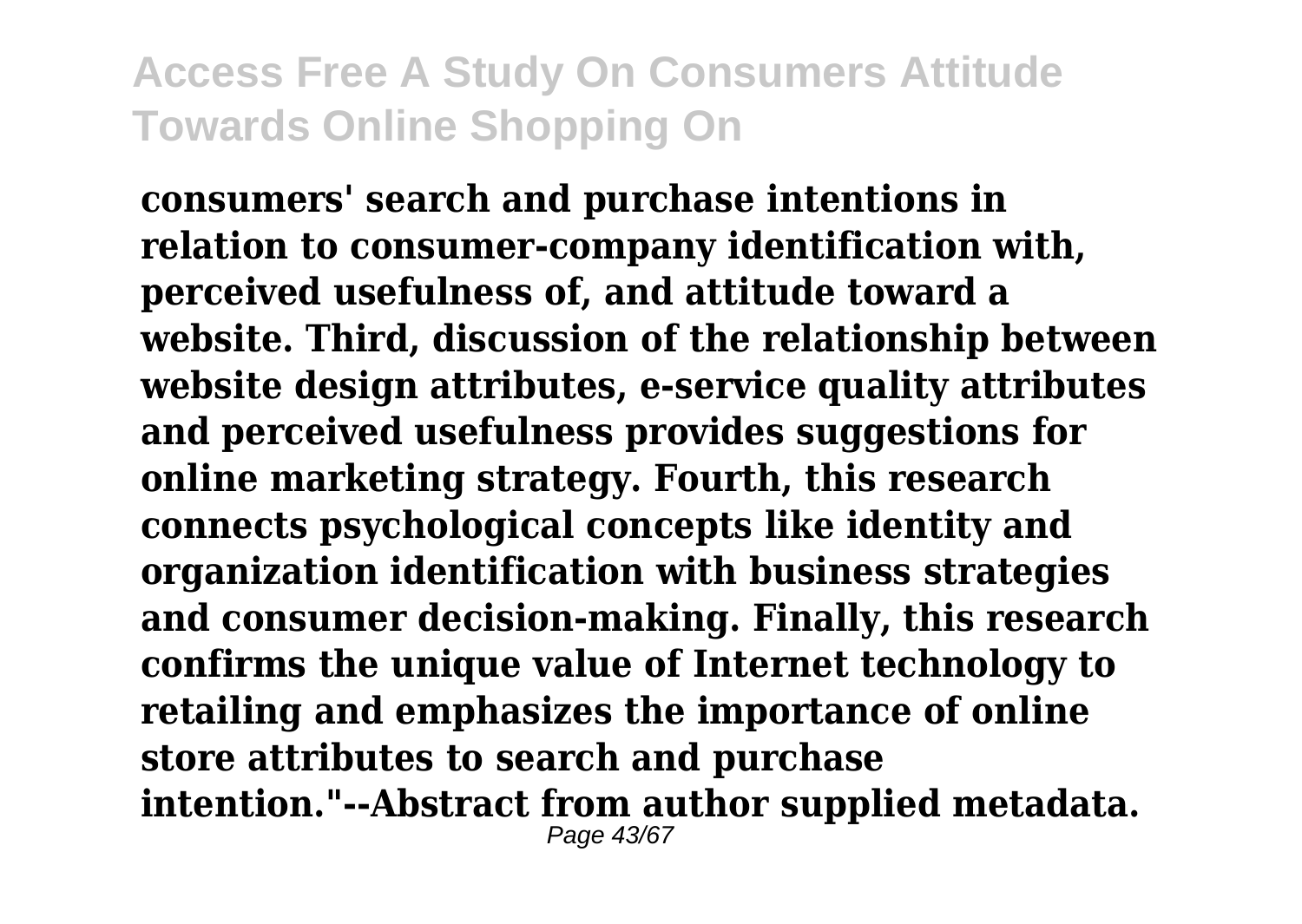**"The current study investigates consumer attitude and purchasing behavior related to native advertising on an Instagram social media platform. Native advertisement on Instagram appears as "Sponsored" posts. Native advertising is a relatively new phenomenon in the advertising field. The key strength of which is the fact that the advert combines with the social media content, and thus is less intrusive. Since native advertising term and technique was only established in 2011, it is still hard to judge the potential and usefulness of such advertising method (Lee, Kim, & Ham, 2016). Therefore, this study investigates which factors, if any, are predictors of purchasing behavior and** Page 44/67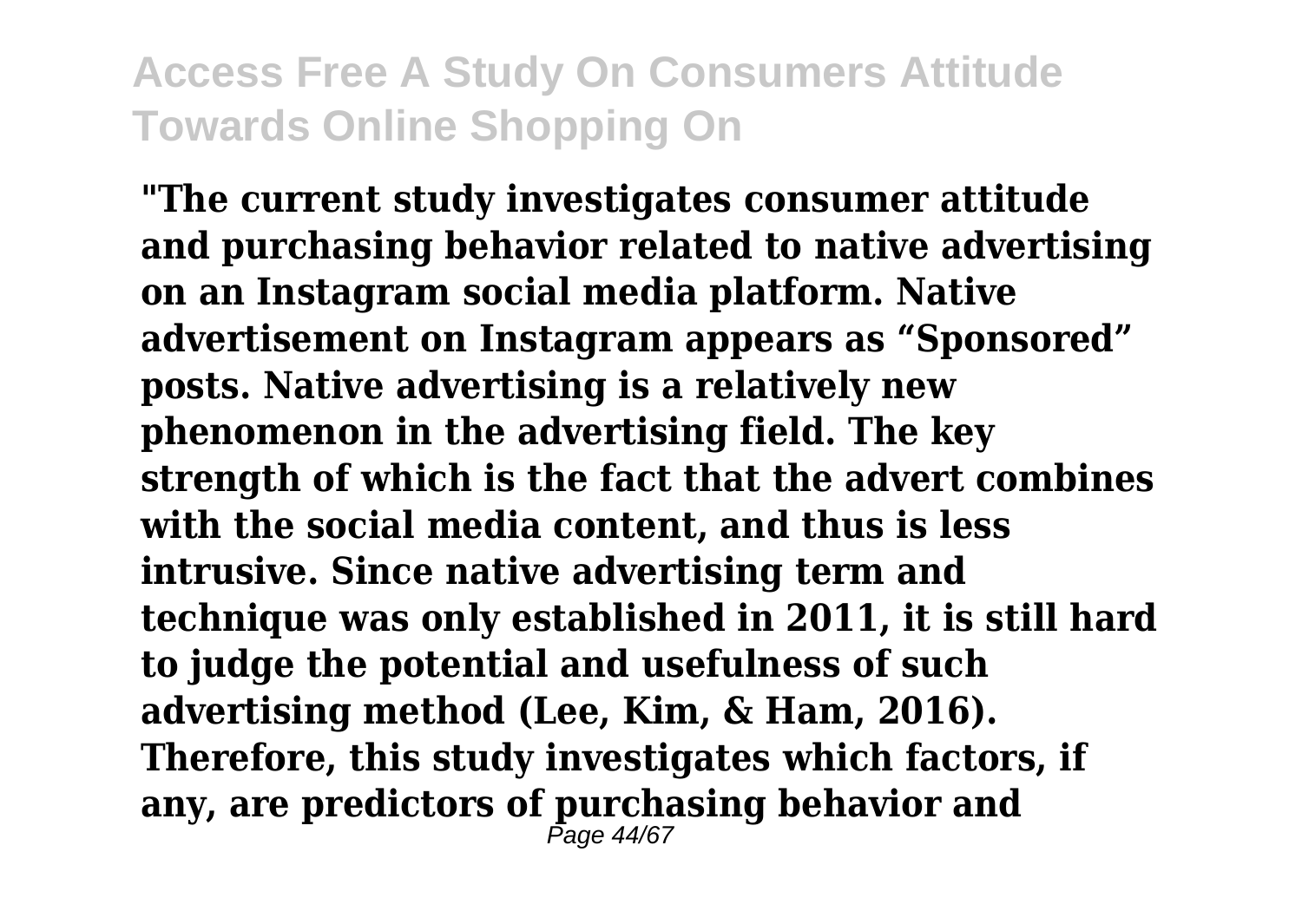**attitude related to "Sponsored" posts on Instagram. Among predictive factors of attitude and purchasing behavior are ease of use, privacy concern, perceived personalization, intrusiveness, and attitude toward online purchasing via social media platforms. Primary research is collected within the convenience sample (n=150) by personal interviews with a structured questionnaire. The study found that perceived personalization, privacy concern, and intrusiveness are predictors of attitude toward native advertising on Instagram, while ease of use was not supported as a predictor of attitude toward native advertising on Instagram. Attitude toward native advertising on Instagram is a predictor of purchase intent, yet not** Page 45/67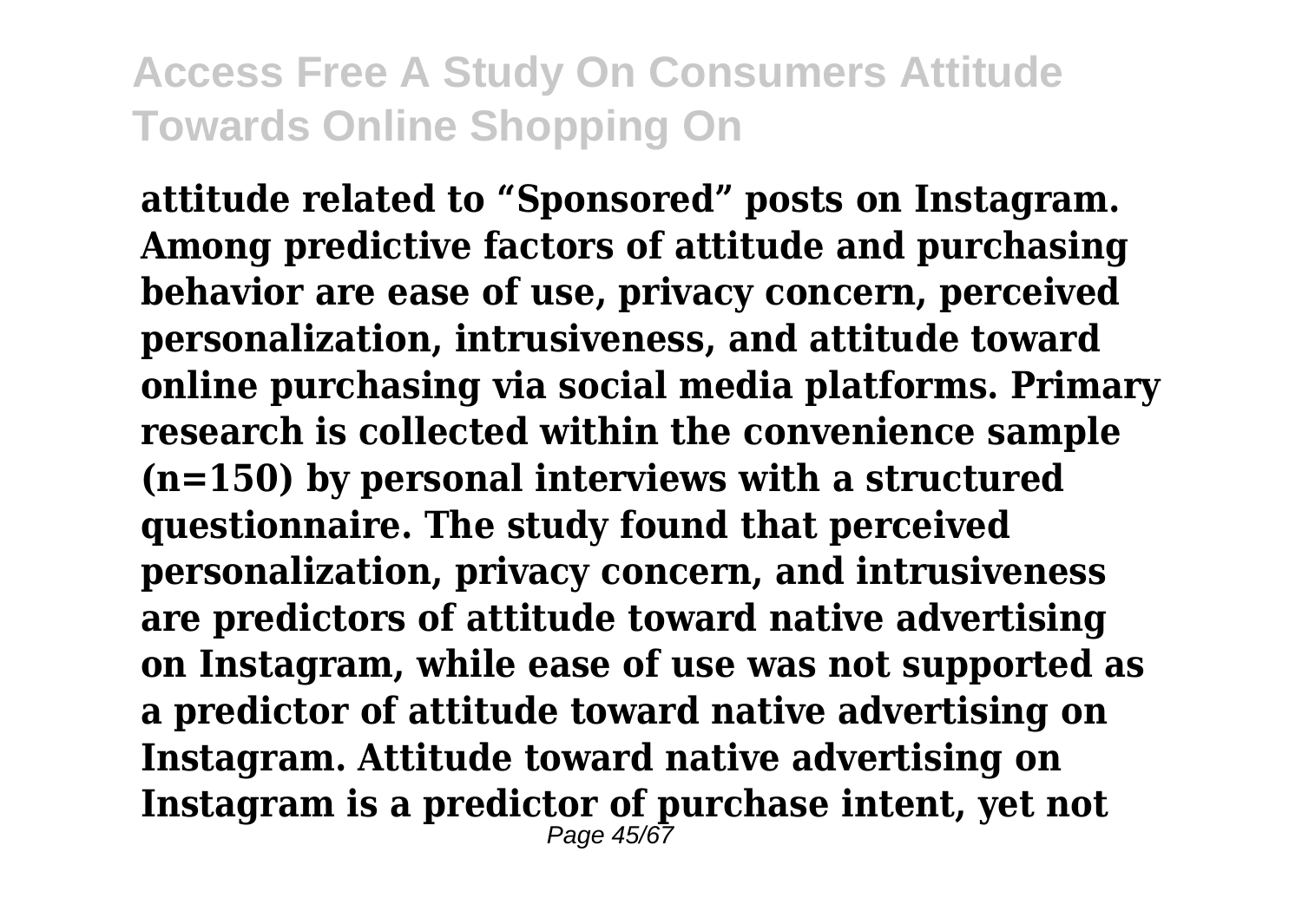**the predictor of purchase frequency. On the other hand, attitude toward online purchasing via social media platforms influence purchase intent and purchase frequency"--Leaf iv.**

**Handbook of Research on Leveraging Consumer Psychology for Effective Customer Engagement Assessing the Market; a Consumer Attitude and Behavior Study**

**Buying, Having, and Being**

**Consumers' Attitude Towards Advertising by Medical Professionals**

**An Empirical Study of Consumers' Attitude on Open Dating of Food Products**

**Factors with Strongest Contribution to Explaining** Page 46/67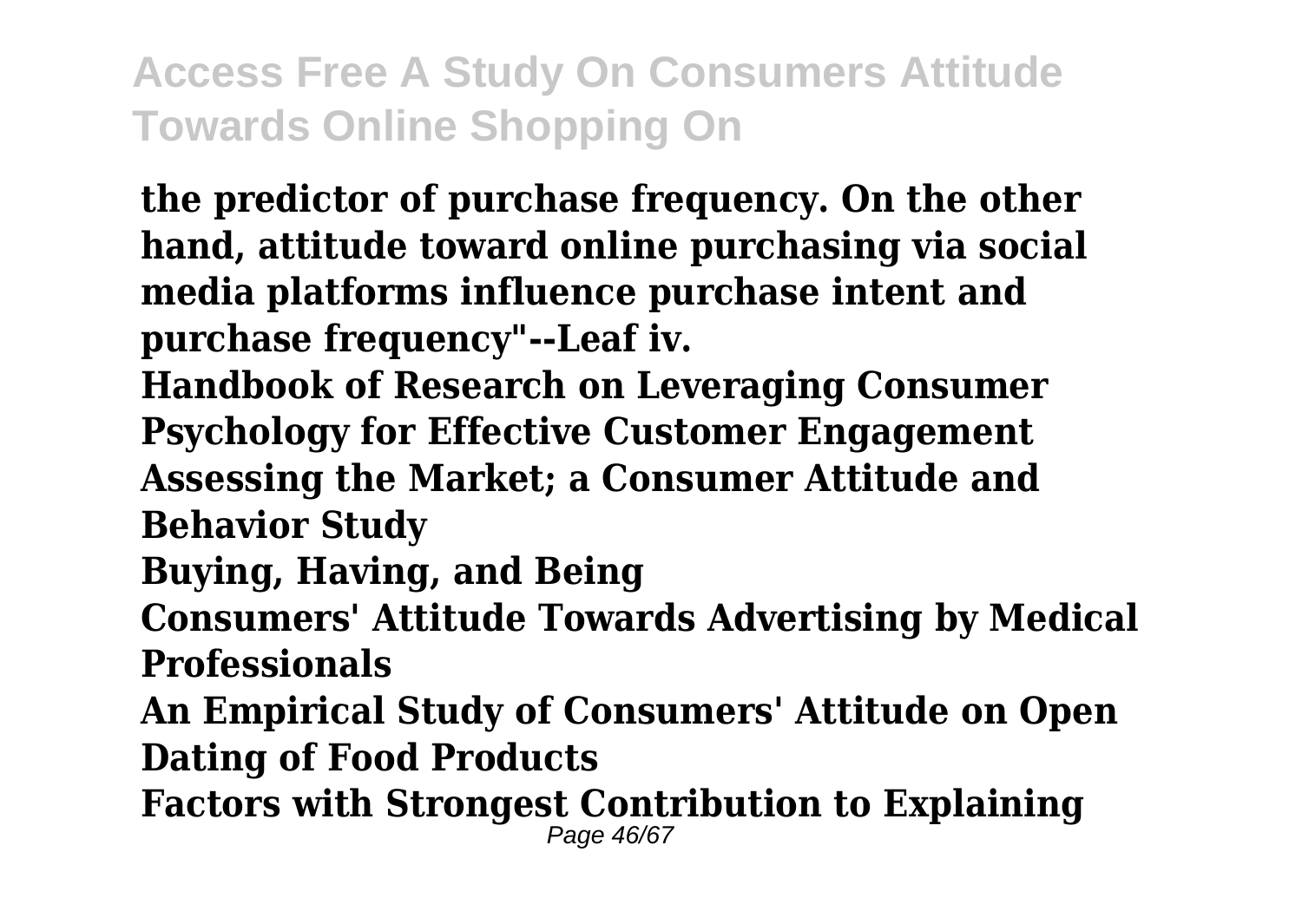**Consumers' Search Intention as a Dependent Variable** *This particular research is aimed at finding the marketing implication of influence of social class on consumer behavior for Sainsbury. Social classes differ in respect of behaviors, attitudes, and preferences. To investigate the consumer behavior and social class relationship, triangulation methodology has been adopted. A sample of 75 consumers of Sainsbury has been selected through convenience sampling. A questionnaire has been designed to collect data from sample.* Page 47/67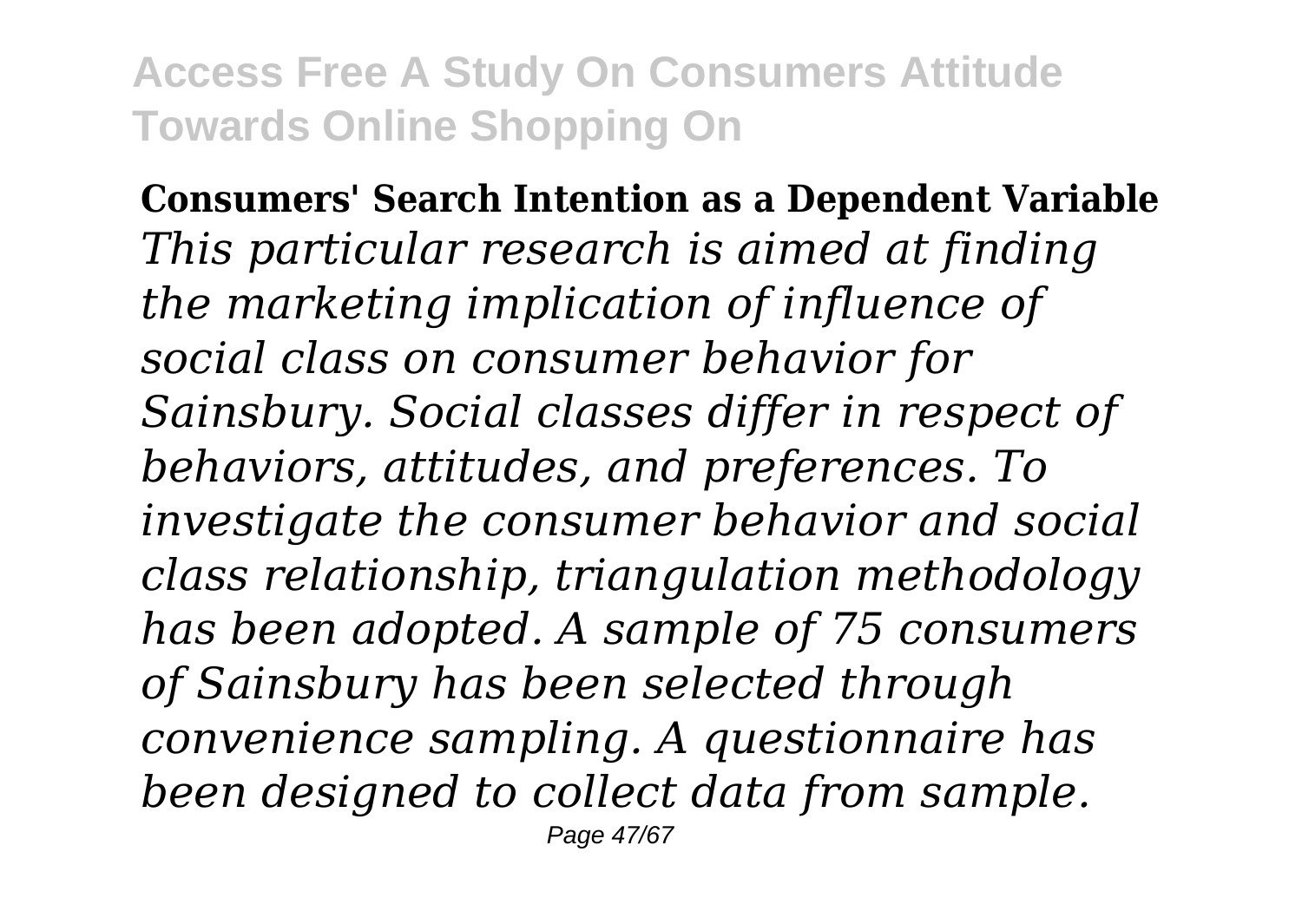*The findings showed that most of the respondents belonged to middle and lower social classes. The research found that middle and lower classes spend major part of their income on food and necessities of life whereas upper class spends its income on luxuries. It has been found that upper class uses internet for getting information about products and services of Sainsbury. Middle class uses televisions and newspaper for getting information about products and services of company. Upper class has more* Page 48/67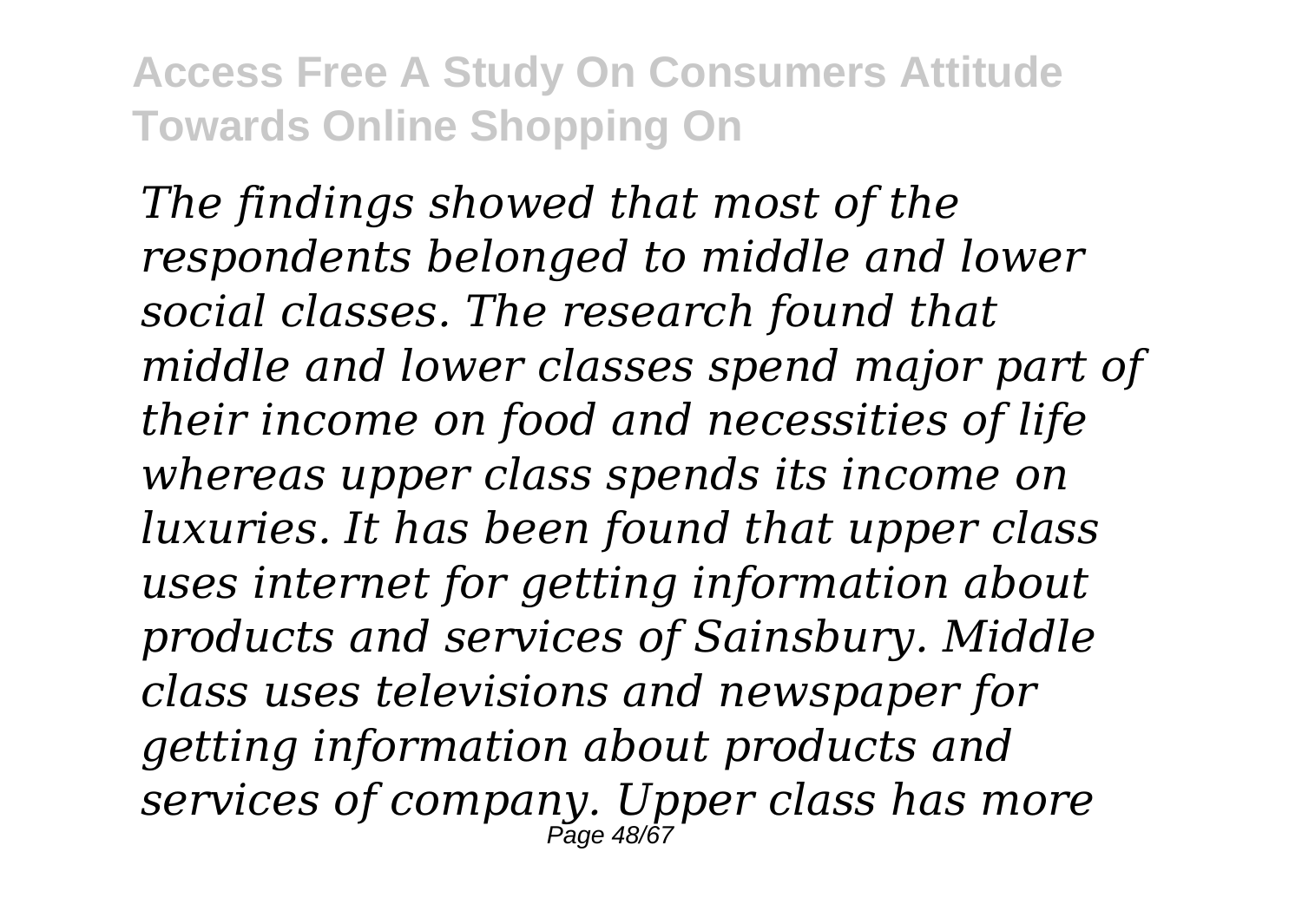*intentions of online shopping as compared to other classes. Upper classes have more attitude of investing in profitable projects. It has been found that lower and middle classes use credit cards for shopping and take bank loans for fulfilling their needs. Marketers can identify needs and preferences of different social classes from results of this particular research. Research has been limited to the findings only which have been collected from a small sample.*

*This book attempts to shed light on why it is* Page 49/67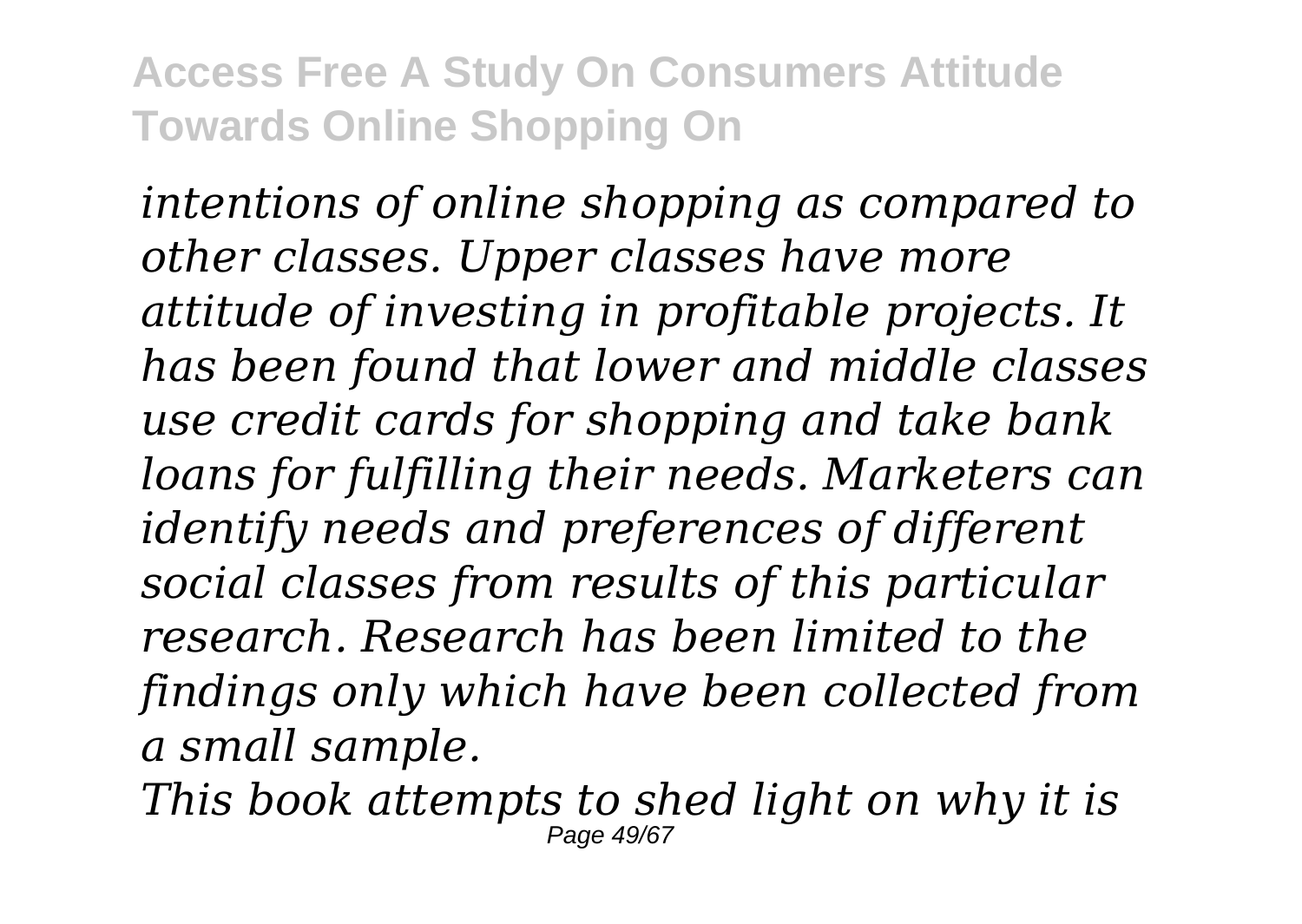*so difficult to develop and maintain successful businesses in the grocery ecommerce arena. Within the last five years, grocery e-commerce has experienced both consistent successes such as Tesco.com and irrevocable failures such as Webvan.com. Niels Kornum and Mogens Bjerre bring key researchers together to investigate the factors contributing to the success of grocery e-commerce, particularly in countries that had the earliest and most extensive experiences in this field: the USA, the UK and* Page 50/67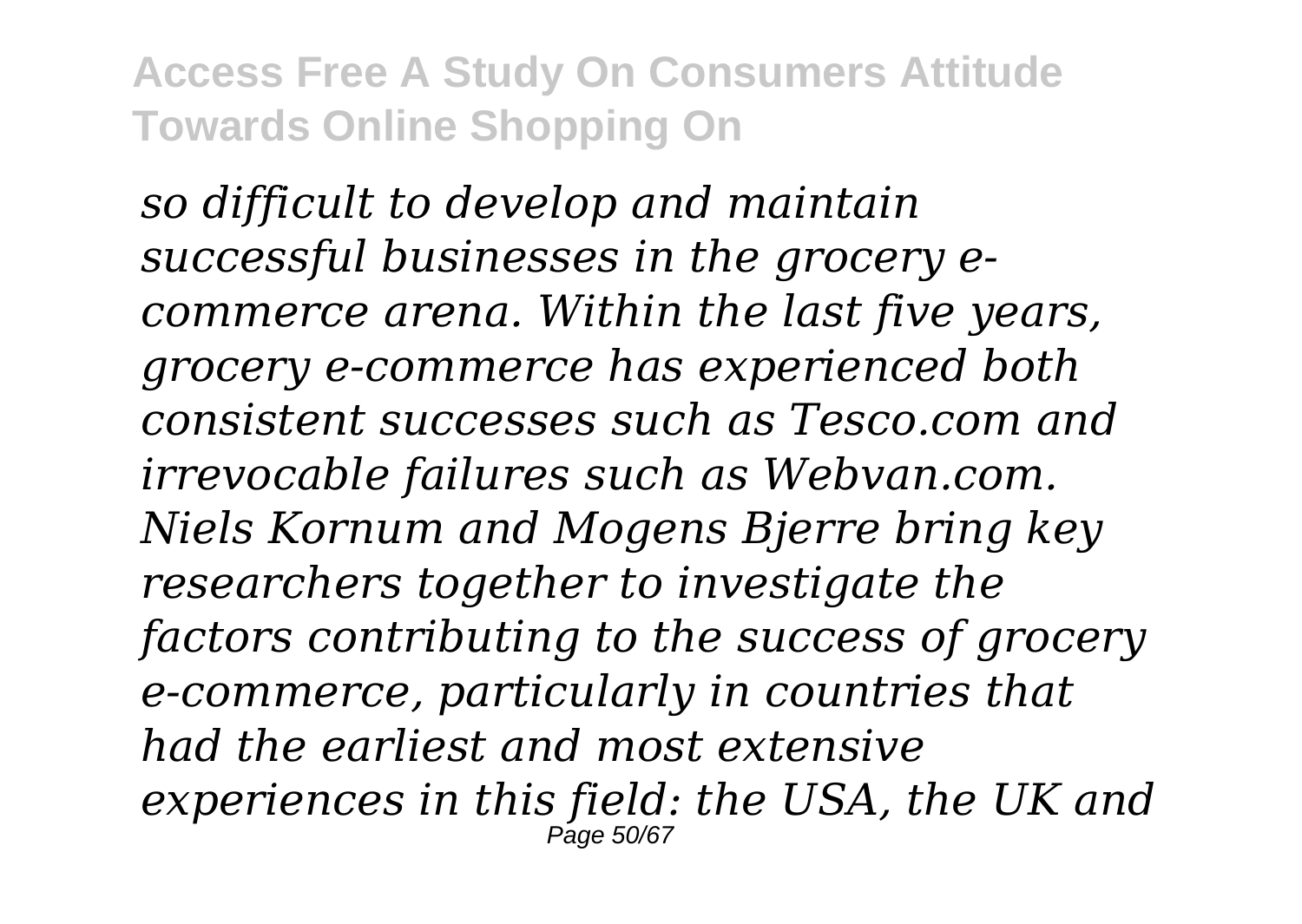#### *Scandinavia.*

*Business is marketing and successful marketing requires an understanding of consumer behaviour. Consumer involvement is a key variable affecting the decision making process for a product. Knowledge of the nature and types of consumer involvement is a prerequisite for gaining insight into consumer behaviour. The present study operationalises the concept in the context of select products. It holds various strategic and managerial implications for* Page 51/67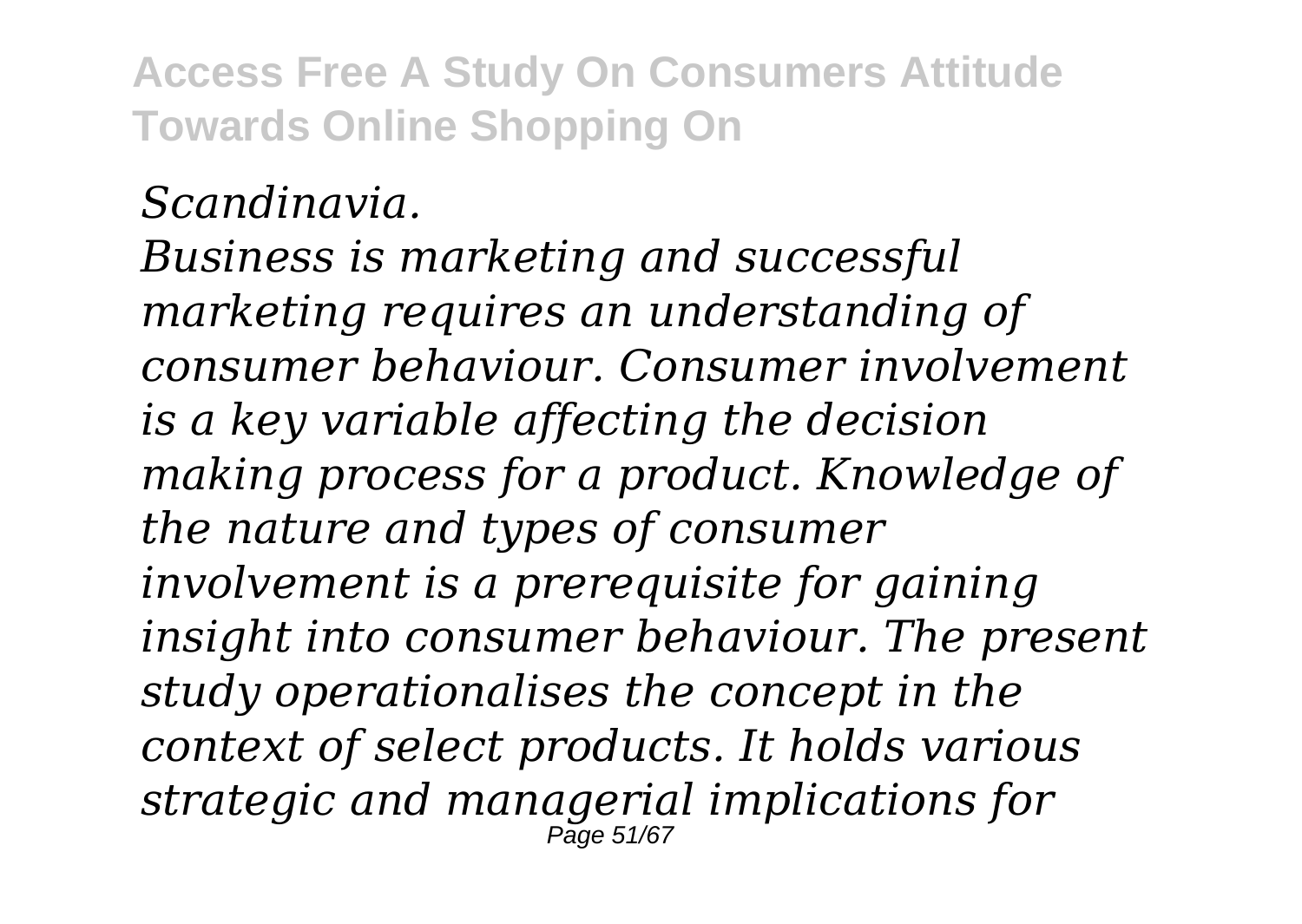*marketers and researchers, primarily in the area of communications and market segmentation.*

*Factors with Strongest Contribution to Explaining Consumers' Search Intention as a Dependent Variable*

*The implications of consumer behavior for marketing A case study of social class at Sainsbury*

*Impact of Consumer Involvement on*

*Consumer Behaviour*

*An Empirical Study of the German Fashion* Page 52/67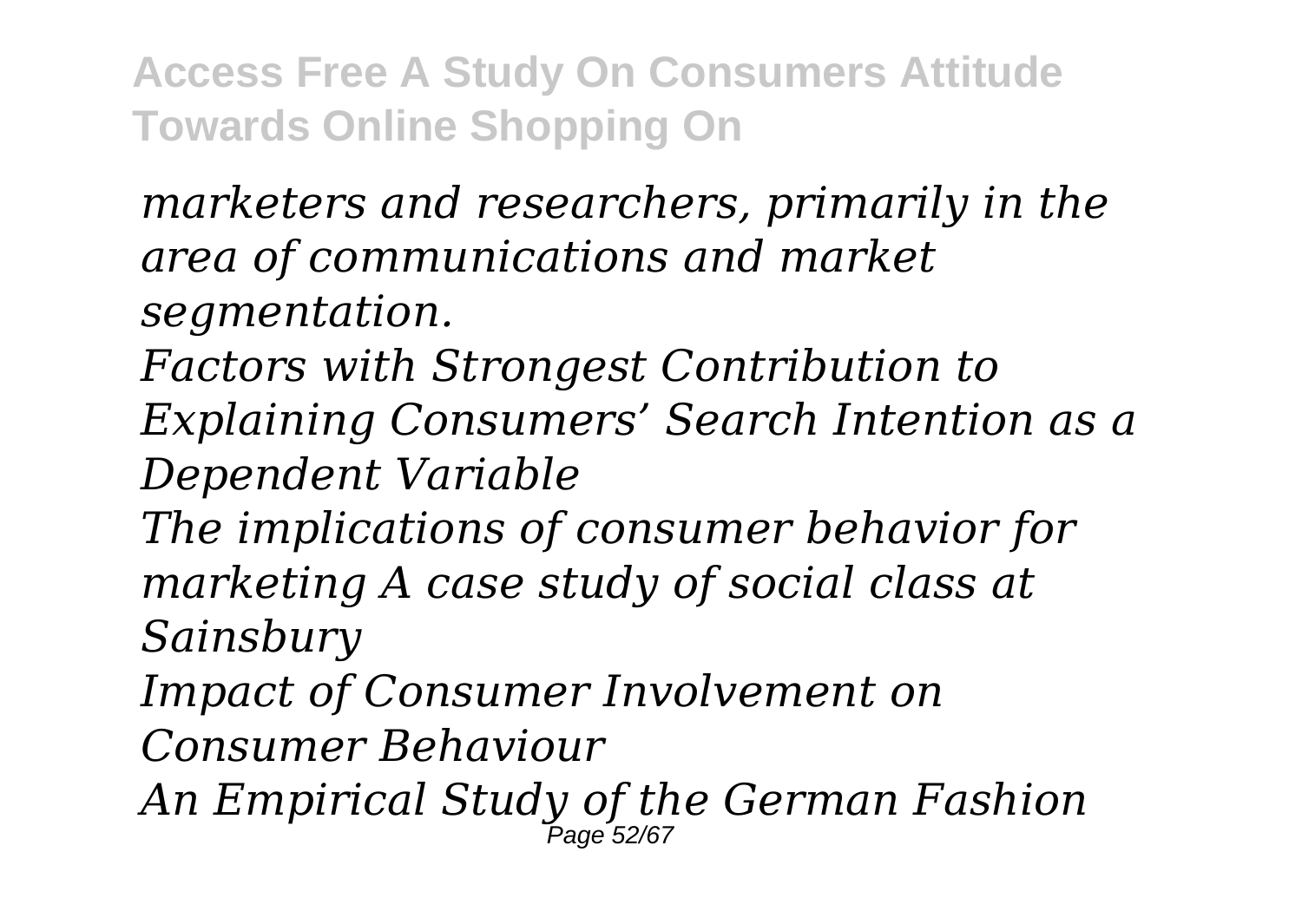# *Market*

*An Empirical Study on Consumers' Attitudes Toward Cross-category Brand Extension Brands, colours, images and the "bio"-sign. Influences of food label's context factors upon consumers' understanding of health claims and their attitudes towards them The purpose of this paper to understand and investigate the factors which impact the attitude of consumers towards mobile payment applications. To conduct a sequence of statistical test intended to confirm the consistency and*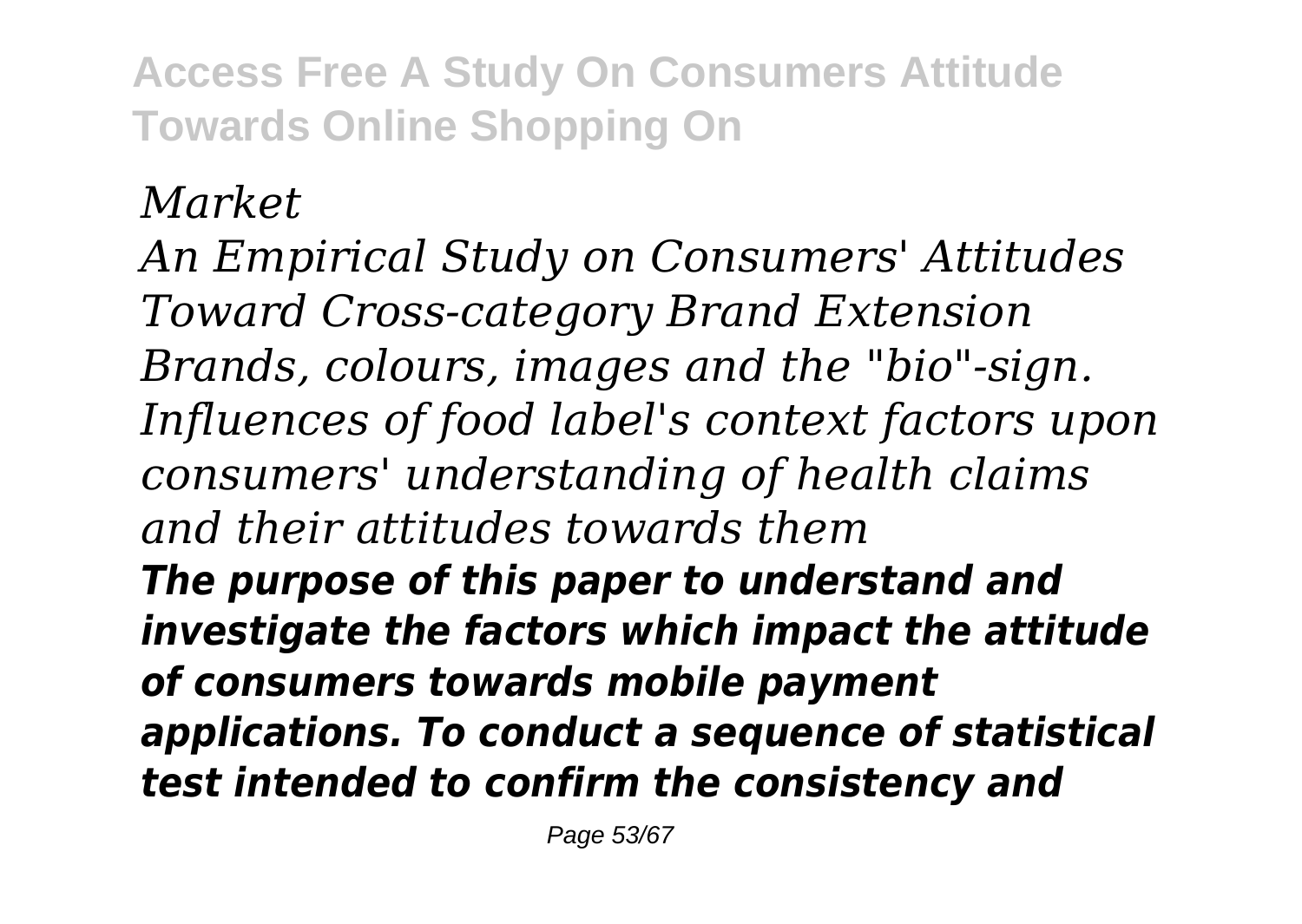*strength of the tool a total of 200 respondents were used. The hypothesis was tested with Smart PLS 3.0 SEM to find out whether the key factor of TAM predicts the attitude of consumers towards mobile payment applications. The research outcome shows that the usefulness, ease of use, security and risk having direct impact towards the consumer attitude towards the applications of mobile wallets as it proves that it will influence the attitude of the consumers. The study validates that Perceive ease of use, perceived usefulness and perceived risk strongly influence the attitude of the* Page 54/67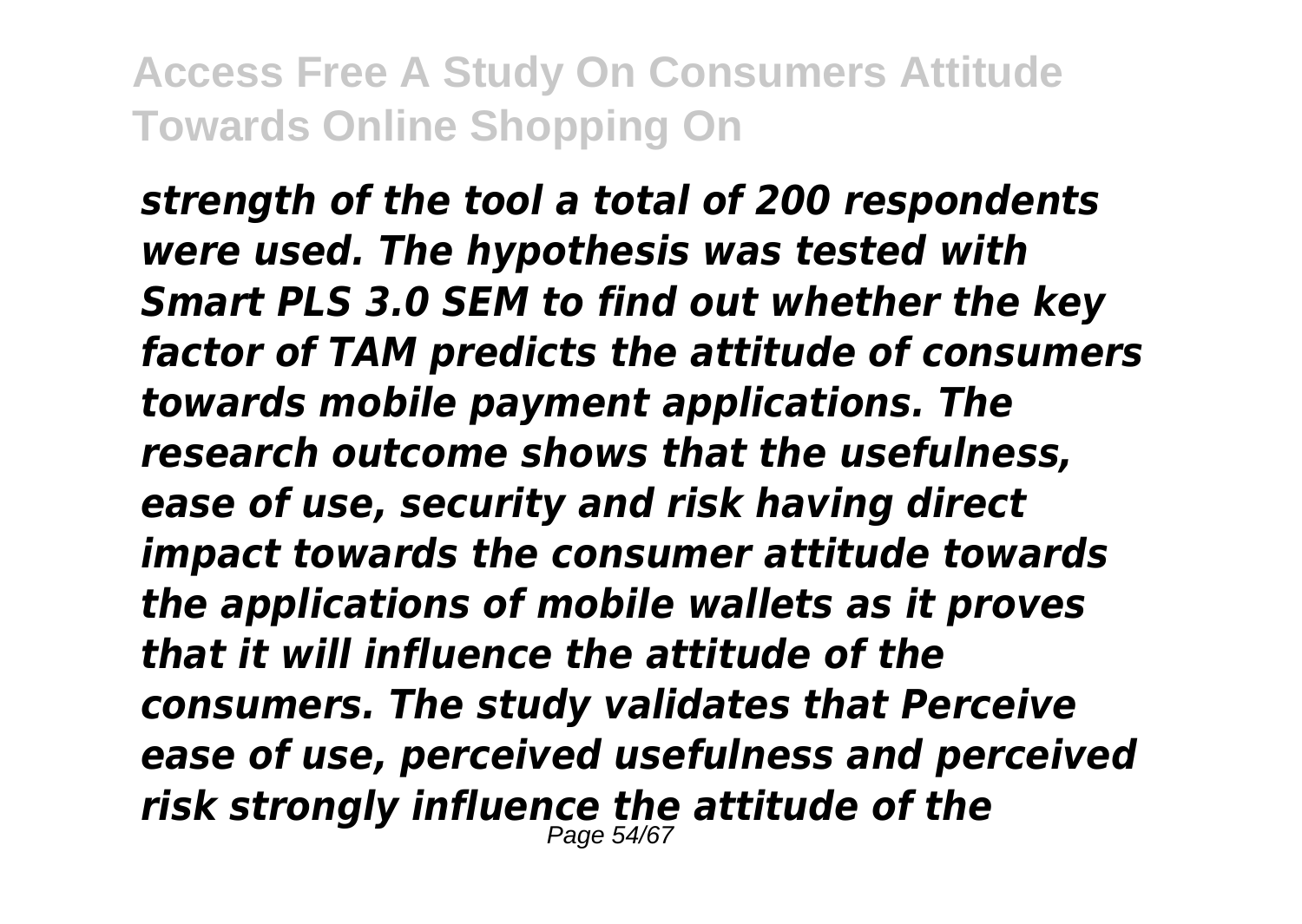*consumer. The study examines the data for a specific duration. Taking in to account the rapid changing value of accepting and adoption of mobile payments a panel study can be conducted as the study involves the repetitive opinions. Moreover, the probability of including the other factors like enjoyments, benefits, innovations in payment applications can be consider for future analysis that is not included in this research. Mobile payment applications are delivering new way of digital payments to the consumers to complete their transaction process easily. So, this study tries to understand the factors* Page 55/67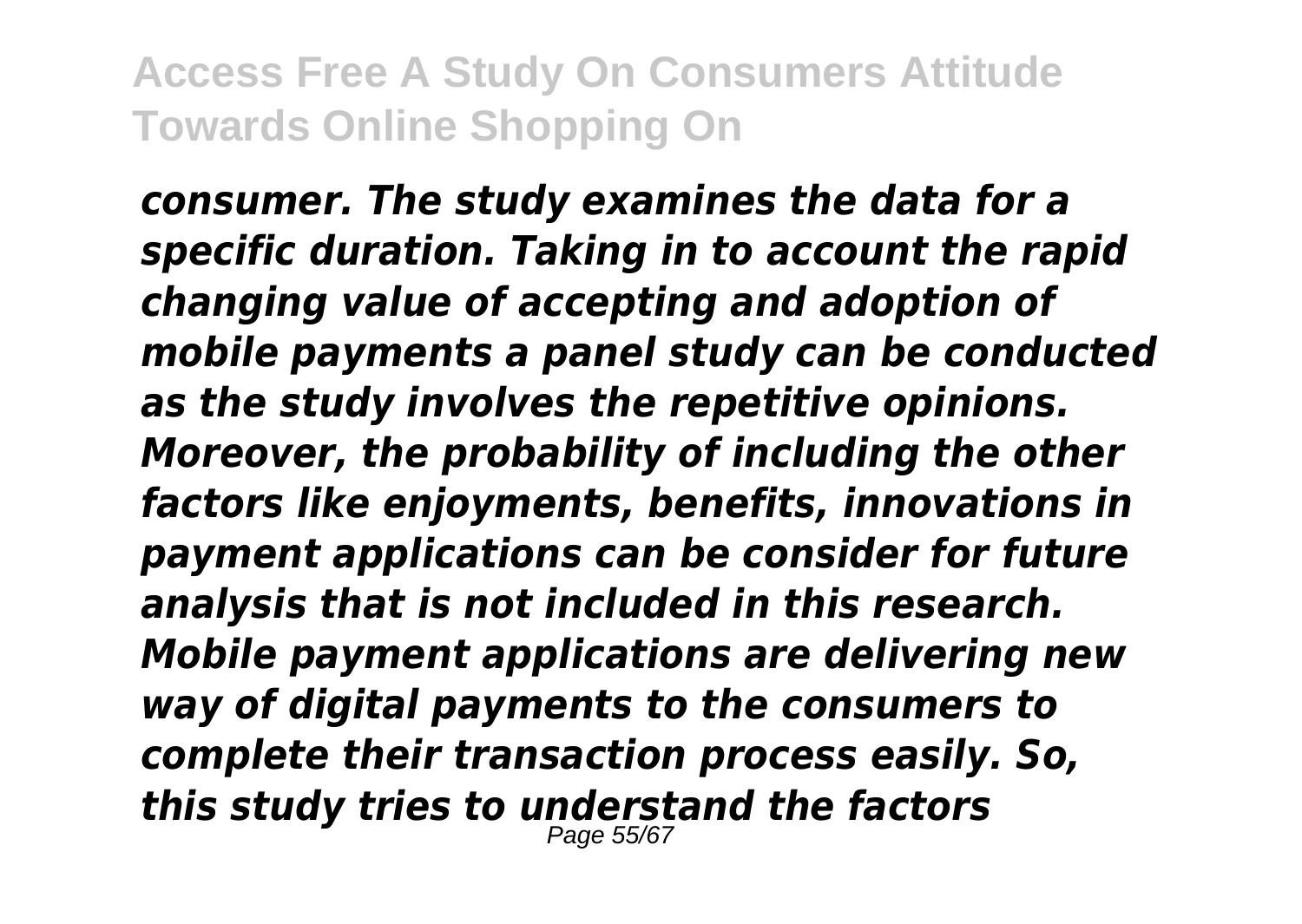#### *impacts the attitude of the consumers towards mobile payment applications.*

*Seminar paper from the year 2013 in the subject Business economics - Marketing, Corporate Communication, CRM, Market Research, Social Media, grade: B, The University of Chicago, language: English, abstract: The findings of the study are well consistent with close-cut studies of other companies offering hospitality services online. According to Harcar and Yucelt (2012), perceived convenience ranked highest in explaining the consumers' search intention as a dependent variable and as if that is not enough,* Page 56/67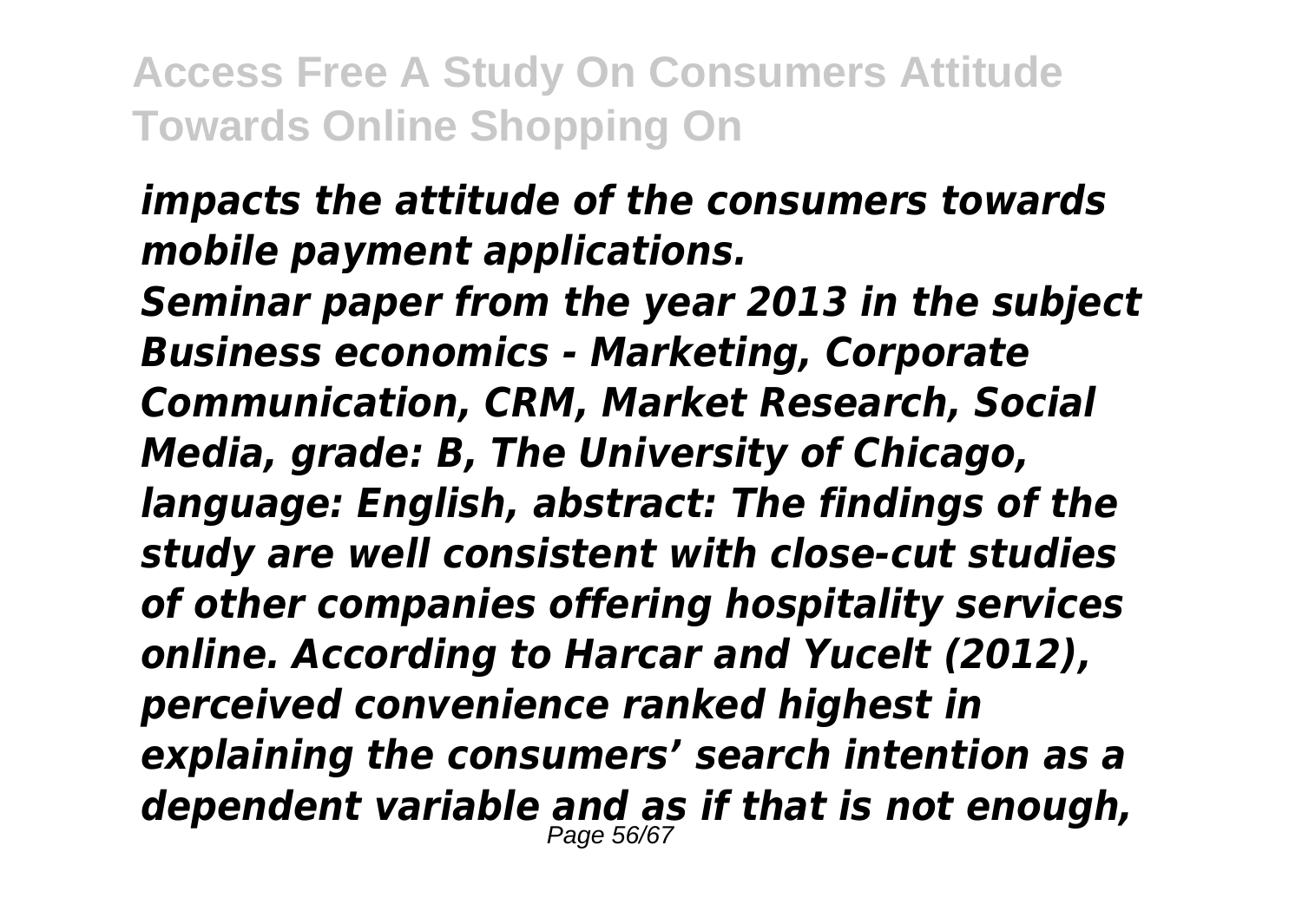*the same research findings did hold ground for another rather distanced online travel company as can be justified by the fact that perceived convenience by the consumer made the highest contribution in affecting consumers' search intention while their were searching for their services (Peng et al, 2013). These findings were again consistent with of another scholar who in his studies, discovered that perceived convenience had much contribution to make on the customers' search intention (Conyette, 2012). On the other hand, the attitude of the consumer as far as his/her search intention is* Page 57/67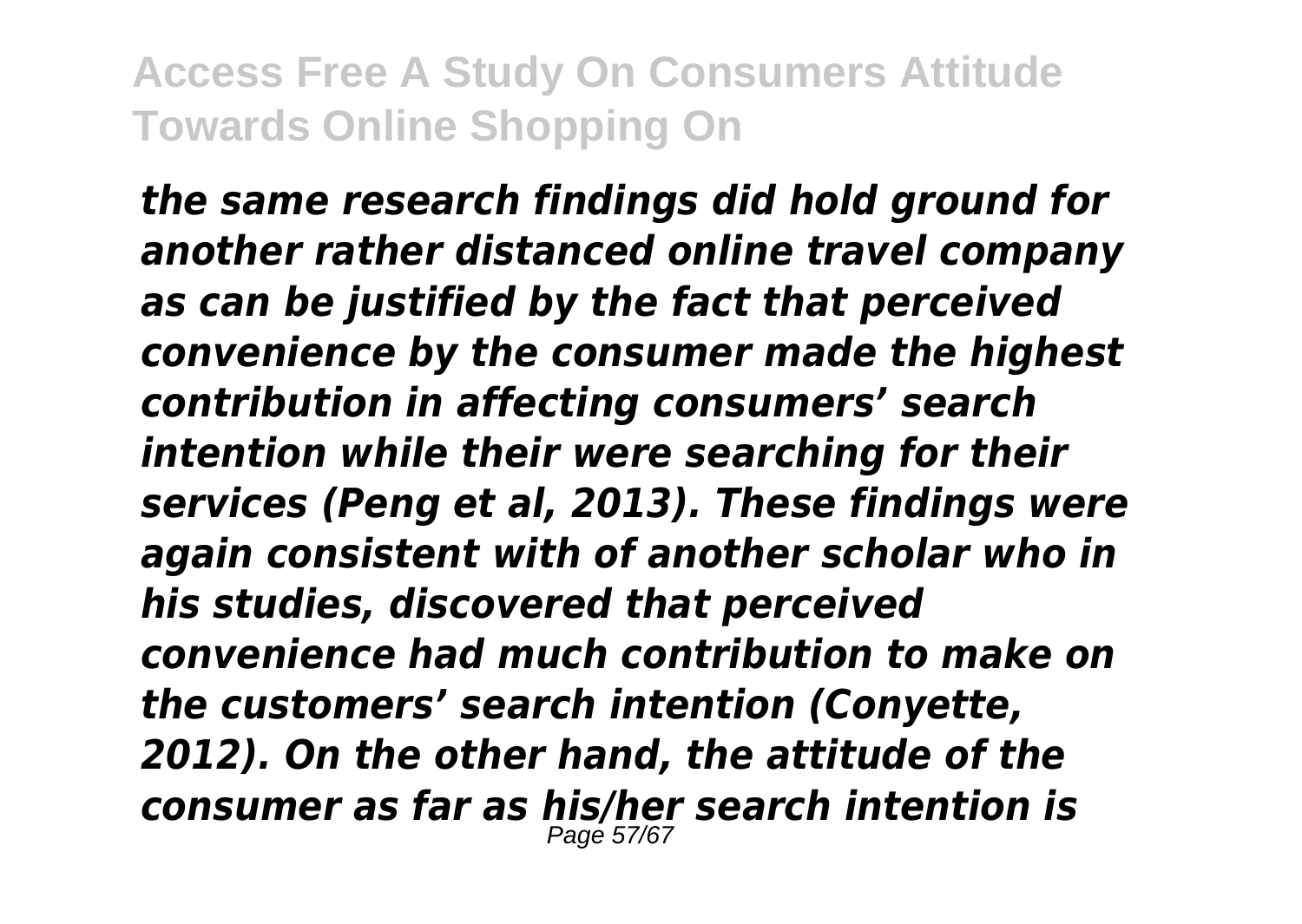*concerned also gave relatively considerable contribution. The findings of the study place the attitude of the consumer as the second strongest factor likely to affect the search intention of consumers and according to another research, the attitude of the consumer played a great role in affecting the consumer in his/her search intention as far as online travel is concerned (Khandelwal et al, 2012). It is explained that the consumer's attitude has a great effect on the consequential bearing of his search with regards to making reservations online of buying hospitality services online. This study finding is* Page 58/67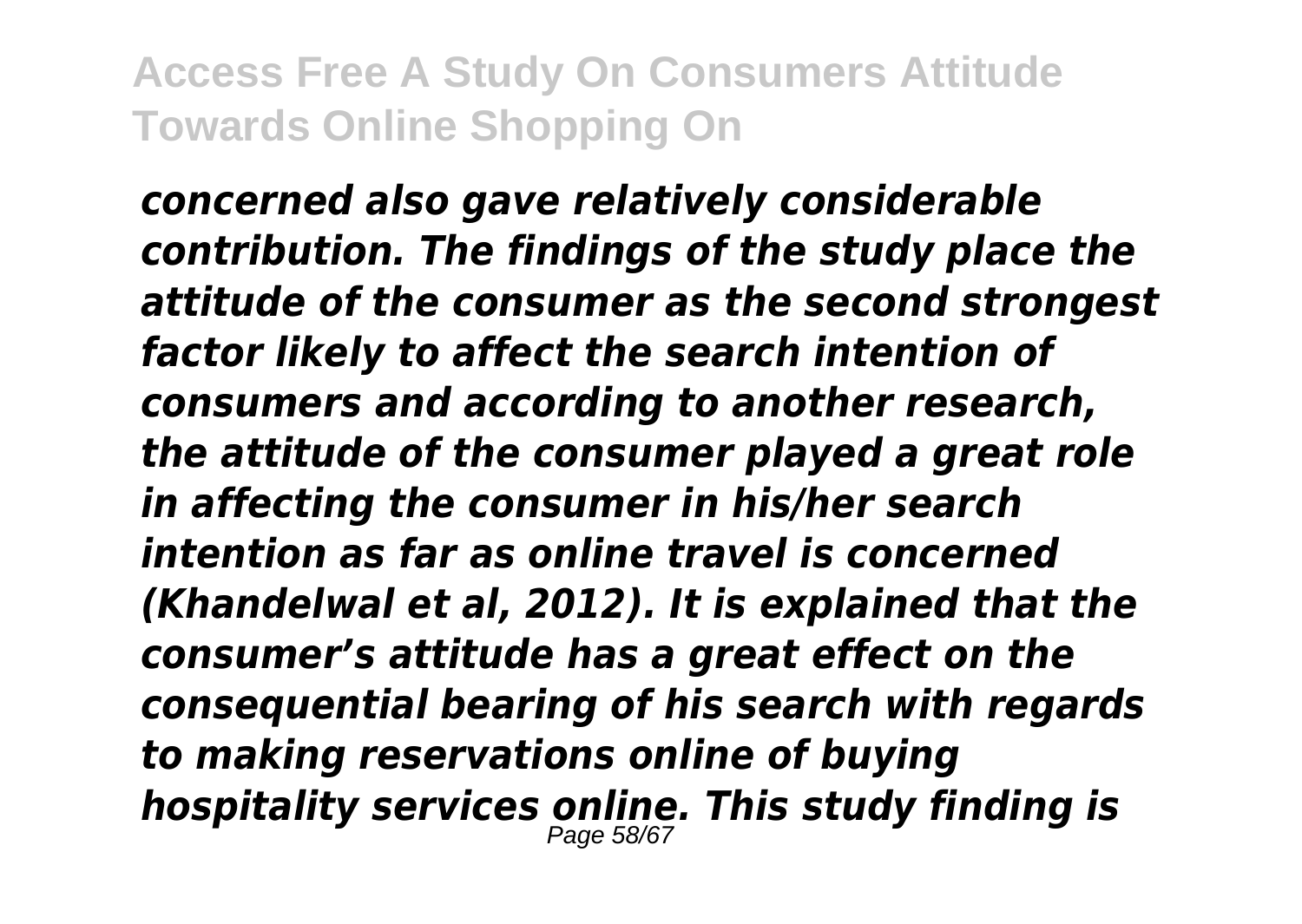*consistent with other studies and much more matches the expectations of stakeholders in this industry who without prior knowledge of customers' preferences and intentions, can not really compete in the industry (Park et al). Knowing the attitude of the consumer and understanding that this attitude would affect his/her search intentions is key to making any online travel business successes (Jha, 2014). Intensive research placed subjective norm on the lower end of affecting consumers' search intention when compared with perceived convenience and consumers' attitude all through* Page 59/67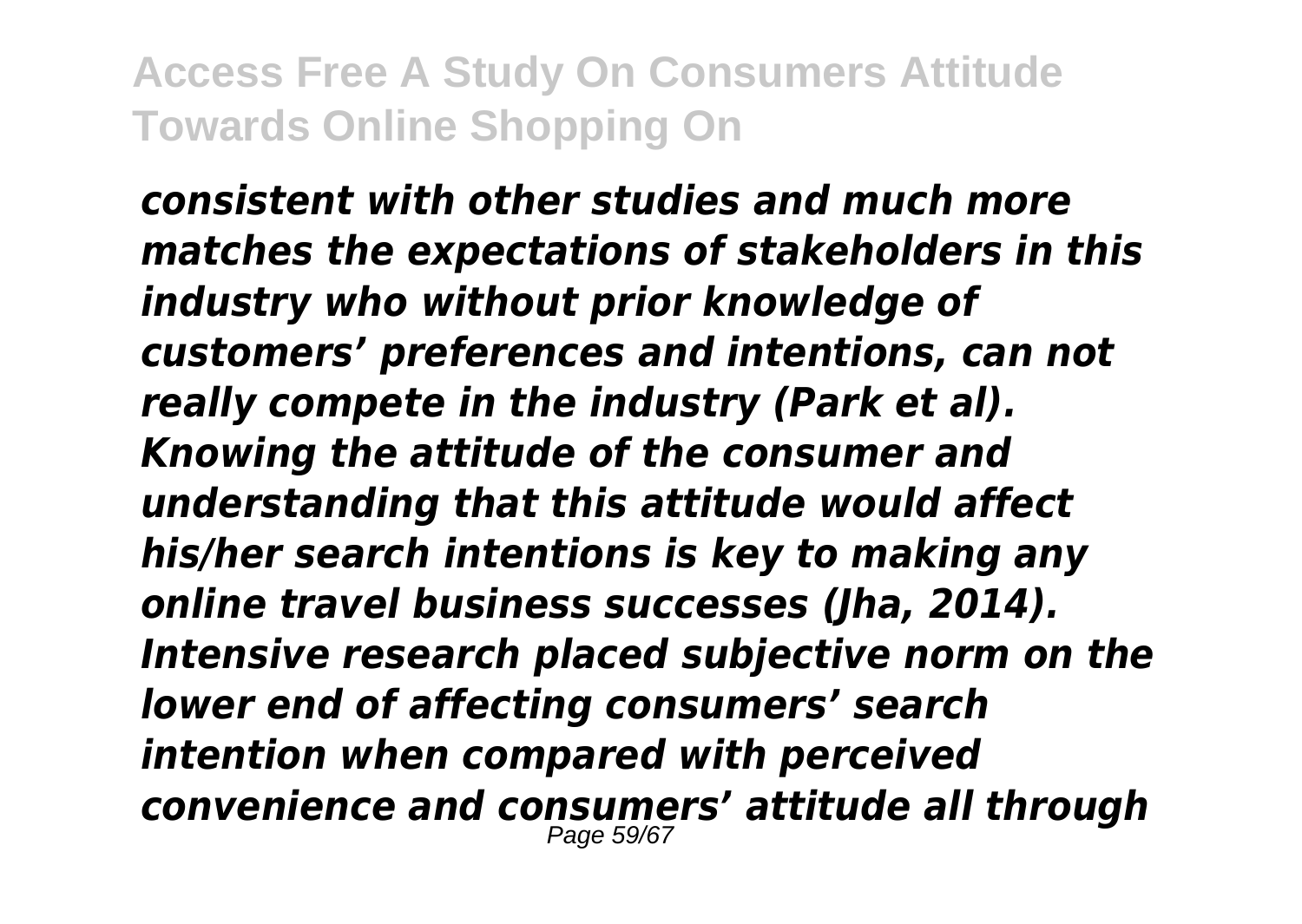*the study. [...] This study has been conducted on 'Celebrity endorsement affecting consumer's attitude towards the advertisement and purchase intension' to understand the impact of celebrity endorsement on the young generation via different channels. It includes the consumer's behavior and in what direction advancements should be made so as to know how celebrity endorsement of a product can enhance the company's sales. The right match of celebrity for endorsing the brand or product is important to know about the perception of viewers and* Page 60/67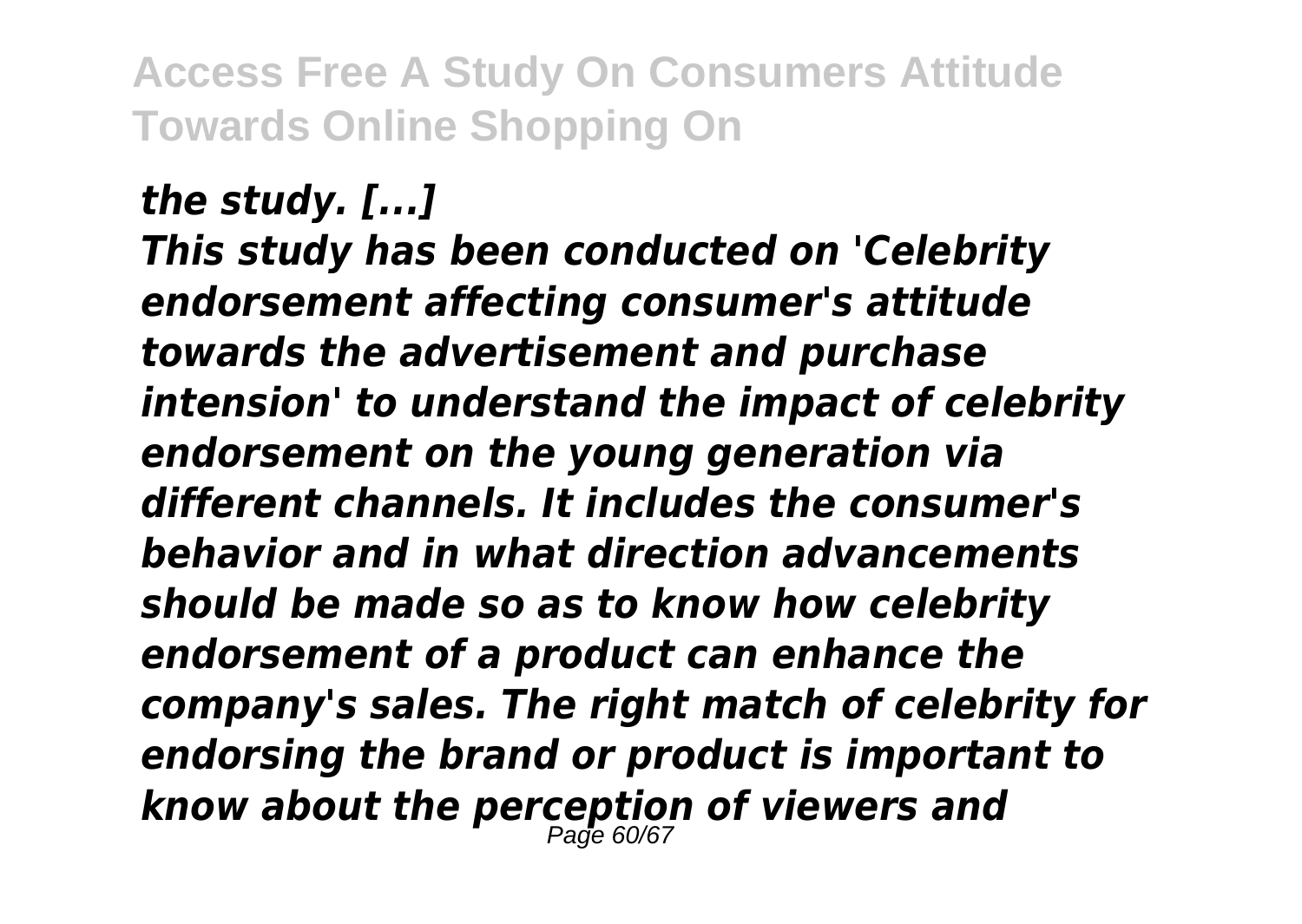*consumers purchase intention. The manuscript consists of five chapters. The first chapter deals with the introduction which discusses the concept of celebrity endorsement and consumer behavior. Chapter two contains the summary of various studies which have been carried out by different authors in the related field. Chapter three focuses on the need for study of the objectives, research methodology, managerial implications and limitations. Chapter four contains data analysis and interpretation based on the responses received. Conclusions on the basis of findings are the components of chapter* Page 61/67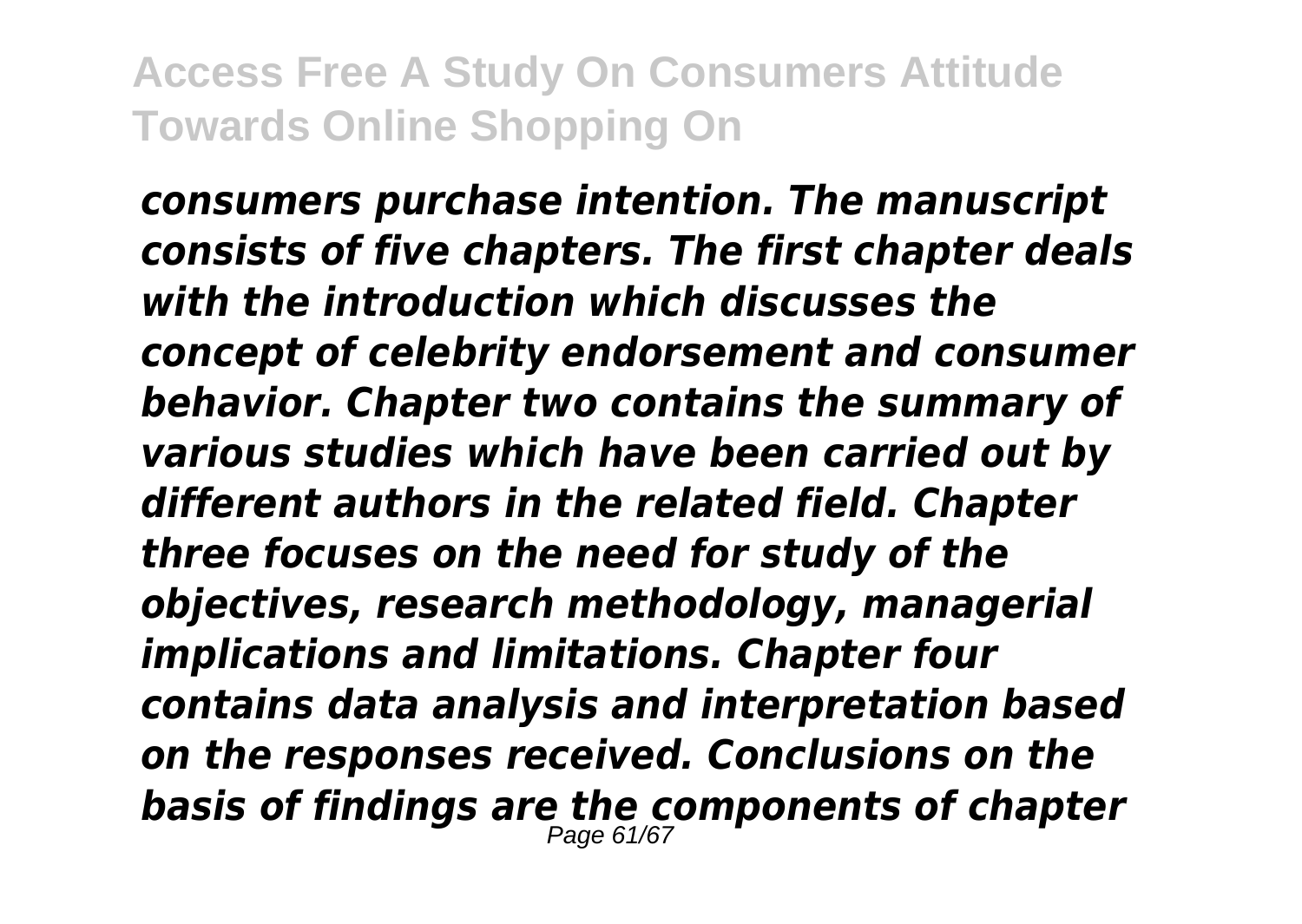#### *five.*

# *A Case Study of India*

#### *A Research Companion*

*Factors Influencing Consumers Attitude Towards Mobile Payment Applications*

*Mass customization and consumer behavior - A case study from a german consumer perspective Consumer Behaviour and Business Strategies A Study on Consumers' Attitude Towards Counterfeit Products in Malaysia* **In the era of digital technology, business transactions and partnerships across borders have become easier than ever. As part of this**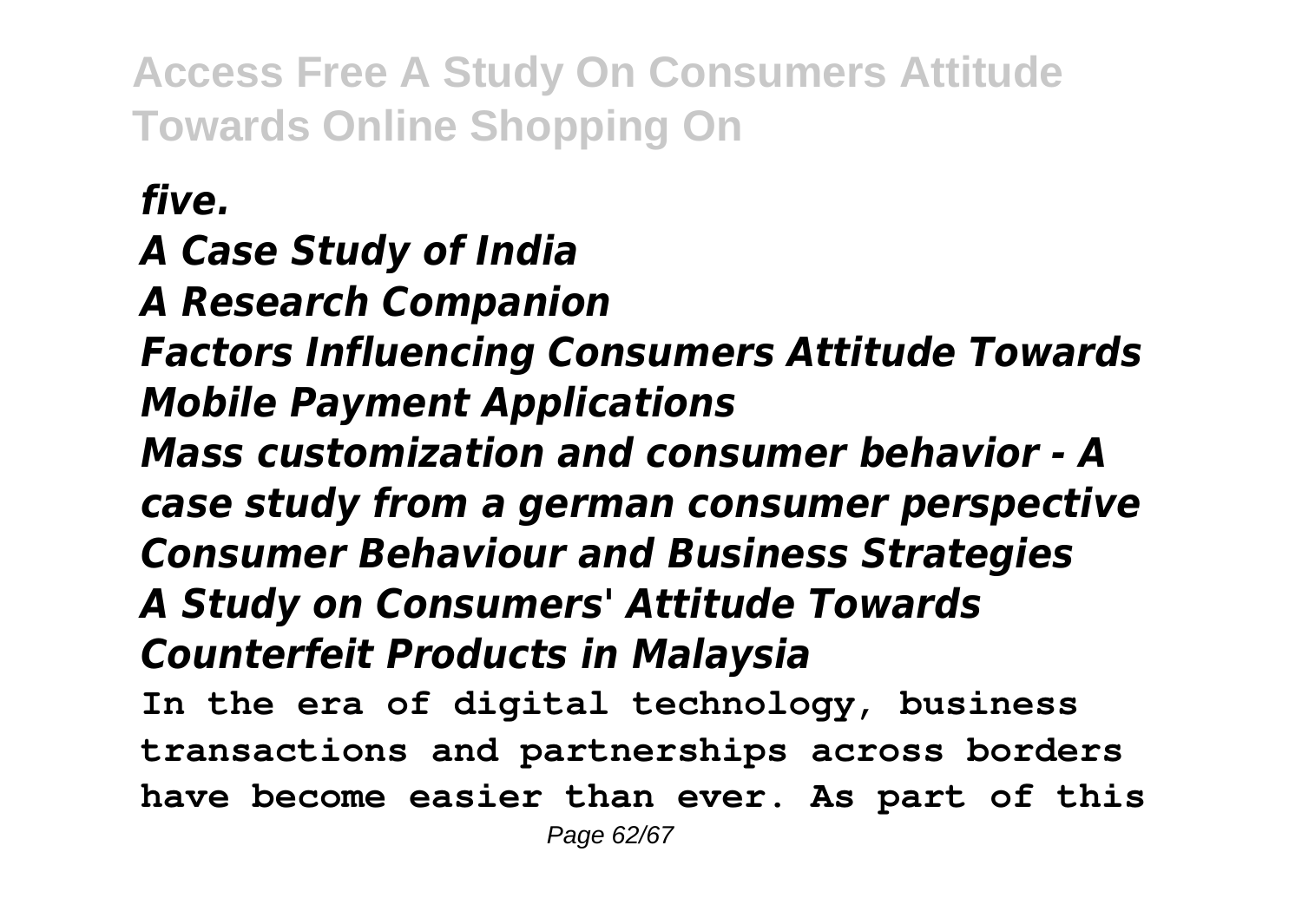**shift in the corporate sphere, managers, executives, and strategists across industries must acclimate themselves with the challenges and opportunities for conducting business. Mobile Commerce: Concepts, Methodologies, Tools, and Applications provides a comprehensive source of advanced academic examinations on the latest innovations and technologies for businesses. Including innovative studies on marketing, mobile commerce security, and wireless handheld devices, this multi-volume book is an ideal source for researchers, scholars, business executives, professionals, and graduate-level** Page 63/67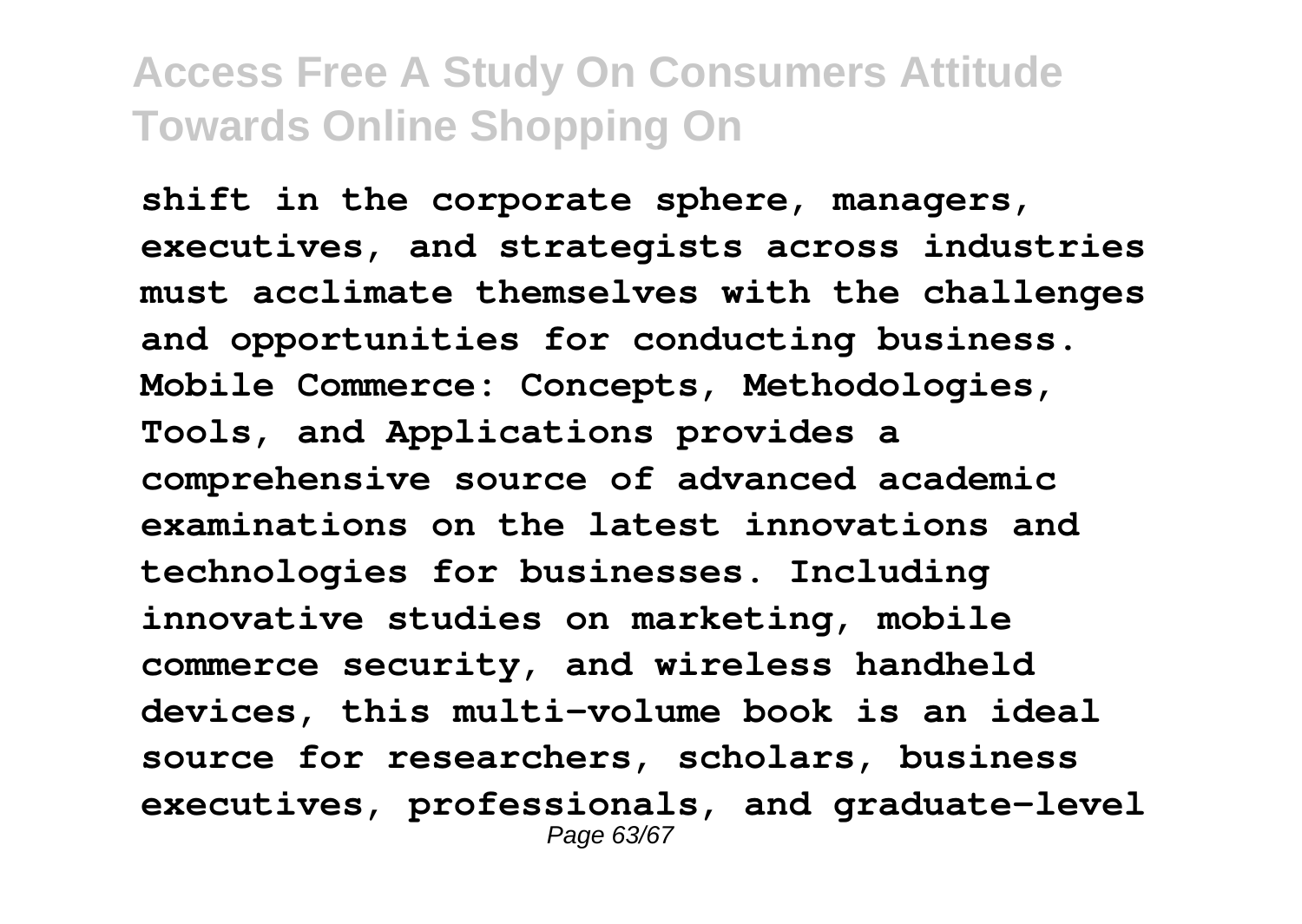#### **students.**

**Study on Consumers' Attitudes Towards Terms and Conditions (T&Cs)Final Report The first six chapters of the text examine four broad issues: the role of the Internet in fostering competition, its impact on price dispersion and on business-to-business transactions, and the importance of reputation and trust in the new economy. The last four chapters examine the impact of the Internet on the organization of firms, the efficiency of auctions in the Internet age, how consumers choose websites and acquire product information, and the growing problem** Page 64/67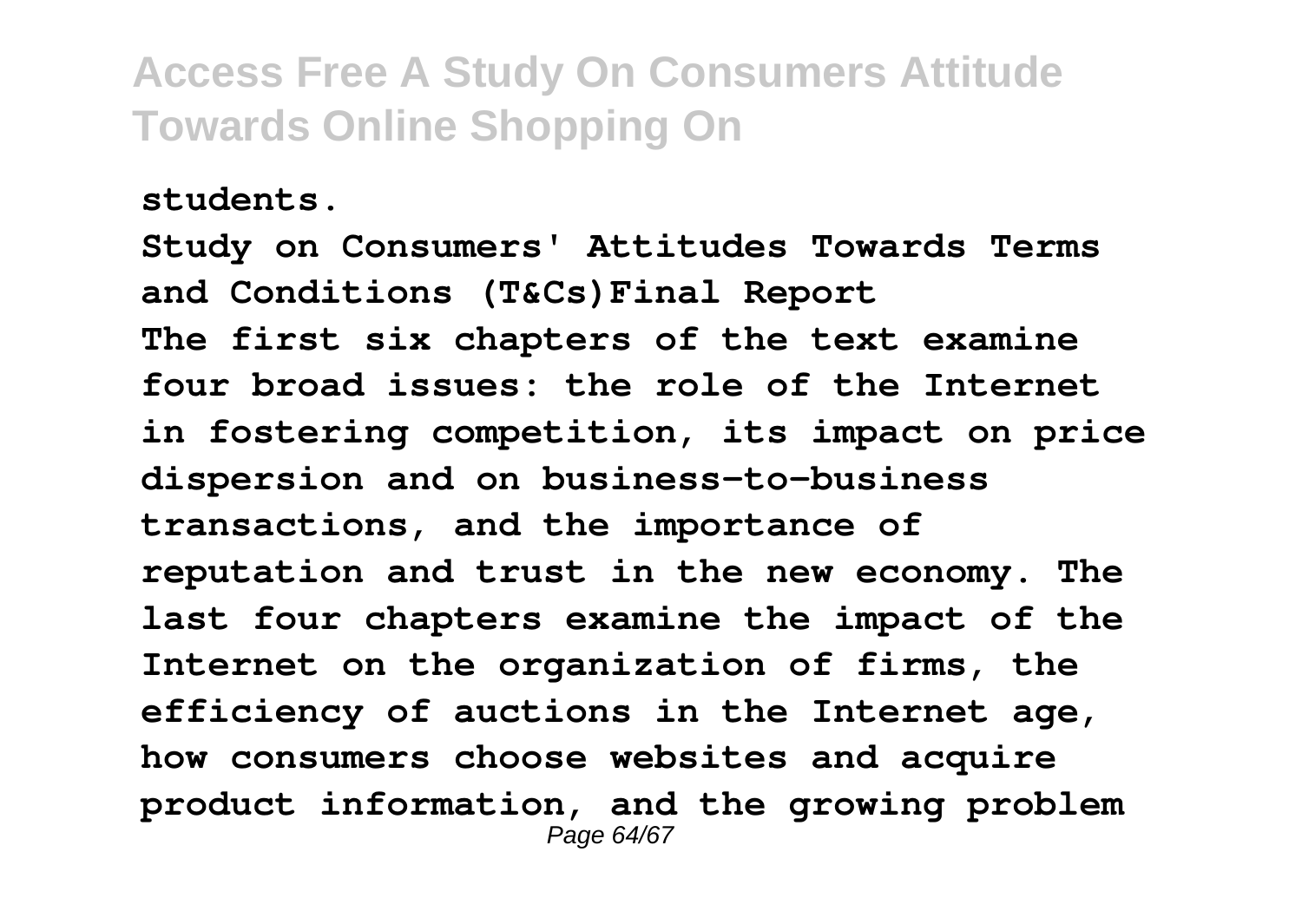**of congestion on the Internet. A Consumer Attitude Survey Qualitative and Quantitative Approaches Consumer Attitude Study How Consumers Make the Decision to Eat Out A Study of Consumers' Attitude Toward Price, Brand and Trade Names, and Time in Care of Garments**

**A Profile of Convenienc Store Customers** This Handbook contains a unique collection of chapters written by the world's leading researchers in the dynamic field of consumer psychology. Although these researchers are housed in different academic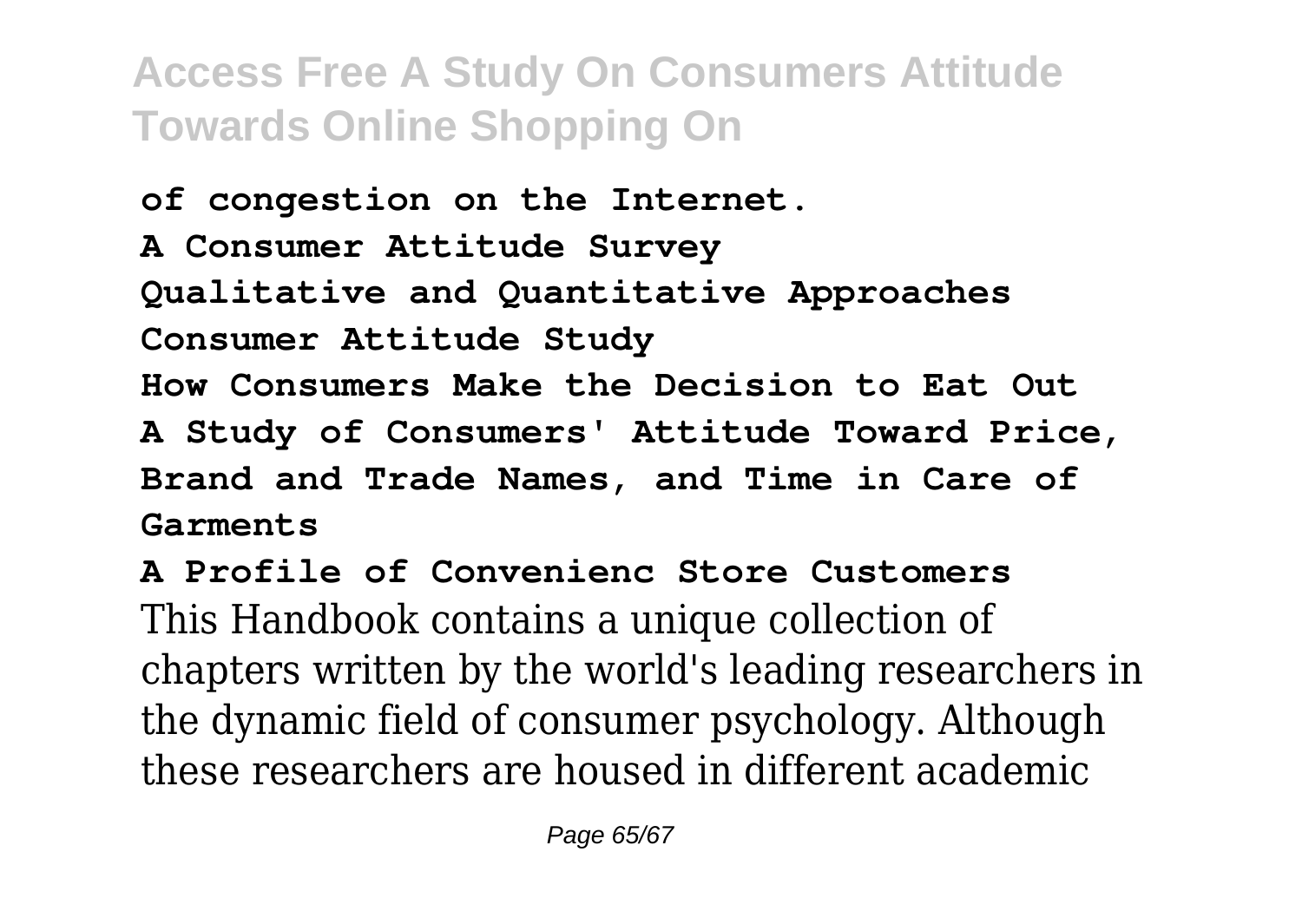departments (ie. marketing, psychology, advertising, communications) all have the common goal of attaining a better scientific understanding of cognitive, affective, and behavioral responses to products and services, the marketing of these products and services, and societal and ethical concerns associated with marketing processes. Consumer psychology is a discipline at the interface of marketing, advertising and psychology. The research in this area focuses on fundamental psychological processes as well as on issues associated with the use of theoretical principles in applied contexts. The Handbook presents state-ofthe-art research as well as providing a place for<br>Page 66%7